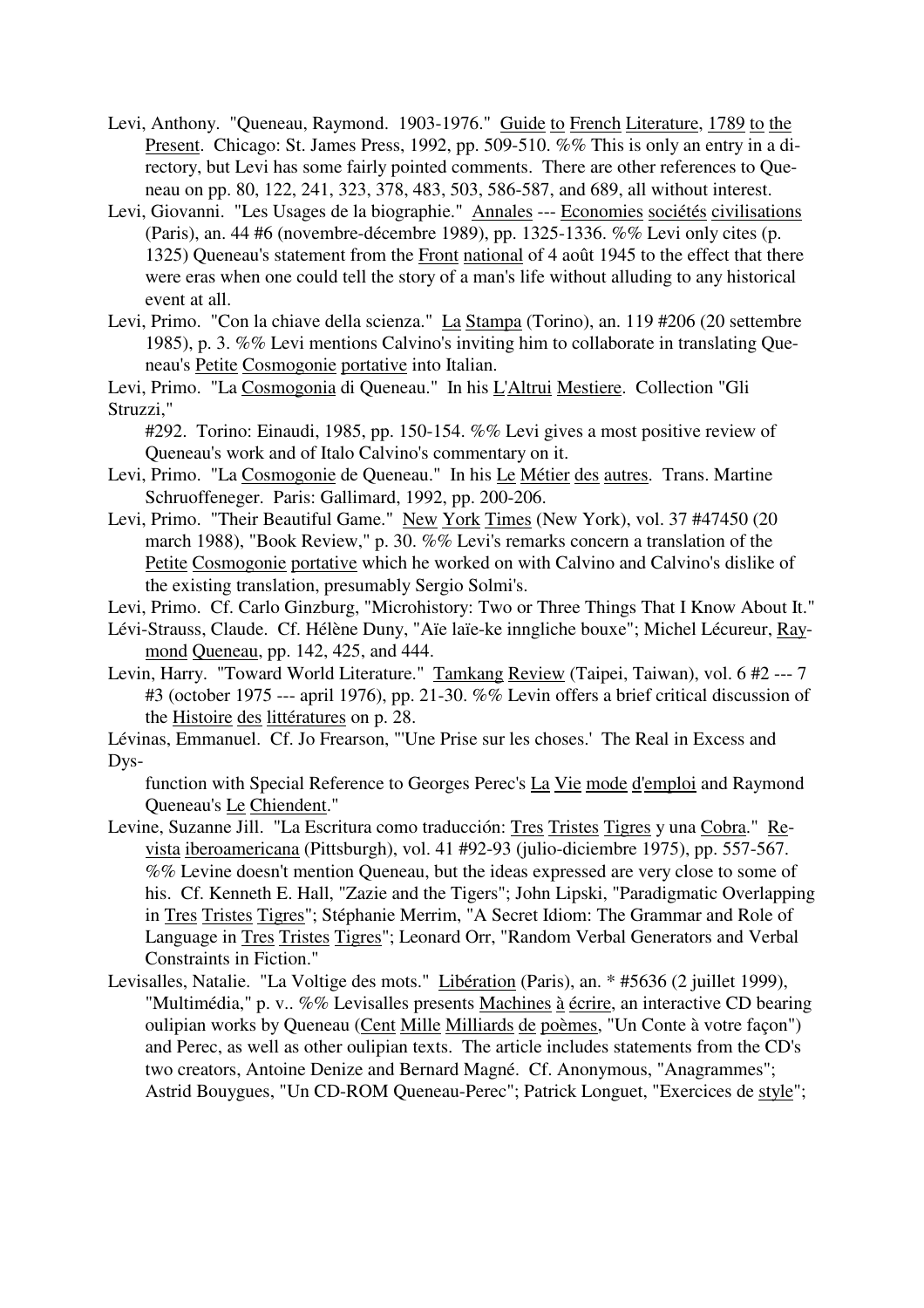Bernard Magné, "Machines à écrire, machine à lire"; François Mizio, "Littéraciels"; Gérard Pangon, "Machines à écrire, le CD"; Sylvaine Villeneuve, "L'Inventeur du CDrimes."

- Levitan, William. "Plexed Artistry: Three Aratean Acrostics." In Glyph #5. Ed. Samuel Weber and Henry Sussman. Baltimore: Johns Hopkins University Press, 1979, pp. 55-68. %% Levitan just gives a page or two to the Oulipo and Cent Mille Milliards de poèmes.
- Levitt, Morton P. CR of Christopher Shorley's Queneau's Fiction: An Introductory Study. Journal of Modern Literature (Philadelphia), vol. 13 #3-4 (november 1986), pp. 532-533. %% Levitt's review is short and judicious.
- Lévy, Bernard-Henri. "Bloc-notes." Le Point (Paris), vol. \* #1309 (18 octobre 1997), p. 130. %% Lévy just asks the question "si Queneau était réellement cet encyclopédiste de génie qui épatait ses contemporains --- ou un faiseur."
- Levy, Diane Wolfe. "City Signs: Toward a Definition of Urban Literature." Modern Fiction Studies (Lafayette, Indiana), vol. 24 #1 (spring 1978), pp. 65-73. %% Levy considers (pp. 69-70) Zazie dans le métro as affected by its urban setting.
- Lévy, Marion. "Procédés et fonctions de l'humour à travers Le Dimanche de la vie de Raymond Queneau." Mémoire de maîtrise. Directeur Michel Décaudin. Paris: Université de Paris III (Sorbonne nouvelle), 1984. %% Lévy's first chapter looks at comic situations, characters, and processes, her second at "les ficelles du langage humoristique," and her third at the reader and intertextuality. Passages from Le Dimanche de la vie appear primarily as illustrations.
- Lévy, Raoul. Cf. Anonymous, Announcement of the sale of the film rights to Zazie dans le métro.
- Lévy, Sydney. "Oulipian Messages." Studies in Twentieth Century Literature (Manhattan, Kansas), vol. 12 #2 (spring 1988), pp. 149-161. %% Lévy explains what the Oulipo is all about and points out some problems.
- Lévy, Sydney. "Wonders." Sub-stance (Madison), vol. \* #81 (\* 1996), pp. 20-29. %% Lévy considers some curious resonances between various works. Of interest to queneauphiles is the relationship between his Les Fleurs bleues and Don Quixote as mediated by the "Pierre Menard, Author of Don Quixote" article of Jose-Luis Borges. Cf. Jacques Jouet, "L'Oulipien démasqué."
- Lévy, Sydney. Cf. Cay Eileen Kelly, "Conversational Narrative: Functions and Forms of Talk in Samuel Beckett, Raymond Queneau, and Romain Gary (Emile Ajar)."
- Lévy-Leblond, Jean-Marc. "The Mirror, the Beaker and the Touchstone, or, What Can Literature do for Science?" Sub-stance (Madison), vol. \* #71-72 (\* 1993), pp. 7-26. %% There are just a few rather vague references to Queneau.
- Léwi, Nathalie. "Etude sémiotique de **Saint-Glinglin**." Mémoire de maîtrise. Directrice Mlle Idt. 1976. %% Léwi does a thorough job of looking directly at the novel's language and drawing meaning from it.
- Léwi, Nathalie. "Pierrot au lycée." Temps mêlés #150 + 8 (mai 1980), pp. 50-53. %% Léwi is more interested in the pedagogy involved in teaching Pierrot mon ami than in the novel itself.
- Lewis, Sinclair. Announcement of the publication of Ici? Impossible. Trans. Queneau. Bulletin de la NRF #282 (mars 1937), p. 103. %% This was reprinted in Cahiers Raymond Queneau #12-13 (juillet 1989), p. 12. Cf. Alain Calame, CR of Queneau's Journal (1939-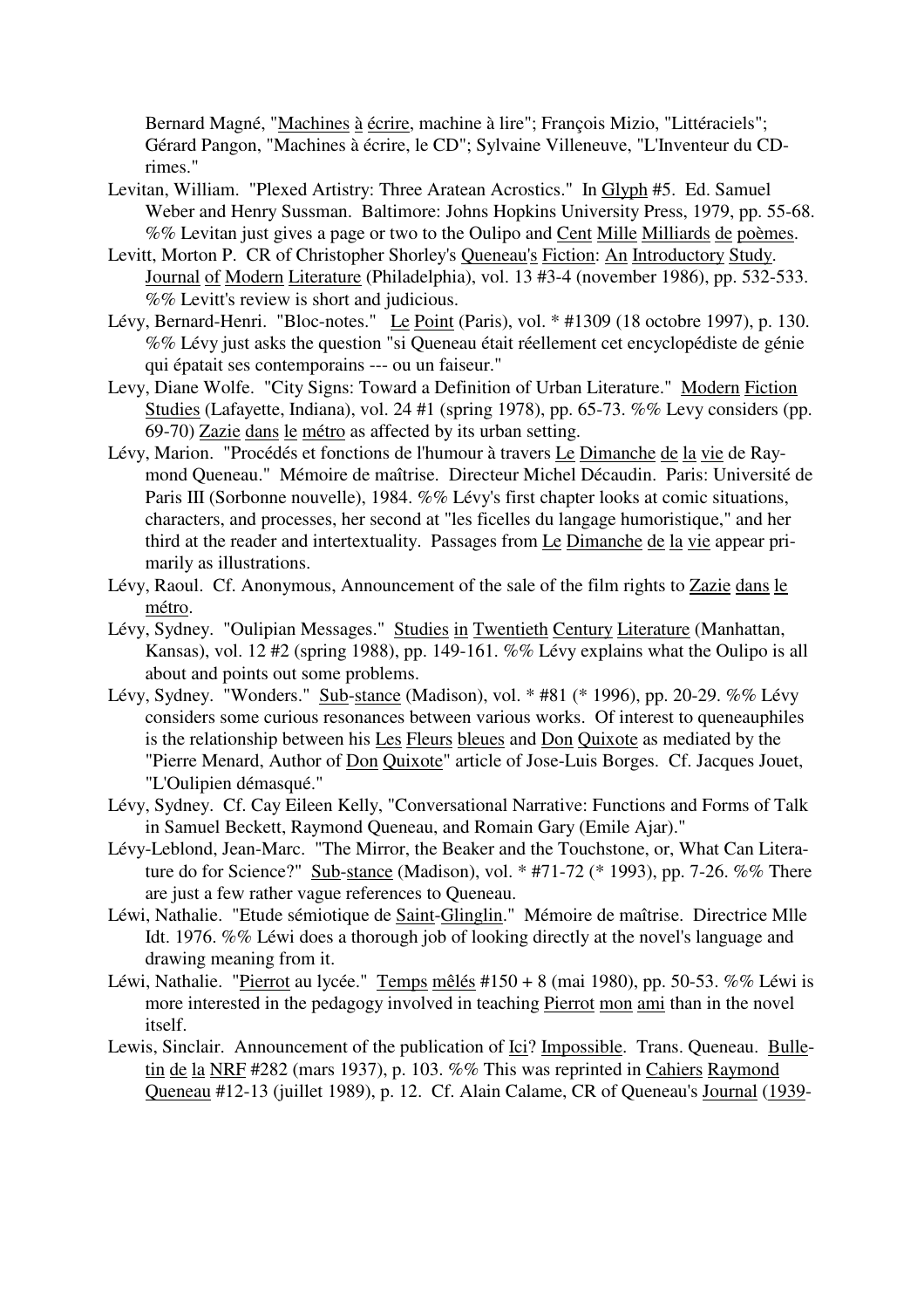1940).

Lewis, Sinclair. Ici? Impossible: Prière d'insérer. Bulletin de la NRF #284 (mai 1937), p. 168.

- Lewis, Sinclair. Impossible ici. Trans. Queneau. Paris: Gallimard, 1937. %% Queneau translated this from the American original, It Can't Happen Here. Cf. Jacques Birnberg, "Battre la campagne: Est-ce le fait de Queneau ou de ses exégètes?"; E. L., CR of Sinclair Lewis's Impossible ici; Bertrand Poirot-Delpech, "Impossible ici!"; Jean Voluray, CR of Sinclair Lewis's Impossible ici.
- Lewis, Sinclair. Impossible ici. Trans. Queneau. Collection "La Méridienne." Paris: Gallimard,1937. %% This is identical to the "editio princeps," but with a different cover.
- Lewis, Sinclair. Cf. Claude Benedick, "De Impossible ici?... ...A Nuits noires"; Hélène Duny, "Aïe laïe-ke inngliche bouxe"; Michel Lécureur, Raymond Queneau, pp. 200 and 224; J. Loiseau, CR of Sinclair Lewis's Impossible ici.
- Ley, Klaus. "Raymond Queneau." In Französische Literatur des 20. Jahrhunderts. Gestalten und Tendenzen. Zur Erinnerung an Ernst Robert Curtius. Mit Einem Essay von René von Wellek, "Ernst Robert Curtius als Literaturkritiker." Ed. Wolf-Dieter Lange. Bonn: Bou-vier Verlag Herbert Grundmann, 1986, pp. 273-289.
- Leyris, Pierre. "Bulletin." Nouvelle Revue française (Paris), an. 25 #285 (juin 1937), pp. 981- 984. %% Leyris has a rather negative review of the 1937 issue of Transition (#26), a review which Queneau found insulting. The text reads: "«Trois gouttes de hauteur n'ont rien à voir avec la sauvagerie», proclame Transition, en tête d'un numéro confus où Miro, Queneau, Pelorson et la Puce aztèque sont peut-être les gouttes de hauteur; mais le reste n'atteint pas à la sauvagerie." Cf. Queneau, Chêne et chien; Michel Lécureur, Raymond Queneau, p. 218.
- Leyris, Pierre. Pour Mémoire. Paris: José Corti, 2002. %% Leyris mentions what a good team Queneau, Parain, and Paulhan formed --- although "team" might not have been the best word for men who had so little in common beyond their perfect honesty.
- Lézin, Emmanuelle. Cf. Queneau, "Un Conte à votre façon."
- Lhoste, Pierre. "Pourquoi j'ai écrit... M. Dondaine aventurier par Pierre Loiselet." Marianne (Paris), an. 7 #330 (15 février 1939), p. 7. %% Lhoste claims that Queneau's Les Enfants du limon has been banned from railway stations...
- Lichem, Klaus. "Innersprachliche Mehrsprachigkeit und deren Ubersetzungproblem in Zazie dans le métro von Queneau." In Europäische Mehrsprachigkeit. Festschrift zum 70. Geburtstag von Mario Wandruszka. Ed. Wolfgang Pöckl. Tübingen: Niemeyer, 1981, pp. 73-85.
- Lichnerowicz, André. Cf. Jorge Aguilar Mora, "Diálogo de Raymond Queneau, gran sátrapa del colegio de patafísica, con Jorge Aguilar Mora"; Queneau, "Sur les suites s-additives" in Comptes rendus.
- Lieber, Jean-Claude. Cf. Taban Elahi, "Réalité, déception, narcissisme dans Les Fleurs bleues de Raymond Queneau et Histoire de Claude Simon."
- de Liège, Dominique. "On n'est jamais assez bon avec Queneau." Revue du littoral (Paris), vol. \* #38 (novembre 1993), pp. 23-41. %% This author discusses Les Enfants du Limon from the point of view of the "fous littéraires" but without much real new insight.
- Liègeois, Jean-Paul. "Jean Vautrin: 'Je cultive mes colères. Tant mieux si elles sont contagieuses'." Unité (Paris), vol. \* #396 (24 octobre 1980), pp. 10-11. %% This just offhandedly states that "1965: avec Raymond Queneau et sa femme; il a adapté Le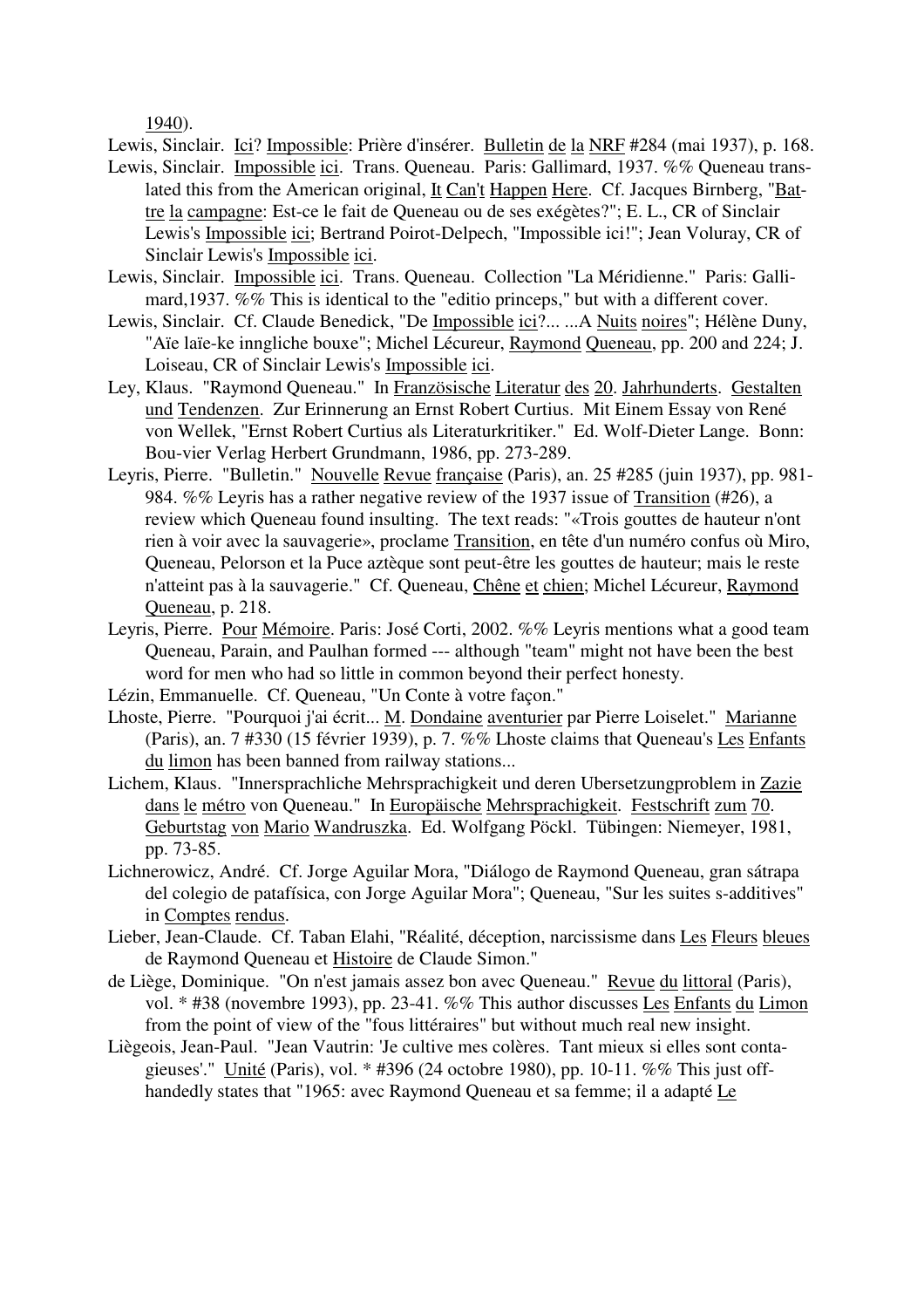Dimanche de la vie et il dirige Françoise Arnould, Danièle Darrieux et Jean Rochefort." At that time, Vautrin's name was Jean Herman.

Liénert, Edouard. "D'un cercle à l'autre." In Boris Souvarine et "La Critique sociale." Ed. AnneRoche. Pref. Maurice Nadeau. Paris: La Découverte, 1990, pp. 48-61. %% Liénert barely mentions (pp. 53-54) the presence of Queneau and Bataille at meetings of the "cercle."

de Lignac, C. Cf. Queneau, "L'Amphion."

- Lillet, Rémy. "Rire." In his Quoi lire? Paris: Hachette, 1989, pp. 135-137. %% This is a lightweight description of Queneau as a humorist, with emphasis on the Exercices de style and Zazie dans le métro.
- Lillet, Rémy. Cf. Anonymous, "Raymond Queneau."
- Limbour, Georges. "Raymond mon ami." Le Monde (Paris), an. 25 #7398 (26 octobre 1968), p. iv. %% This seems to refer to Queneau's Un Rude Hiver and most particularly to Queneau and Limbour's sharing the same rental library, one which was to appear later in the novel.
- Limbour, Georges. "Raymond, mon ami." In his Le Carnaval et les civilisés. Préf. Michel Leiris. Paris: L'Elocoquent, 1986, pp. 97-99. %% This is the same as his original text of the same name.
- Limbour, Georges. "Raymond mon ami." Cahiers Raymond Queneau #14-15 (janvier 1990), pp. 100-102. %% This is the same as his original text of the same name.
- Limbour, Georges. Cf. Astrid Bouygues and Daniel Delbreil, "Claude Simonnet face à l'homme
	- Raymond Queneau," p. 56; Pol Charles, Georges Limbour: Jongleur surréaliste; Philippe Dagen, "Une Leçon de fraternité et de morale sous l'Occupation"; Michel Lécureur, "Queneau et sa ville natale"; Jean Piel, La Rencontre et la différence; Queneau, "Dédé"; Queneau and André Blavier, Lettres croisées 1949-1976, p. 152; Queneau and Jean Lescure, "Racontez-moi..."
- Limousin, Christian. "Bataille, Queneau et les autres: Petit Dictionnaire d'esthétique et C<sup>ie</sup> de ces années-là (1929-1934)." In Georges Bataille et Raymond Queneau 1930-1940. Ed. Anonymous. Billom, Puy-de-Dôme: Association Billom-Bataille, 1982, pp. 11-26. %% Limousin gives a commentary on each of the personal names and key words of interest to these two men.
- Linares, Serge. Introduction à la poésie. Paris: Nathan, 2000. %% Linares touches on the Petite Cosmogonie portative and L'Instant fatal: "Pour un art poétique" (p. 23) and on Cent Mille Milliards de poèmes (p. 122).
- Lindner, Hermann. "Aspekte der Romantechnik bei Queneau. Neue Bemerkungen über Chiendent." In Aufsätze zur Literatur Wissenschaft, I. Ed. Helmut Stimm and Alfred Noyer-Weidner. Zeitschrift für französische Sprache und Literatur, Beiheft new series #4. Wiesbaden: Franz Steiner Verlag, 1977, pp. 109-142.  $\sqrt{6\%}$  This is generally on Queneau's Le Chiendent.
- Lindon, Mathieu. "Inconnu en Normandie." Libération (Paris), an. \* #4336 (27 avril 1995), "Livres," p. vi. %% Lindon reviews the Hippobosque au bocage of Gaston Chaissac, a collection of his letters, and includes a passage from one of these letters to Queneau.
- Lindon, Mathieu. "Le Mystère du 'journal' de Queneau." Libération (Paris), vol. \* #988 (25 juillet 1984), p. 26. %% This is a rather good discussion of the background of Queneau's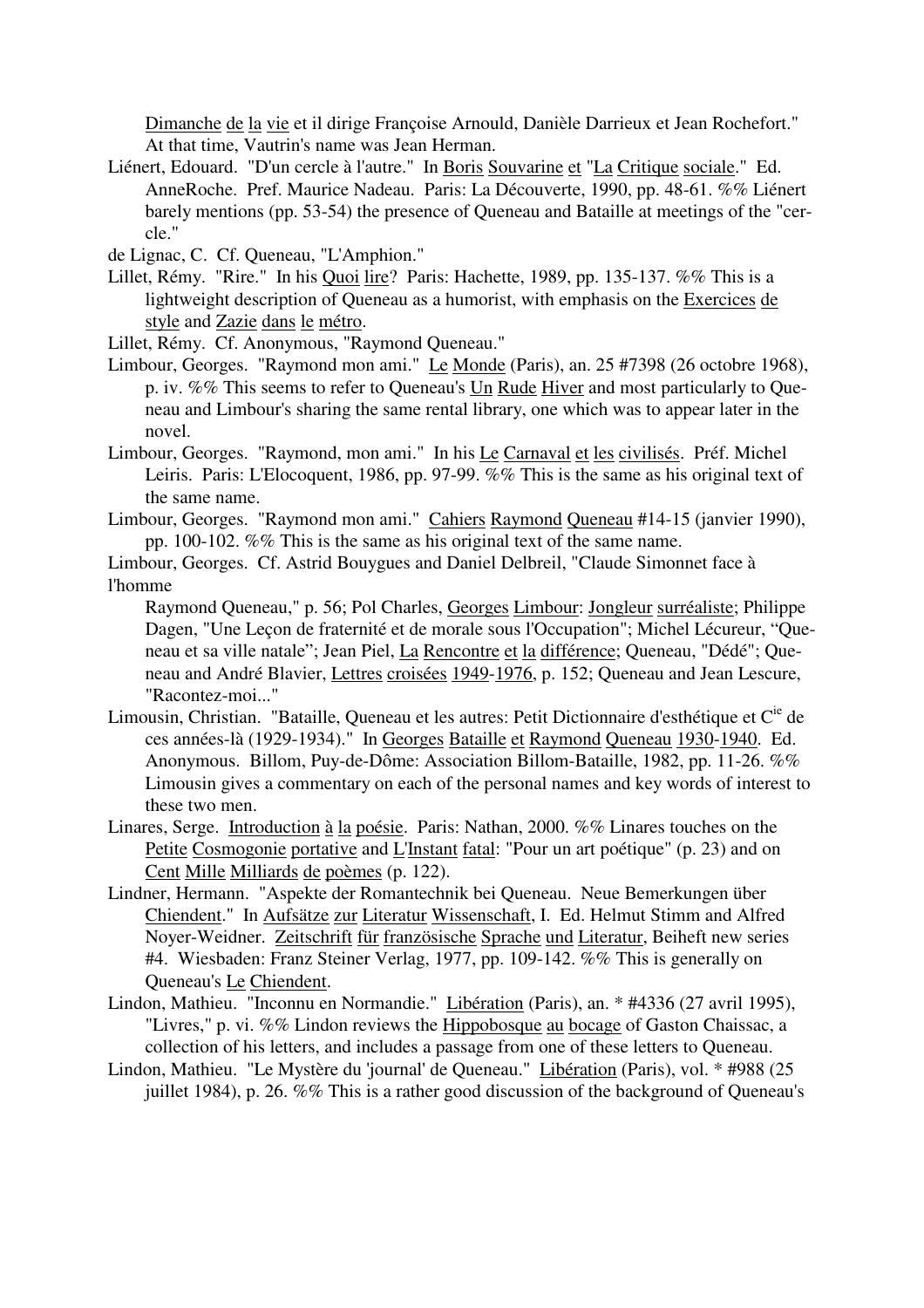Journal 1939-1940, with liberal quotation of Claude Debon, but cf. Alain Calame, CR of Queneau's Journal 1939-1940.

- Lindon, Mathieu. "On est venu chercher Tardieu." Libération (Paris), an. \* #4260 (28 janvier 1995), p. 31. %% Lindon presents an obituary for Jean Tardieu which mentions how he worked in radio with Queneau after the Second World War.
- Lindon, Mathieu. "Queneau entre la messe et l'apéro." Libération (Paris), an. \* #1586 (25 juin 1986), p. 36. %% Lindon's analysis of Queneau's Journal 1939-1940 is serious: there is little in the work directly about Queneau himself, and why did the heirs start by publishing one of the middle sections? He finds the appendix, the second part of "Philosophes et voyous," to be more interesting.
- Lindon, Mathieu. "Queneau pleine peau." Libération (Paris), an. \* #6532 (16 mai 2002), "Livres," p. v. %% Lindon presents the second volume of Queneau's complete works but without much éclat.
- Lindon, Mathieu. "Les Yeux dans les 'poches'." Nouvel Observateur (Paris), vol. \* #888 (14 novembre 1981), p. 117. %% Lindon reviews the Oulipo's Atlas de la Littérature potentielle without depth but in a manner calculated to interest the reader.
- Lindström, Per. Cf. Tord Ganelius, "Vad visste Edgar Allan Poe om spelteori?"
- Linh, Duong. Cf. Queneau, Chuyén Bay Cúa Icare.
- Linhartová, Vera. Cf. Queneau, Muj Pritel Pierot and My pritel Pierrot.
- Linze, Jacques-Gérard. CR of Raymond Queneau and André Blavier's Lettres croisées. Revue générale (Bruxelles), an. 125 #12 (décembre 1989), pp. 101-102. %% Linze just presents this work, with some positive but banal comments.
- Lionel-Marie, Annick, Marie-Claire Llopès, and Michèle Thomas, ed. Paris 1937-1957. Catalogue of the exhibition at Centre Georges Pompidou, 28 mai -- 2 novembre 1981. Paris: Centre Georges Pompidou, 1981. %% There are fleeting mentions of Queneau on pp. 15, 16, 22, 100, 104, 162, 338, 358, 360, 361, 364, 370, 382, 462, and 470, and a slightly more substantial appearance on pp. 366-368.
- Lionnet, Patricia. "Havrais, R'aimons Queneau!" Le Havre libre (Le Havre), an. \* #17634 (21 février 2002), pp. 1 and 5. %% Lionnet has interviewed Philippe Normand and Bruno Jacq (of Queneau aime le Havre aime Queneau) and indicates the past lack of interest in Queneau on the part of his native city. She also indicates some of the events planned to mark the 99th anniversary of Queneau's birth.
- Lionnet, Patricia. "Queneau aimait brouiller les pistes." Le Havre libre (Le Havre), an. \* #17715 (31 mai 2002), p. 5. %% Lionnet interviews Michel Lécureur on the occasion of the appearance of his biography of Queneau.
- Lionnet, Patricia. "Voyage en autobus avec Raymond." Le Havre libre (Le Havre), an. \* #17712 (28 mai 2002), p. 6. %% Lionnet presents a Queneau tour of Le Havre organized by "Queneau aime Le Havre aime Queneau."

Lipski, John M. "On the Meta-structures of Literary Discourse." Journal of Literary **Semantics** 

(Heidelberg), vol. 5 #2 (october 1976), pp. 53-61. %% Lipski uses a passage from Zazie dans le métro (beginning of chapter 16) as an example on p. 58 as well as generally referring to Queneau's "mis"-use of structures.

Lipski, John. "Paradigmatic Overlapping in Tres Tristes Tigres." Dispositio (Ann Arbor, Michigan), vol. 1 #1 (febrero 1976), pp. 33-45. %% This makes reference (p. 37) to his other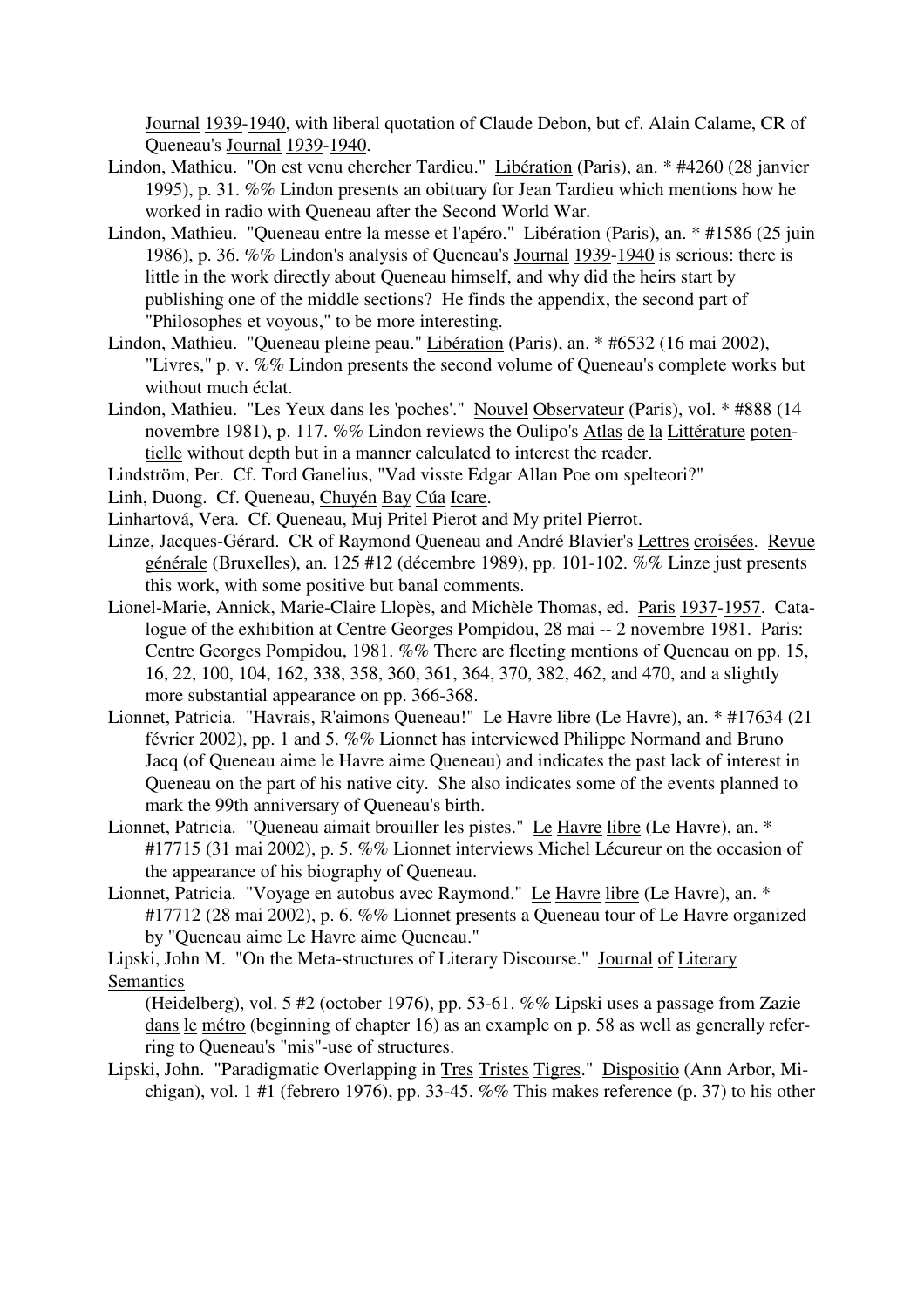article and to the same passage from Zazie dans le métro. Cf. Kenneth E. Hall, "Zazie and the Tigers"; Suzanne Jill Levine, "La Escritura como traducción: Tres Tristes Tigres y una Cobra"; Stephanie Merrim, "A Secret Idiom: The Grammar and Role of Language in Tres Tristes Tigres; Leonard Orr, "Random Verbal Generators and Verbal Constraints in Fic-tion."

- Lisowski, Jerzy. "Nowa encyklopedia francuska." Twórczo\_\_ (Warszawa), vol. 12 #4 (kwiecién 1956), pp. 218-219.
- Lisowski, Jerzy. Cf. Queneau, "Bajeczka na twoja modle."
- Litt, Véronique. "Raymond Queneau. Les Fleurs bleues." Travail présenté à "l'examen de maturité." 1982. %% This brief work is divided into the two parts indicated by the title. The section on Queneau centers on 'pataphysics and the Oulipo, the first treatment being well done and interesting and the second barely adequate. As for Les Fleurs bleues, Litt has some thought-provoking formulations. The entire "travail" is rather good, and especially for this level of work.
- Litvinoff, Boris. "Exercices de style et mise en scène: Un Triomphe pour Queneau à Munich."

Beaux-arts (Bruxelles), an. \* #1117 (10 février 1966), p. 3. %%

- Lladó, Ramon. Cf. Annie Bats and Ramon Lladó, "Presentació"; Queneau, Exercicis d'estil. Llopès, Marie-Claire. Cf. Annick Lionel-Marie, Marie-Claire Llopès, and Michèle Thomas, ed., Paris 1937-1957.
- Llewellyn-Smith, Julia. "Exploding Myths in the O-zone." The Times (London), vol. \* #65,016 (26 july 1994), "Main Section," p. 12. %% Llewellyn-Smith comments on the then-recent revelation of Dominique Aury's authorship of the Histoire d'O. Cf. James Bone, "Woman Unveiled as Porn Author"; John De St. Jorre, "The Unmasking of O."
- Loayza, Daniel. "Raymond Queneau." Gaceta del Fondo de cultura economica (Mexico City), an. 18 #210 (junio 1988), pp. 7-8. %% Loayza does little more than present Queneau's life and some of the more noteworthy of his publications.
- Loayza, Daniel. Cf. Queneau, Orillas: Matemáticos, precursores, enciclopedistas.
- Lobet, Marcel. "Deux Femmes sur sept ont fait de bons vers." Le Soir (Bruxelles), an. 65 #355 (22 décembre 1951), p. 7. %% Lobet has some pleasant words for Janine Queneau's Adieu Chansons but abstains from giving her the serious judgement he gives the other six women.
- Lobet, Marcel. "La Vie littéraire." La Revue générale belge (Bruxelles), vol. 87 #\* (mars 1952), pp. 830-836. %% Lobet shows a rather negative attitude towards Le Dimanche de la vie (pp. 830-832).
- Loew, Jacques. "Les Tiroirs à secrets du cinéma français." Cinémonde (Paris), an. 16 #705 (3 février 1948), pp. 10-11. %% René Clément explains (p. 11) that he had to postpone the production of "Candide" because the distributors were "afraid" that the film would reflect current events too closely. Cf. Queneau, "Candide 47."
- Loewel, Pierre. Le Dimanche de la vie et Si tu t'imagines, par Raymond Queneau." L'Aurore (Paris), an. 11 #2402 (3 juin 1952), p. 2. %% Loewel likes Le Dimanche de la vie very much but barely mentions the poetry collection.
- Loewel, Pierre. "Renée Jeanmaire, vamp de la rue Montorgueil, chante, danse et croque les diamants." L'Aurore (Paris), an. 9 #1883 (2 octobre 1950), p. 7. %% Loewel reviews "La Croqueuse de diamants" soon after its opening. As for Queneau's lyrics, he says he "ne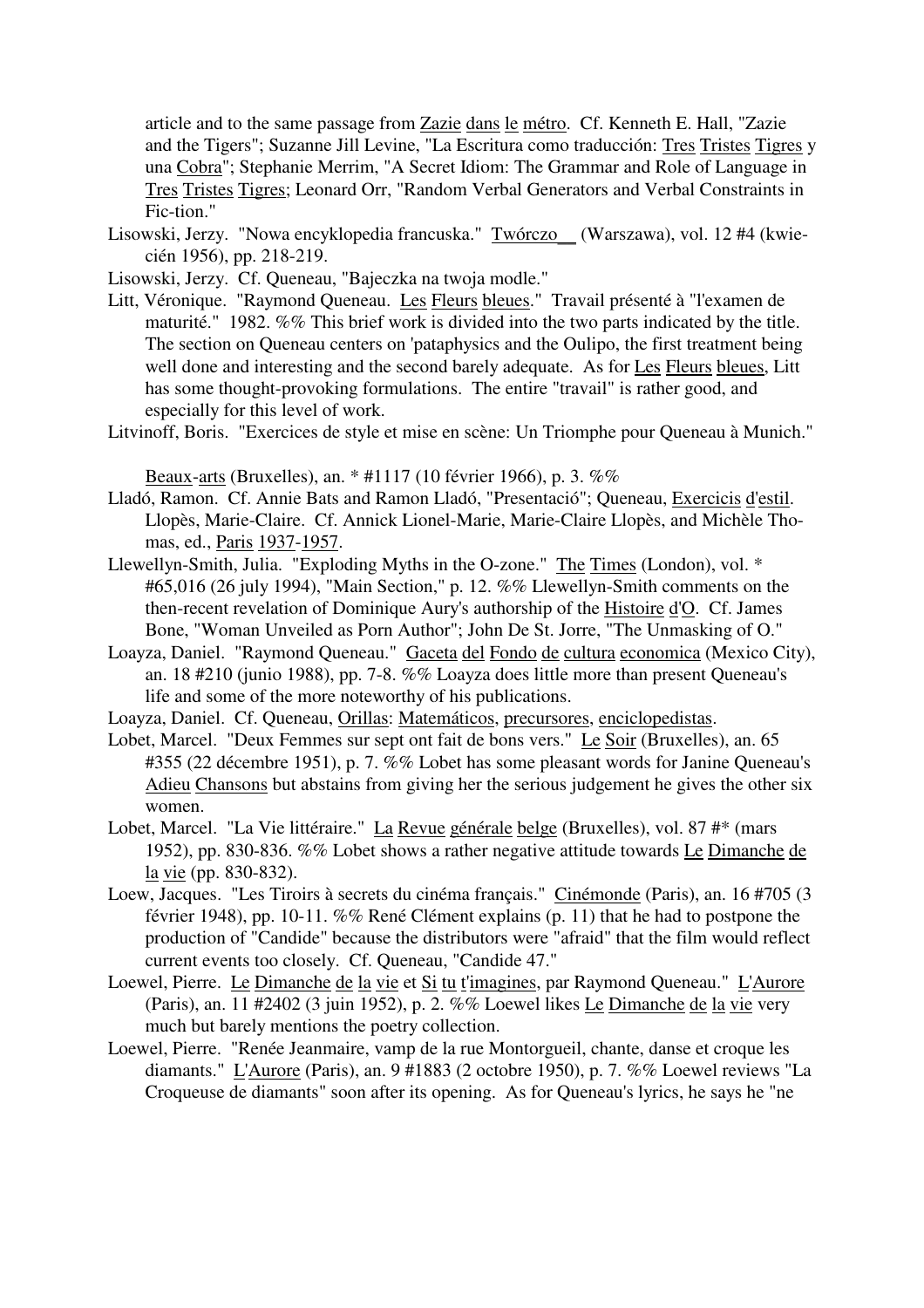s'est pas fatigué."

- Loewel, Pierre. "La Vie des livres." L'Aurore (Paris), an. 4 #163 (25 février 1945), p. 2. %% Loewel does not like Loin de Rueil at all and says so at length --- but without being extremely clear as to why.
- Loïck, Stéphanie. She did a one-woman traveling adaptation of Le Journal intime de Sally Mara in 1985. Cf. Anonymous, "Théâtre. Sally, la grande soeur de Zazie?"; Dominique Jamet, "Zazie dans le porno"; Pierre Marcabru, "Comédienne en liberté"; Fabienne Pascaud, "Tiens-bon la rampe, Stéphanie!"
- Loiseau, J. CR of Sinclair Lewis's Impossible ici. Les Etudes anglaises (Paris), an. 1 #5 (sep tembre 1937), pp. 465-467. %% Loiseau thinks that Queneau did a very good job on the translation but points out a few typographical errors and disagrees with one expression which Queneau uses in French.
- Loiselet, Pierre. "Prête-moi ta plume." Les Nouvelles littéraires (Paris), an. \* #981 (23 mai 1946), p. 1. %% Loiselet comments on Scipion's book of this name but barely mentions Queneau.
- Lombard, Jacques. "Zazie dans le métro." Mémoire de maîtrise. Aix-en-Provence, 1969.
- Lombard, Paul. "La Vie littéraire." L'Homme libre (Paris), an. 26 #3063 (28 novembre 1938), p. 2. %% In a brief review of Les Enfants du limon, Lombard concentrates on the "fous littéraires" and how reasonable they seem.
- Lombardi, Paola Decina. "Oltre «Zazie nel mètro»." Europeo (Roma), an. 37 #44 (2 novem bre 1981), p. 159. %% Lombardi primarily lists the Queneau works which had been pub-lished in Italian.
- Lomidze, Tamar. "Les Langues étangères dans les romans de Raymond Queneau." Mémoire de maîtrise. Directeur Daniel Delbreil. Paris: Université de Paris III (Sorbonne nouvelle), 1998. %% Lomidze has six chapters: "ils parlent presque tous, les personnages les langues forestières," "la nouvelle langue et les nouveaux locuteurs 'inventés' par Raymond Que-neau," "La Modification de Raymond Queneau ," "Queneau ou le travail de récrivain," "le rôle du lecteur," and "les effets esthétiques produits par la lecture des romans queniens." [This work is available at the Centre de recherches "L'Esprit nouveau en poésie"; Institut de littérature française; université de Paris III; 13, rue de Santeuil, 75005. It will be neces-sary to contact Professeur Daniel Delbreil beforehand in order to receive authorization.]
- Londeix, Georges. Cf. Claude Bonnefoy, Panorama critique de la littérature moderne.
- Longchampt, Jacques. "Les Exercices de style de Raymond Queneau." Journal musical français / Musica - Disques (Paris), an. 4 #34 (16 décembre 1954), p. 11. %% Longchampt is extremely enthusiastic about the Frères Jacques recording but finds these texts "un peu grinçants à la lecture."
- Longre, Jean-Pierre. "A Lyon, Queneau court les rues." Amis de Valentin Brû #34-35 (juillet 2004), pp. 155-156. %% Longre lists and describes a number of the Queneau events which occurred in Lyon and the surrounding region during février and mars 2003. Besides the "Dix Mots" operation (cf. Oulipo, "Langagez-vous, mots dits, dix mots"), there was a special supplement to Lyon capitale, a public discussion between Jacques Roubaud and Claude Burgelin about the Oulipo (in terms of it being a virtual Queneau novel), and a number of other Queneau readings, projections, and celebrations. Cf. Amis de Valentin Brû #34-35 (juillet 2004), p. 27.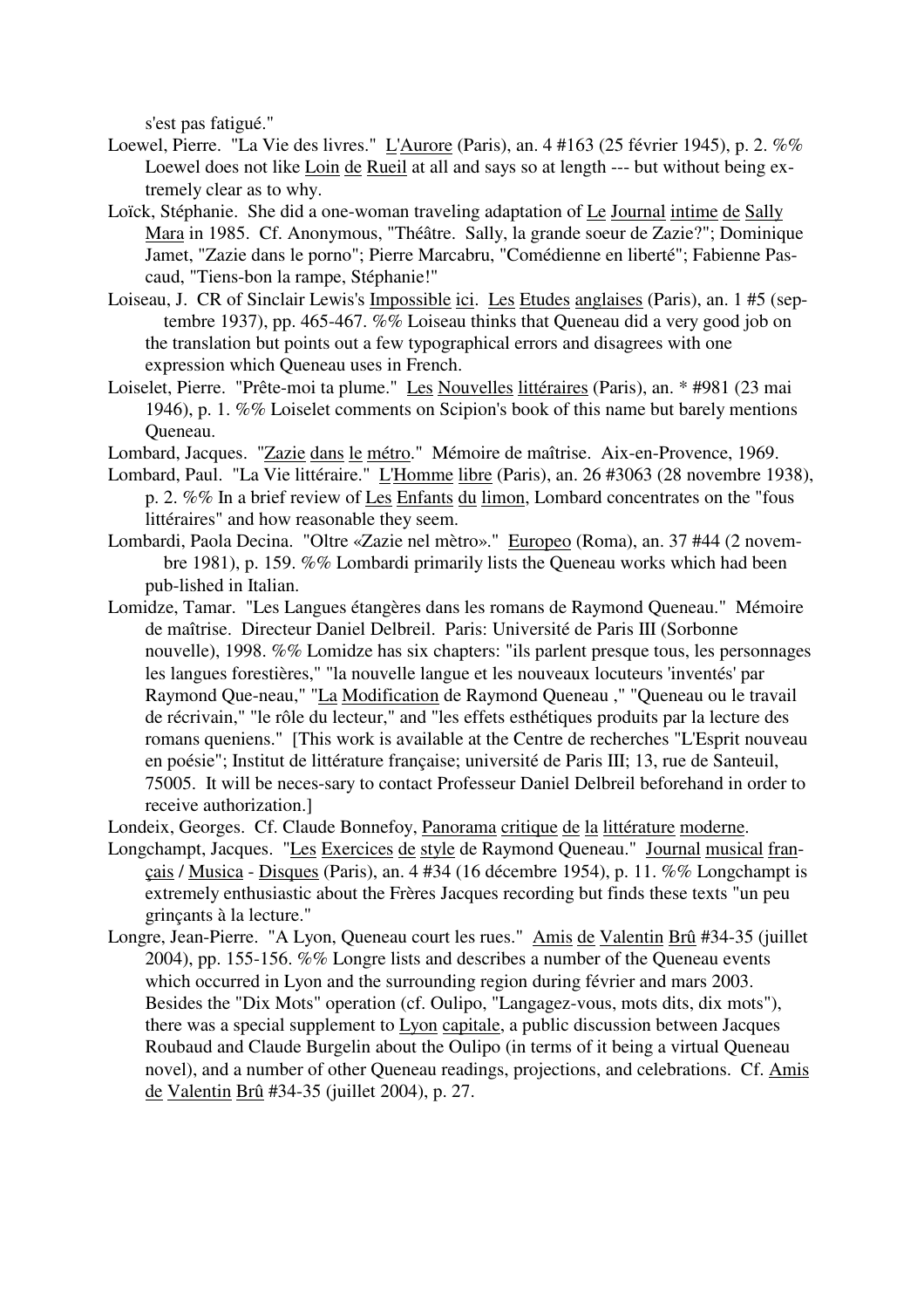- Longre, Jean-Pierre. "Autre Voyage au pays des sources." Amis de Valentin Brû #26-27 (octobre 2002), p. 73. %% Longre passes in review the eleven mentions of Queneau found in Alain Robbe-Grillet, Le Voyageur. Textes, causeries, et entretiens.
- Longre, Jean-Pierre. "Le Comique de situation dans les 'romans de sagesse'." Temps mêlés  $#150 + 65/68$  (printemps 1996), pp. 63-72. %% The novels in question are Pierrot mon ami, Loin de Rueil, and Le Dimanche de la vie, and Longre points out how the "comique" is related to "sagesse."
- Longre, Jean-Pierre. "Un Coup d'oeil en coulisse au théâtre Queneau." Amis de Valentin Brû #16-17 (octobre 1999), pp. 9-25. %% Longre has truly presented and considered, in only a few pages, the totality of Queneau's theater involvement. He begins by listing and discussing all of Queneau's theater works, from those actually performed down to those for which he had written only the barest of notes, and he continues by reflecting on Queneau's view of himself as a dramatic author and what remained of the theater in his writing once he had ceased to consider writing directly for the stage. Cf. his "Métamorphoses et ef-facements (le personnage théâtral)."
- Longre, Jean-Pierre. CR of Queneau's Contes et propos. Brèves (Villelongue d'Aude), vol. \* #5 (avril 1982), pp. 79-80. %% Longre's presentation, while positive, doesn't really offer anything new.
- Longre, Jean-Pierre. "Ce *kékchose* d'enfantin chez Queneau." Ill. Serge Uberti. L'Instant du monde (Montpellier), vol. \* #2 (octobre 2002), pp. 25-27. %% Longre reviews and considers childhood in some of Queneau's works, especially in certain characters, and ties in Queneau's own childhood.
- Longre, Jean-Pierre. "Loin de Rueil": Raymond Queneau. Collection "Parcours de lecture," #18. Paris: Bertrand-Lacoste, 1991. %% While this is clearly an introduction to Loin de Rueil for students preparing for their bac or something similar and has all the problems inherent in that sort of work (trying to open many points of view, a relatively superficial consideration of the many aspects of the work, and far too little space to really say anything much), it is clear that Longre has a solid grasp of the novel and communicates it well.
- Longre, Jean-Pierre. "Métamorphoses et effacements (le personnage théâtral)." In Le Personnage dans l'oeuvre de Queneau. Ed. Daniel Delbreil. Paris: Presses de la Sorbonne nouvelle, 2000, pp. 121-135. %% Longre reviews the status of the characters in Queneau's plays and unfinished dramatic works: "Aux Enfers," "Saint-Siméon," "Monsieur Phosphore," "L'Ombre de Greta Garbo," "La Légende des poules écrasés," "Du pareil au même"/"Napoléon pour tous," "En passant," and "Muses et lézards." The characters each seem to have different profiles and functions and serve different literary ends. Cf. his "Un Coup d'oeil en coulisse au théâtre Queneau."
- Longre, Jean-Pierre. "Notice." In Queneau's Oeuvres complètes, vol. II. Ed. and pref. Henri Godard. Bibliothèque de la Pléiade. Paris: Gallimard, 2002, pp. 1557-1571. %% Longre concerns himself first with the creation of Odile and its publication and reception and then pursues the nature of the novel: how it is autobiographical and to what extent, how it is fiction. He emphasizes the multiple levels of reading possible and finishes by describing it as a novel of liberation.

Longre, Jean-Pierre. "Un Rapprochement." Amis de Valentin Brû #30 (avril 1985), pp. 40- 42.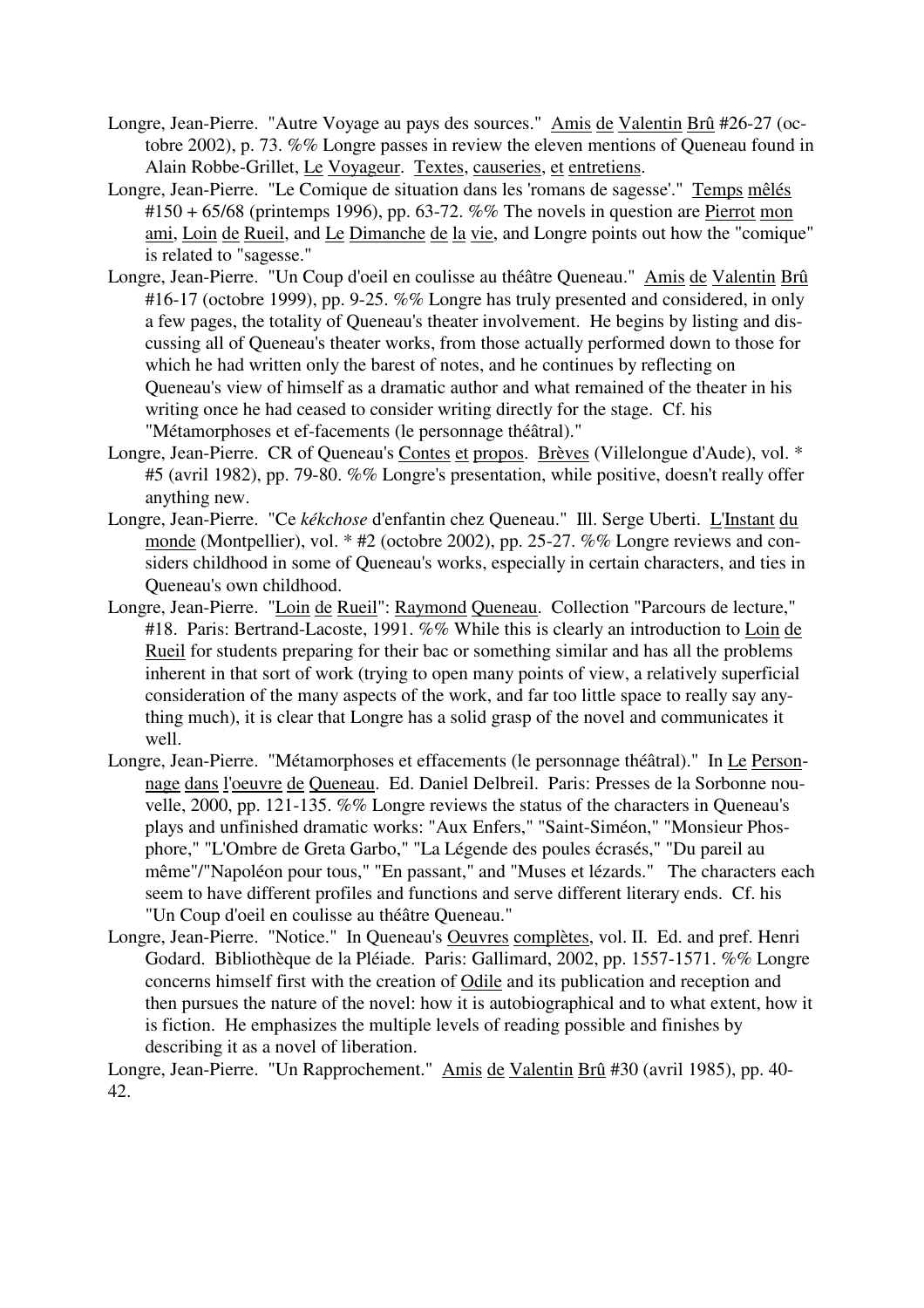%% This concerns a possible relation between Queneau and Virginia Woolf.

- Longre, Jean-Pierre. "Raymond Queneau, En passant." Amis de Valentin Brû #19/20 (juillet 2000), pp. 74-76. %% Longre comments on Queneau's play at the same time as evaluating Françoise Valon's "Petit carnet de mise en scène."
- Longre, Jean-Pierre. Raymond Queneau en scènes. Limoges: PULIM (Presses universitaires de Limoges), 2005. %% Longre presents an incredibly thorough and concrete consideration of every imaginable aspect of Queneau's theater work and theatrality, including plot summaries of 7 "plays" and a solid bibliography. His review touches on Queneau's incom-plete works (right down to fragments and jottings), various productions, the theater in Queneau's novels, the poetics of his theater, the characters (and their recurring types), structure in the plays, settings and decor, and sound effects. He has some especially fine reflections on how and why Queneau both entered his "theater phase" and left it --- for the novel and the cinema.
- Longre, Jean-Pierre. "Rêves de théâtre, théâtre de rêve." Amis de Valentin Brû #28-31 (juillet 2003), pp. 220-226. %% Longre reveals the highly significant role which dreaming plays in all of Queneau's theater.
- Longre, Jean-Pierre. "La Subversion des genres dans le 'Registre à poèmes' de Queneau." In Les Genres insérés dans la poésie. Actes de la journée d'études du 6 octobre 1995. Ed. Guy Lavorel and Jean-Pierre Bobillot. Lyon: Université de Lyon III [Centre d'état des interactions culturelles], 1996, pp. 87-99. %% Longre surveys the breadth of Queneau's poetic forms, content, styles, and ideas.
- Longre, Jean-Pierre. "Théâtre et théâtralité dans l'oeuvre de Raymond Queneau." Directrice Claude Debon. Thèse de doctorat. Paris: Université de Paris III (Sorbonne nouvelle), 1998. %% Longre's dissertation is quite long, which allows him to do a most thorough review of the topic announced in this title. In a first section he presents and discusses Queneau's four completed plays ("Aux Enfers," "En passant," "Les Candidats," and "Saint-Siméon"), then considers three incomplete theater pieces ("Monsieur Phosphore," "Du Pareil au même" ["Napoléon pour tous"], and "L'Ombre de Greta Garbo"), presents works which are sometimes barely more than preliminary notes or ideas ("La Légende des poules écrasées" ["Quand les poules auront des dents"], "Crânes pointus et têtes rondes" ["Déme-sure pour démesure"], and various very short texts), and ends with two radio adaptations which Queneau wrote (Schiller's "Intrigue et amour" and "Peter Ibbetson"). Longre in-cludes transcriptions of six of these which had been unpublished: "M. Phosphore," "Du pareil au même," "La Légende des poules écrasées," "Saint-Siméon," "L'Ombre de Greta Garbo," and "Le Pêcheur de."

 In a second section Longre treats the theatricality of a number of Queneau's works, from surrealist texts, to Les Exercices de style and Contes et propos, and up through such novels as Loin de Rueil and Zazie dans le métro. In a final section he draws deeper and more general conclusions concerning the role of the theater in Queneau's entire approach to writing. All in all, anyone working on Queneau and the theater really needs to consult ans study this dissertation.

 In an appendix to his dissertation, Longre transcribes 6 short unpublished Queneau texts: "M. Phosphore," "Du pareil au même," "La Légende des poules écrasées," "Saint-Siméon," "L'Ombre de Gréta Garbo," and "Le Pêcheur de."

Cf. Astrid Bouygues, "Queneau en Sorbonne"; Daniel Delbreil, "Croquis pour une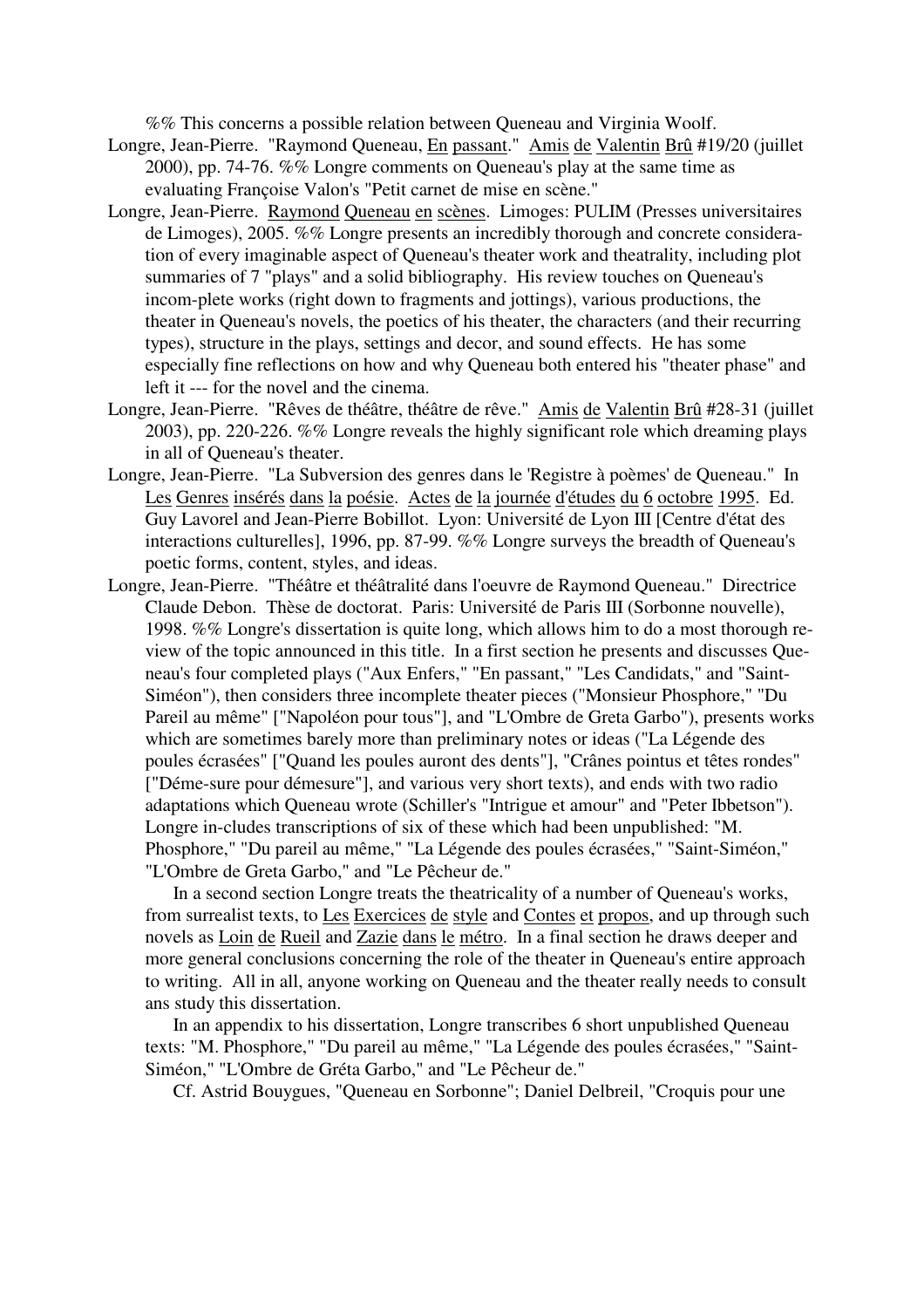'Croqueuse'."

- Longre, Jean-Pierre. Cf. Astrid Bouygues, "Queneau en Sorbonne"; Daniel Delbreil, "Moisson universitaire"; Queneau, Oeuvres complètes.
- Longuet, Patrick. "Exercices de style." Le Monde (Paris), an. 55 #16916 (16 juin 1999), "Le Monde interactif," p. v. %% Longuet reviews Antoine Denize's Machines à écrire. Cf. Anonymous, "Anagrammes"; Astrid Bouygues, "Un CD-ROM Queneau-Perec"; Natalie Levisalles, "La Voltige des mots"; Bernard Magné, "Machines à écrire, machine à lire"; François Mizio, "Littéraciels"; Gérard Pangon, "Machines à écrire, le CD"; Sylvaine Ville-neuve, "L'Inventeur du CD-rimes."
- Lonzi, Lidia. Cf. Queneau, Zazie nel metró.
- Lope, Hans-Joachim. "Raymond Queneau." Kritisches Lexikon der romanischen Gegenswartsliteraturen. Ed. Wolf-Dieter Lange. Tübingen: Gunter Narr Verlag, 1984, pp. 1-5 and A-J.
- López Carrillo, Rodrigo. "Las Alteraciones fonético-ortográficas en Zazie dans le métro de Raymond Queneau." Anales del Colegio universitario de Almería (Almería, España), an. 4 #2 (\* 1982), pp. 225-239. %% The title describes the content well, but the author doesn't go much beyond listing the various changes.
- López Carrillo, Rodrigo. "Breve Estudio sobre el argot francés." Anales del Colegio universitario de Almería (Almería, España), an. 3 #2 (\* 1981), pp. 115-131. %% López Carrillo cites (pp. 122-123) a list of the synonyms Queneau used for leaving or running in Zazie dans le métro.
- Lorandi, Tania, ed. Raymond Queneau 1903-2003. Brescia: Edizioni ReArte, 2003. %% This is the catalogue of an exposition held in Villaveral (Vicenza, Italy) from 15 november through 15 december 2003. It is just a superficial and popular presentation of Queneau's life and works, although it does have a fairly complete bibliography of Queneau's works that have been translated into Italian.
- Lorelle, Yves. "Les Cacouac's au Théâtre de la Baraque Saint-Germain." Réforme (Paris), an. 6 #271 (27 mai 1950), p. 8. %% Lorelle mentions Queneau, whose "Muses et lézards" was being played, but that's all.
- Lorente, Catherine. "Citation et mémoire. Queneau, Perec, Bénabou." PhD at the Université de Paris VIII (Vincennes), janvier 2000. Directeur Claude Mouchard. %% Lorente tries to understand the relationship in these authors between the implicit literary citation and their literary memory and tries to show how this was symptomatic of a certain attitude towards memory in the second half of the twentieth century. The Queneau work which she uses primarily was Les Fleurs bleues.
- Loret, Eric. "Guyotat, désaxeur de syntaxe." Libération (Paris), an. \* #5863 (23 mars 2000), "Livres," p. iv. %% Loret casually refers to Zazie dans le métro in regard to censorship as he reviews Pierre Guyotat and his Progénitures.
- Lorgé, Marie-Anne. "Queneau s'affiche." Le Jeudi (Luxembourg), an. 4 #41 (12 oktober 2000), p. 40. %% Lorgé presents the Paul Souffrin "Queneau à l'affiche" exposition which accompanied the Mersch symposium.
- Lorian, Alexandre. "Lipogrammatie et linguistique." Revue de linguistique romane (Strasbourg), vol. 56 #221-222 (janvier 1992), pp. 5-19. %% Lorian describes Queneau's interest in the lipogram and goes on to discuss just what this meant for Georges Perec and particularly in regard to his La Disparition.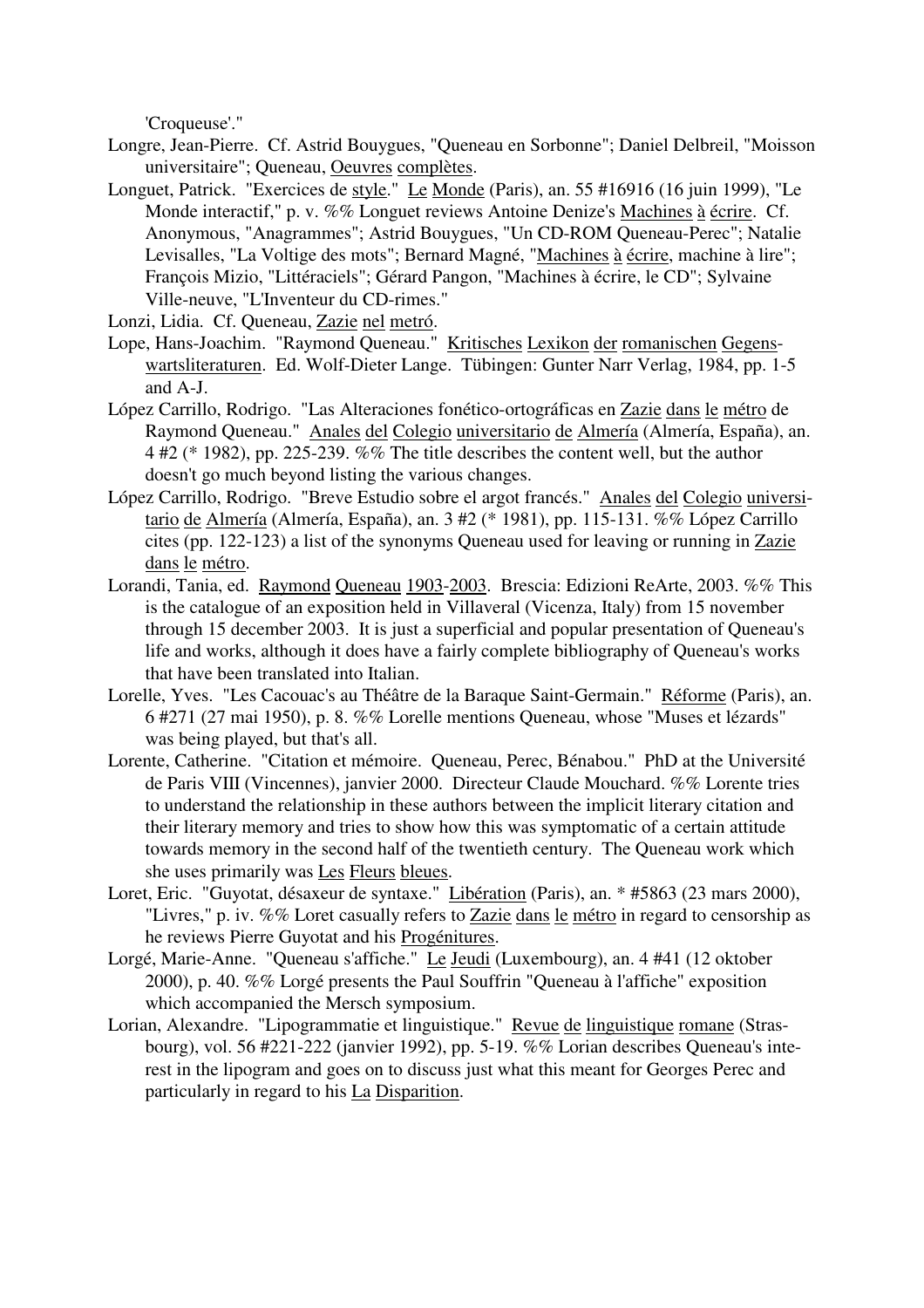- Loriot, Noëlle. "Le Langage de l'asthme." L'Express (Paris), vol. \* #1714 (11 mai 1984), pp. 166-167. %% This review of François-Bernard Michel's Le Souffle coupé only states that Queneau was asthmatic.
- Loriot, Noëlle. "Le Langage de l'asthme." L'Express (Paris), international edition vol. \* #1714
	- (18 mai 1984), pp. 100-101.
- Lorraine, Bernard. Cf. Queneau, "Poèmes."
- Lorris, Georges. CR of Pierrot mon ami and Les Temps mêlés. Confluences (Lyon), an. 2 #14 (novembre 1942), pp. 342-344. %% Lorris has kind words for these two novels, and that's about all.
- Lory, Jean-Luc. Cf. Alain Calame, "L'Ethnographie dans le cycle de Saint-Glinglin de Raymond Queneau"; Jacques Meunier, "Les Pois sauteurs du Mexique" and "Queneau cannibale"; Isabelle Rieusset, "Le Collège de sociologie: Georges Bataille et la question de mythe, de l'ethnologie à l'anthropologie: Un Décentrement épistémologique."
- Los, Hanneke. Cf. Queneau, Een Barre Winter and "Biribi."
- Losfeld, Eric. Endetté comme une mule ou la passion d'éditer. Paris: Pierre Belfond, 1979. %% This offers some general mentions of Sally Mara, surrealism, and Boris Vian, along with some personal appreciations of Queneau, on pp. 34-39, 125, 133, and 196.
- Losfeld, Eric. Cf. Pierre David, "Sept Ans après."
- Lot, Fernand. "Obscures Clartés sur la technique du roman." Les Heures de Paris (Paris), an.  $\#$  (1<sup>ier</sup> février 1938), p. %% Lot is rather sardonic in his review of Queneau's "Technique du roman."
- Lot, Fernand. Cf. Queneau, "Intervention chez les écrivains scientifiques."
- Lottman, Herbert R. Albert Camus: A Biography. New York: Doubleday, 1979. %% Various references give an interesting light on Queneau's existence in Paris during the war, as well as his relations with Camus and others. Cf. pp. 238-239, 246-251, 284-287, 292-293, and 296-297.
- Lottman, Herbert. "Beyond the UK-US Summit." Bookseller (London), vol. \* #5072 (11 april 2003), p. 12. %% Lottman just refers to Les Exercices de style winning the prize at the Bologna fair.
- Lottman, Herbert R. The Left Bank. Writers, Artists, and Politics from the Popular Front to the Cold War. London: Heinemann, 1982. %% Lottman just mentions Queneau here and there. This was translated into French as La Rive gauche: Du Front populaire à la guerre froide.
- Louët, Bertrand. Les Fleurs bleues. Queneau. Collection "Balises," #144. Paris: Nathan, 1999. %% This is clearly an introduction to this novel for students preparing for their bac, and it has all the problems inherent in that sort of work: trying to open too many points of view, too superficial a consideration of too many aspects of the work, and far too little space to really say anything much. Cf. Ursule Becquet, "A Propos des Fleurs bleues"; Astrid Bouygues, "Queneau à l'école."
- Louis, Jean-Paul. "Des Piles." Lérot rêveur (Aigre, Charente), vol. \* #24 (mars 1979), pp. 62-67. %% Louis doesn't think much of Queneau's Un Rude Hiver (p. 63).
- Louit, Robert. "Enquête sur Anthony Frewin." Magazine littéraire (Paris), vol. \* #397 (avril 2001), pp. 80-82. %% Louit reviews Frewin's Lee Harvey Oswald, affaire classée and includes an interview with the author. In the interview Frewin speaks of Queneau's influ-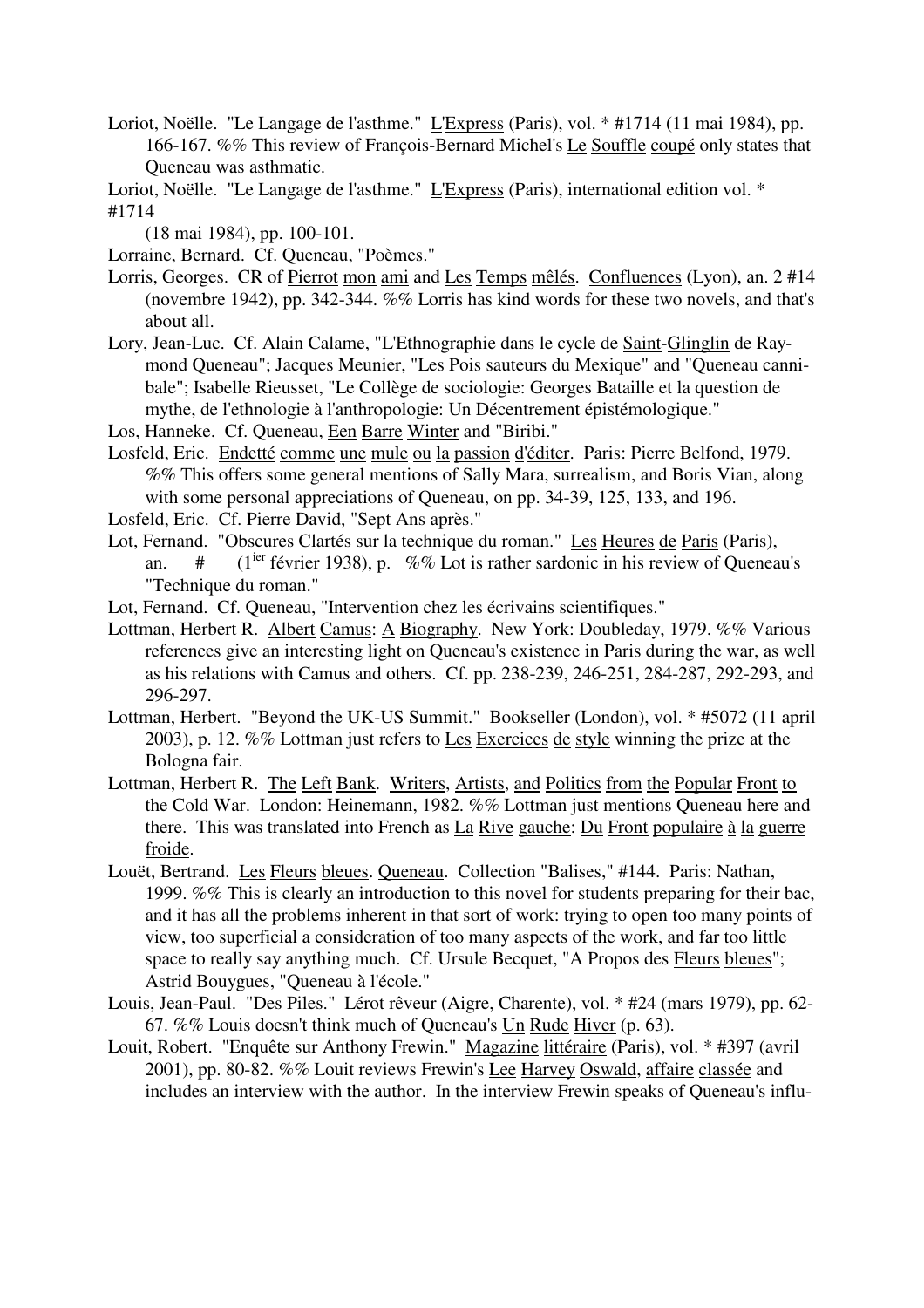ence on him, even though he has some details wrong.

- Louit, Robert, and Jacques Chambon. "France." In Encyclopedia of Science Fiction. John Clute and Peter Nicholls, ed. New York: St. Martin's Griffin, 1993, pp. 444-447. %% The authors do a thorough review of the history of science fiction in France, just mentioning Vian, the "Savanturiers," and Queneau's "Un Nouveau Genre littéraire: Les Science-fictions."
- Lous, Alexandre. "C.Q.F.D." Magazine littéraire (Paris), vol. \* #436 (novembre 2004), p. 79. %% Lous declares that Queneau would have loved Argentinean Guillermo Martinez's detective novel, Mathématique du crime.
- Lous, Alexandre. "Usage de faux." Magazine littéraire (Paris), vol. \* #266 (juin 1989), p. 79. %% Lous cites a few lines from one of Queneau's "Lectures pour un Front" columns (from 6 octobre 1944, reprinted in Bâtons, chiffres et lettres) in reviewing Joseph Bialot's Un Violon pour Mozart.
- Louvet, Raoul. CR of Zazie dans le métro. France-journal (Buenos Aires), an. 12 #2500 (3 mars 1959), pp. 2 and 4. %% This is a rather short and very average review.
- Louviche, Raoul. CR of Zazie dans le métro. France-journal (Paris), an. # (3 mars 1959), p. . %% Louviche gives a brief, upbeat, and superficial review.
- Louys, Pierre. Cf. Freddy de Vree, Boris Vian.
- Lowenkron, David Henry. "The Metanovel." College English (Urbana, Illinois), vol. 38 #4 (december 1976), pp. 343-355. %% Lowenkron claims (p. 350) that "the line between fiction and reality is completely destroyed in Raymond Queneau's The Flight of Icarus."
- Lowenthal, Marc. CR of Jordan Stump's Naming & Unnaming: On Raymond Queneau. Review of Contemporary Fiction (Elmwood Park, Illinois), vol. 19 #1 (spring 1999), p. 204. %% Lowenthal has a rather positive review.
- Lowenthal, Marc. CR of Madeleine Velguth's translation of The Children of Clay. Review of Contemporary Fiction (Elmwood Park, Illinois), vol. 18 #3 (fall 1998), p. 235. %% While liking Velguth's translation and the index that she provides to the "fous littéraires," Lowenthal thinks that Queneau's novel would have worked better as two separate books, with the "Encyclopedia of Inexact Sciences" standing on its own.
- Lowenthal, Marc. Cf. Anonymous, CR of Marc Lowenthal's Stories and Remarks and CR of Marc Lowenthal's translation of Contes et propos; Queneau, "Dream Accounts Aplenty," "On Some Imaginary Animal Languages and on the Dog Language in Sylvie and Bruno in Particular," Stories and Remarks, and "When the Spirit..."; Roger Shattuck, "Farce & Philosophy."
- Loy, J. Robert. "Things in Recent French Literature." PMLA (Baltimore), vol. 71 #1 (march 1956), pp. 27-41. %% Loy's presentation of the Petite Cosmogonie portative (p. 31) is brief but worthwhile. PMLA = Publications of the Modern Language Association.
- Lubas-Bartoszy\_ska, Regina. "Mi\_dzy autobiokopiami. Zagadnienie intertekstualizmu w dziennikach R. Queneau i M. Leirisa, w jego autobiografiach - esejach oraz w Fils S. Doubrovsky'ego." Kwartalnik neofilologiczny (Warszawa), vol. 41 #3-4 (\* 1999), pp. 189-198. %% This title means something like "Between Autobiocopies. The Issue of Intertextualism in the Journals of R. Queneau and M. Leiris, in His Essayautobiographies, and in Fils by Serge Doubrovsky."
- Lubas-Bartoszynska, Regina. "Raymond Queneau. Le Moi intellectuel dans les Journaux." In Ecritures de soi: Secrets et réticences. Actes du colloque international de Besançon (22,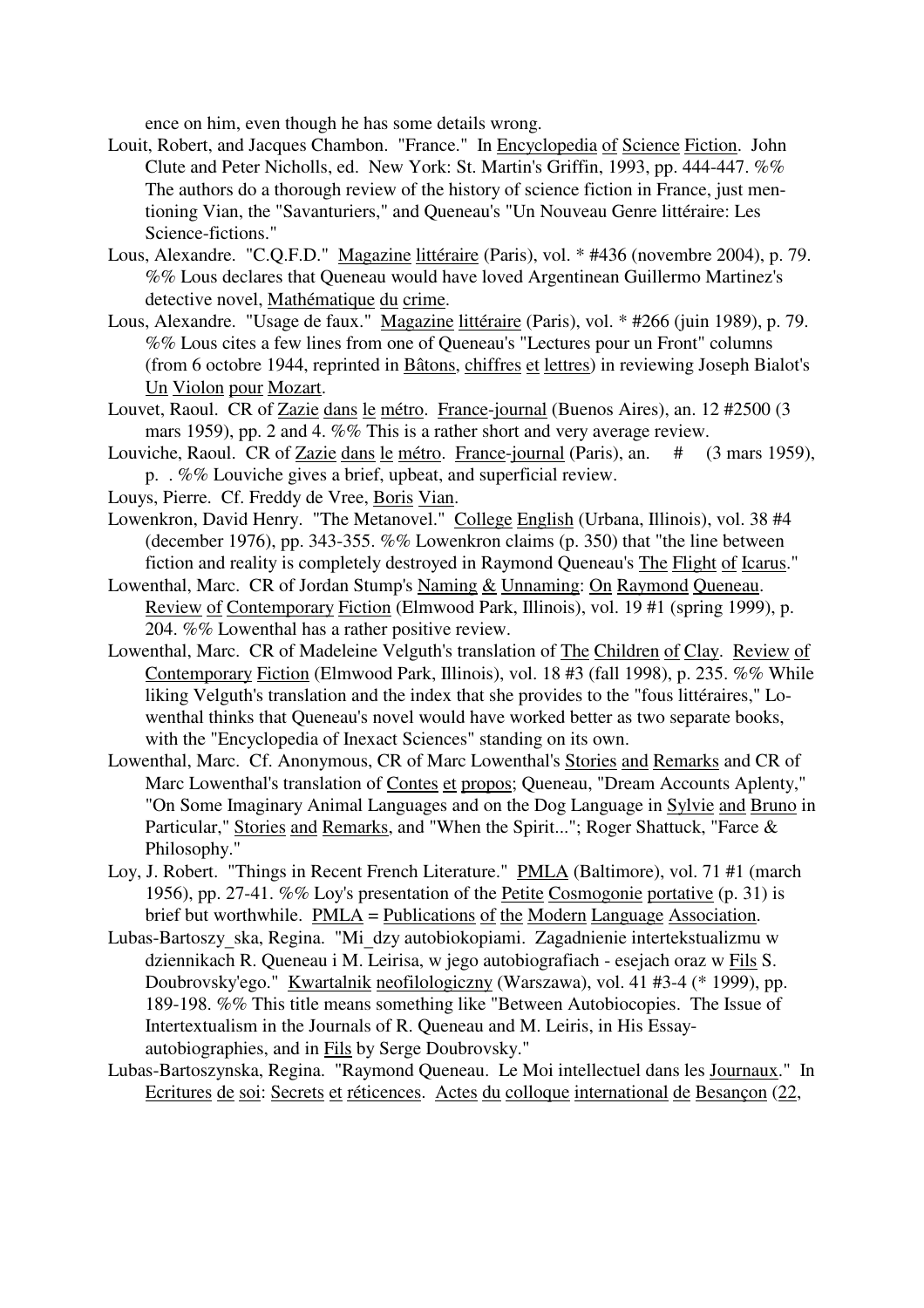23, 24 novembre 2000). Ed. Bertrand Degott and Marie Miguet-Ollagnier. Paris: L'Harmattan, 2001, pp. 133-144. %% While Lubas-Bartoszynska does touch on various relatively intellectual aspects of Queneau's Journaux (1914-1965) and compares the Journaux to those of other French intellectuals of the same period, she draws few conclusions from her comments.

- Lucas, Delphine. "La Structure en chapitres dans les romans de Raymond Queneau." Directeur Daniel Delbreil. Mémoire de maîtrise de lettres modernes. Paris: Université de Paris III (Sorbonne nouvelle), 2003. %% Lucas offers three principal chapters after her introduction. The first deals with the separation into chapters, the second with the various sorts of structure that Queneau used in various chapters, and the last with the effect that poetry had on this structuration. Cf. Daniel Delbreil, "Moisson universitaire." [This work is available at the Centre de recherches "L'Esprit nouveau en poésie"; Institut de littérature française; université de Paris III; 13, rue de Santeuil, 75005. It will be necessary to con-tact Professeur Daniel Delbreil beforehand in order to receive authorization.]
- Lucas, E. V., and George Morrow. "When Did You See Your First Dada?" Times Literary Supplement (London), vol. \* #3829 (1 august 1975), p. 873. %% The article itself has only a brief comment by Queneau, but see the response by Miles Kington in his "What a Life!" And see also Queneau, "What a Life!"
- Lucas, J.-P. "Parolier de Juliette Gréco, auteur de Zazie Raymond Queneau est aussi un des rares encyclopédistes du XX<sup>e</sup> siècle." Arts (Paris), an. \* #960 (29 avril 1964), p. 5. %% Lucas reviews Bords and discusses the concept of the **Encyclopédie** de la Pléiade at some length.
- Lucas, St. Leger. Cf. Anna Whiteside and St. Leger Lucas, "La Poésie comme procès poétique."
- Luccioni, Jean-Michel. "Joyce chez Sally." CRIN (Gröningen), vol. \* #10 (\* 1984), pp. 22- 34. %% Luccioni is quite interesting in listing the less obvious relations between the Sally Mara works and James Joyce but offers little analysis. Cf. Pierre-François David, "Consubstantialité et quintessence d'une fiction dérivée" and "D'un peu plus près..."
- Lucie-Smith, Edward. Cf. Simon Watson Taylor and Edward Lucie-Smith, ed., French Poetry Today.
- Lucot, Yves-Marie. "Queneau, le romancier en vers." L'Ecole libératrice (Paris), an. \* #31 (9 juin 1990), pp. 24-25. %% This is just a very general article on the occasion of the appear-ance of the first volume of Queneau's Oeuvres complètes.
- Ludovicy, Ernest. "Zazie à l'école." Nouvelle Revue luxembourgeoise (Luxembourg), an. 1972 #1 (janvier-avril 1972), pp. 61-64. %% Ludovicy is unhappy to find Zazie dans le  $m$ étro, among other works, on the reading list for the  $III<sup>e</sup>$  class.
- Ludwig, Eva. "Rückkehr ohne Ankunft. Zum 'Ouvroir de littéraire potentielle'." Lendemains (Berlin), an. 13 #52 (\* 1988), pp. 29-32.
- Lull, Ramon. Cf. Tatiana Bonch-Osmolovskaia, "Combinatorial Literature from the 'ARS MAGNA' of Ramon Lull to the 'One Hundred Thousand Million Poems' of Raymond Queneau"; P. Ghislain, "Le Vieux Nouveau Canular de M. Queneau"; Janet Zweig, "Ars Combinatoria and the Book."
- Lumediluna, Claude. "Nouveaux Exercices de style: Théorie de la pratique." Thèse de doctorat. Directeur Michel Launay. Nice: 1989.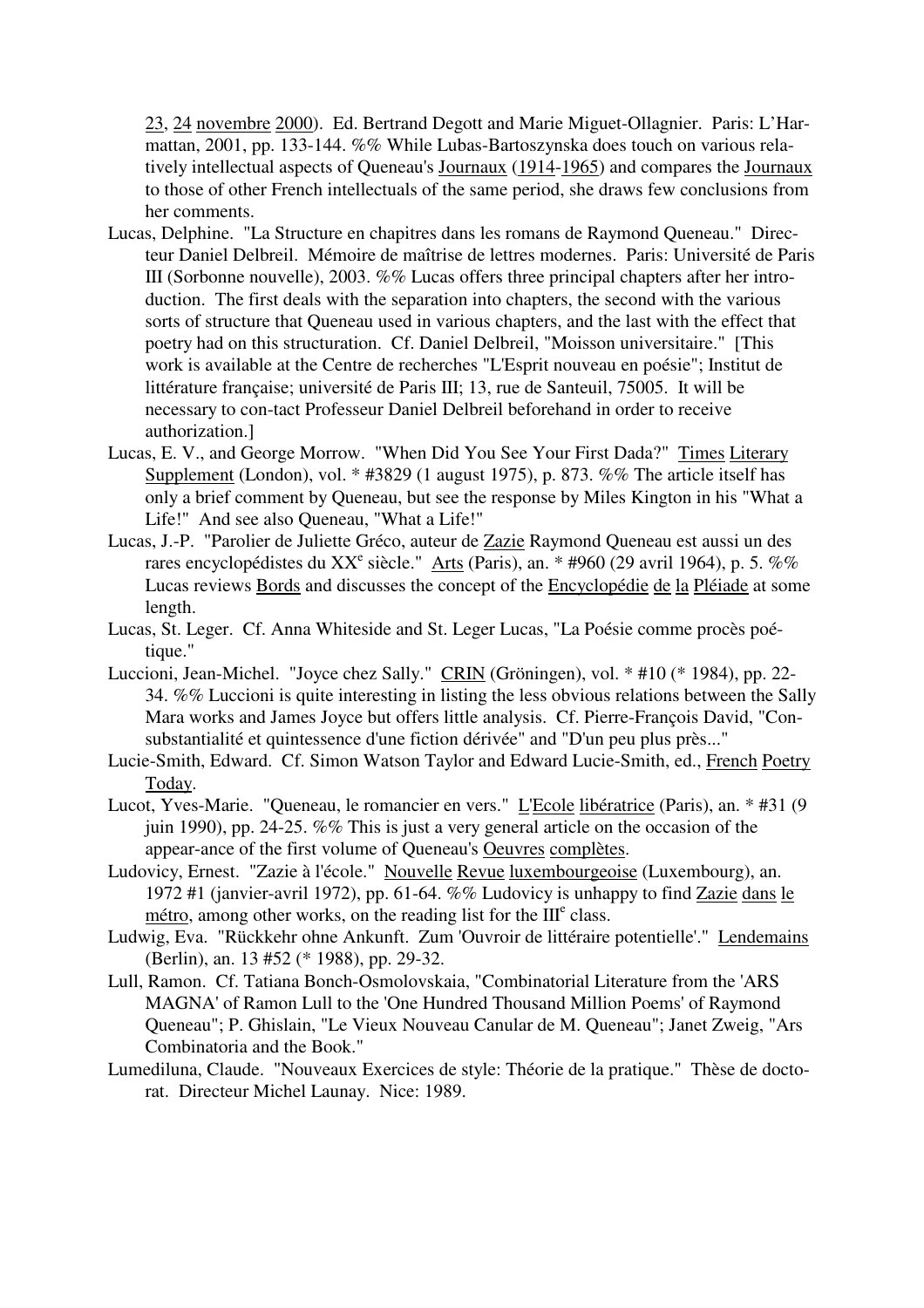Luminet, Jean-Pierre, ed. Les Poètes et l'univers. Collection "Espaces." Paris: Le Cherche-Midi Editeur, 1996. %% Luminet includes Battre la campagne: "La Lune" (p. 122) and Petite Cosmogonie portative (Chant I, verses 169-193 on page. 148 and verses 79-157 on pages 263-265).

Lundbo, Thomas. Cf. Queneau, Zazie på metroen.

Lundkvist, Artur. "Inledning." In Queneau's Zazie. Stockholm: Tidens Förlag, 1961, pp. 7-9. Lundström, Evert. Cf. Queneau, Zazie.

- Lupi, Valentina. CR of Evert van der Starre's Au ras du texte: Douze Etudes sur la littérature française de l'après-guerre. Studi francesi (Torino), an. 45 #2 (= #134) (maggio - agosto 2001), pp. 437-438. %% Lupi names each of the essay contained in the work and gives just a few words describing what it is about.
- Lupini, Lorenza. "Les Enfants du Limon di Raymond Queneau." Tesi di laurea from Università degli studi di Siena, Facoltà di lettere (Arezzo), 1998. Director Brunella Eruli. %% In treating Les Enfants du Limon, Lupini centers on the "fous littéraires," surrealism, and Queneau's development as an author during the 30's and touches on the role of Purpulan and the importance of René Guénon. He eventually brings the four areas in which Queneau grouped his "fous" (squaring the circle, natural sciences and cosmography, linguistics, and history) to bear on Queneau himself, showing how these are Queneau's own principal areas of interest. On the whole, while this dissertation lacks a center or a guiding thesis some of the very disparate ideas are of interest.
- Lusignoli, Clara. Cf. Mario Bonfantini, "Icaro fin di secolo"; Gianfranco De Turris, CR of Icaro involato; Lorenzo Gigli, "Queneau in cerca d'un personaggio"; Giuliano Gramigna, "Chi ha rubato il personaggio?"; Carol O'Sullivan, "The Stance of the Translator: Translations and Self-Translations of and by James Joyce, Samuel Beckett, and Raymond Queneau"; Queneau, Icaro involato, Romanzi, and Suburbio e fuga; Italo Vanni, "Romanzo senza personnaggio."

Lutczyn, Edward. Cf. Queneau, "Bajeczka na twoja modle."

juin 1966), p. 23. %% This is basically an extended review of Une Histoire modèle. Lutgen, Odette. "Raymond Queneau, de l'Académie Goncourt." In her En dépit de leur

gloire. Paris: Del Duca, 1961, pp. 183-196. %% This is a very superficial general article on Queneau which suffers badly from "cute."

Lutgen, Odette. "Raymond Queneau, le téméraire." Aux Ecoutes (Paris), an. 38 #1652 (23 mars 1956), p. 23. %% Lutgen discusses the value and the validity of the Encyclopédie de la Pléiade.

Luzzati, Daniel and Françoise. "Oral et familier: Le Style oralisé." L'Information grammaticale

(Paris), vol. \* #34 (juin 1987), pp. 15-21. %% The authors merely cite the first page of Zazie dans le métro as an example of "style oralisé" with some small discussion on pp. 16-17.

Lyant, Jean-Charles. Cf. Pierre Fasola and Jean-Charles Lyant, Grammaire turbulente du français contemporain.

Lynes, Carlos, Jr. "Jean Cayrol and 'Le Romanesque lazaréen'." Yale French Studies (New Haven, Connecticut), vol. \* #8 (\* 1951), pp. 108-117. %% Lynes just mentions

Lutfalla, Michel. "Queneau, philosophe de l'histoire." Quinzaine littéraire (Paris), vol. \* #6  $(1<sup>ier</sup>)$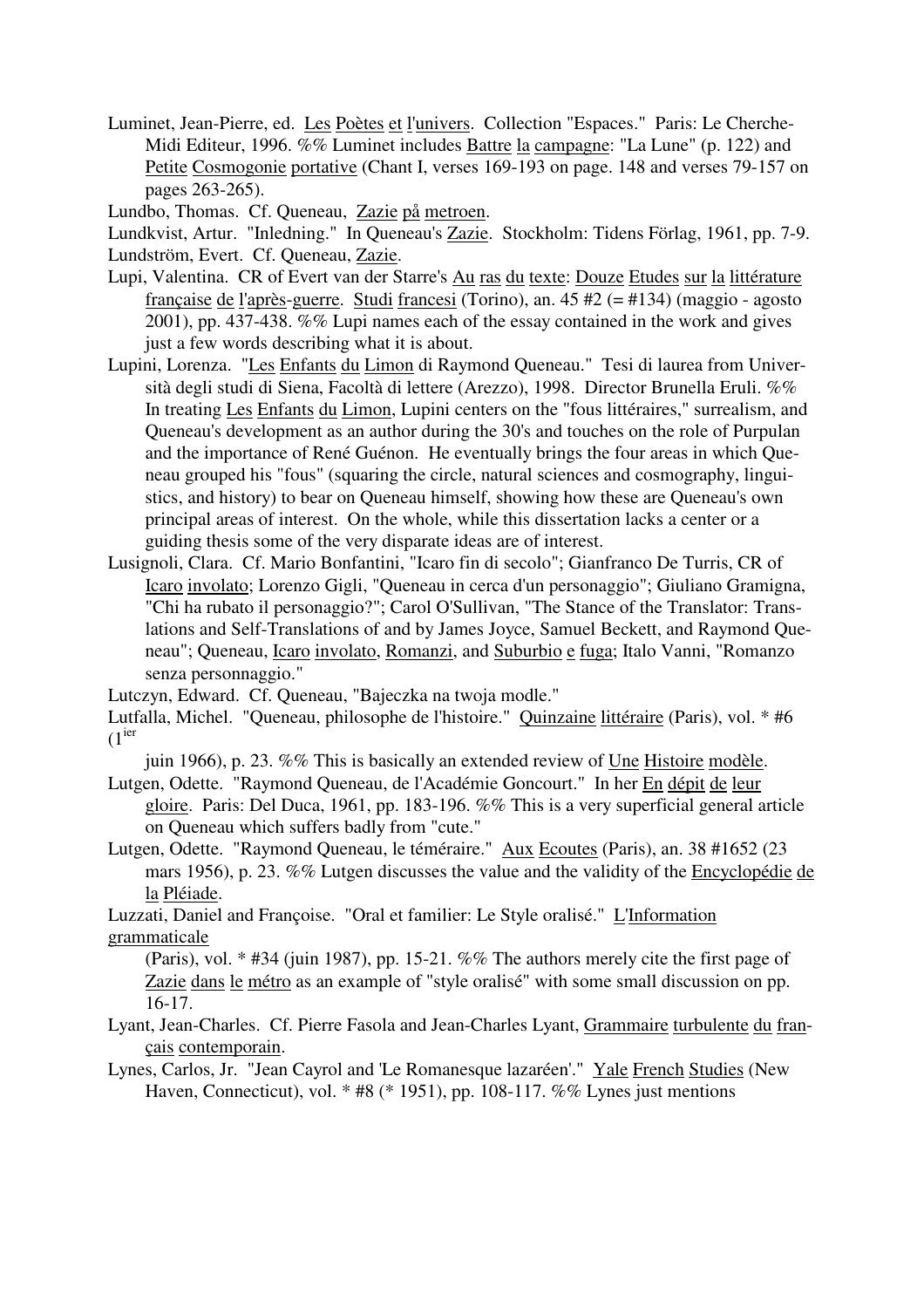Queneau's Pierrot mon ami and Loin de Rueil on p. 114.

Lyon, Pamela. Cf. Queneau, "The Trojan Horse."

Lyotard, Jean-François. "Biblioclastes." L'Art vivant (Paris), vol. \* #47 (mars 1974), pp. 6-12.

%% This is not on Queneau, although one of the unusual books it mentions is vaguely similar in format to Cent Mille Milliards de poèmes.

Lyotard, Jean-François. Cf. Anne Heurgon-Desjardins, "Les Décades de Pontigny et de Cerisy:

De Gide à Queneau."

- M. "Album." Vooruit (Gent), an. 67 #341 (6 april 1951), p. 4. %% Most of this article seems to describe Queneau and his work in general.
- M., E. "Journal à plusieurs voix." Esprit (Paris), an. 17 #1 (janvier 1949), pp. 96-98. %% The author describes how Garry Davis interrupted a session of the UN at Chaillot to announce his rejection of American citizenship and his request to become a citizen of the world. Queneau is listed among the members of a support committee. Cf. the entry under Davis's name.
- M., F. CR of Amos Tutuola's Ivrogne dans la brousse. L'Observateur politique, économique et littéraire (Paris), an. 4 #174 (10 septembre 1953), p. 20. %% The author concentrates on the plot of the original work and gives more detail than most reviews; he allots no space to Queneau.
- M., Fr. CR of the Massin/Carelman version of Exercices de style. La Libre Belgique (Bruxelles/Liège), an. 96 #353 (19 décembre 1979), p. 12. %% The author is fairly general.
- M., Fr. "Au Rideau de Bruxelles: Bernard Damien met en scène Zazie dans le métro." Pourquoi pas (Bruxelles), an. # (18 novembre 1982), p. 13?. %% The author interviews Damien as well as presenting some idea of the play. Cf. Jean de Decker, "Zazie dans le métro au Rideau: Qu'est-ce qu'on prend son pied!"; Francis Matthys, "Au Rideau de Bruxelles Zazie dans le métro."
- M., Fr. "La Dernière 'Folie' d'André Blavier." La Libre Belgique (Bruxelles/Liège), an. 118 #165 (14 juin 2001), p. 26. %% The author (Francis Matthys?) presents the life and interests of Blavier soon after his death.
- M., H. "A Travers les âges." Les Lettres françaises (Paris), an. 7 #156 (16 mai 1947), p. 4. %% The author likes the Exercices de style but doesn't think that they can interest the "grand public."
- M., J. "L'Année littéraire a pris fin hier à midi dans la cave du Tabou." Combat (Paris), an. 8 #1397 (1<sup>ier</sup> janvier 1949), p. 2. %% Queneau is a member of the jury for the second "prix" du Tabou," the year after he had won the prize for his On est toujours trop bon avec les femmes.
- M., J. "De Paris à notre bibliothèque communale. 'Le Jour' a pu apprécier, dès hier soir, l'enrichissement extraordinaire que constitue le legs de tout l'oeuvre de l'écrivain Raymond Queneau." Le Jour (Verviers), an. # (8 juin 1977), p. . %% The author gives a fairly detailed relation and evaluation of the gift and shipment of Queneau's books and manuscripts to the Verviers library.
- M., J. "Erskine Caldwell, écrivain maudit, a, d'une plume appliquée, dedicacé ses livres." Combat (Paris), an. 8 #1546 (24 juin 1949), p. 2. %% Queneau spoke at a book signing for Erskine Caldwell on the boulevard St-Germain.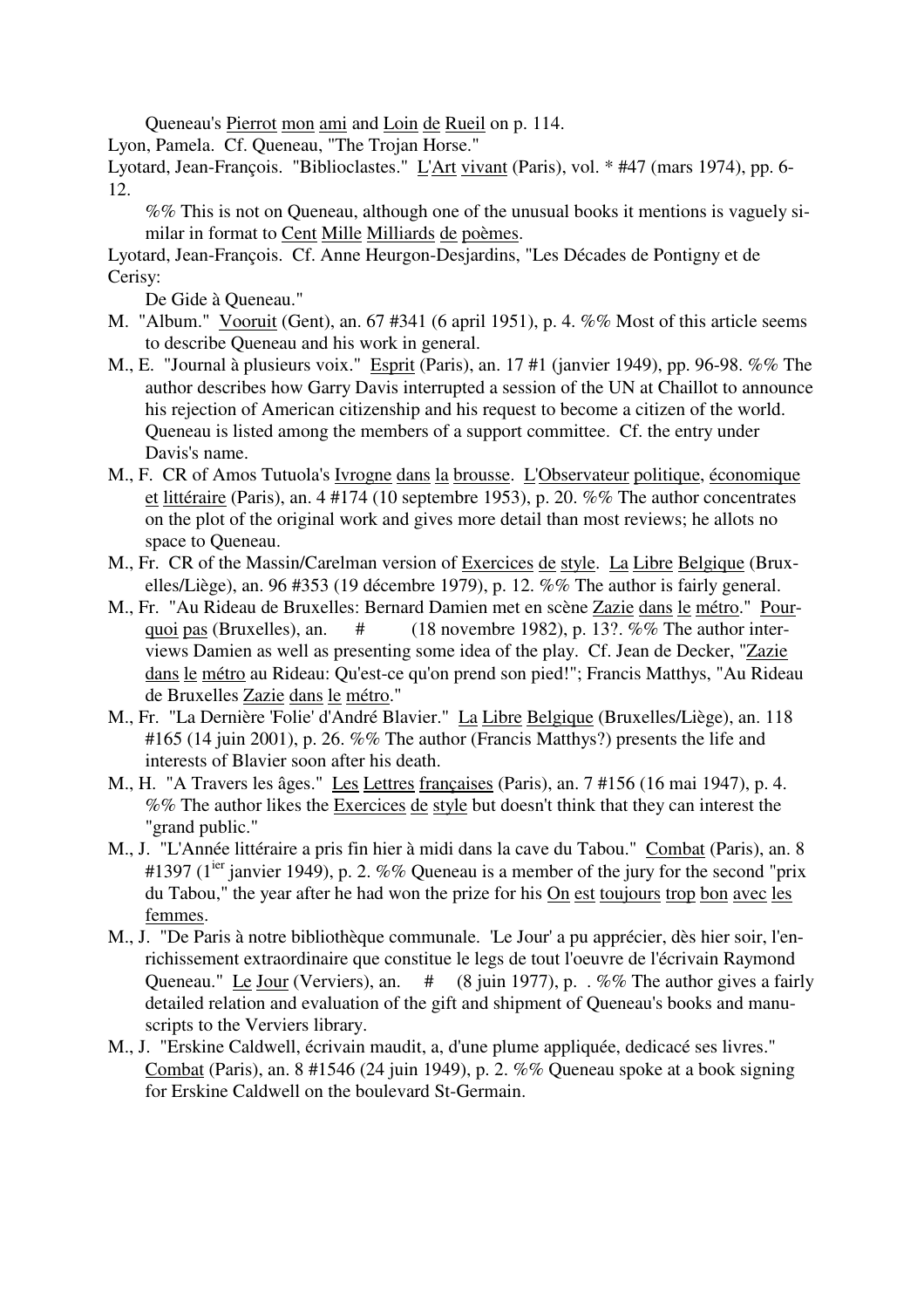- M., J. "Rencontré: Eve Griliquez." La Libre Belgique (Bruxelles), an. 95 #285 (12 octobre 1978), p. 16. %% The author interviews Eve Griliquez about her "Omajakeno" show and her life in poetry in general.
- M., J.-P. CR of François Caradec's Raymond Queneau un poète. Le Matin (Paris), an. \* #1844 (2 février 1983), p. 25. %% Three paragraphs to say nothing.
- M., M. CR of Le Chiendent. Le Petit Démocrate (Limoges), an. # (29 avril 1934), p.
- M., M. "Paris prend sa première leçon de 'coco'." Jours de France (Paris), vol. \* #312 (5 novembre 1960), pp. 58-63. %% The author does frou-frou on the noteworthies of the current scene. The best of the article is a picture of Catherine Demongeot and Louis Malle on the opening night of Zazie dans le métro. Cf. Claude Sire, "'Chouette soirée' pour Zazie"; Carmen Tessier, "Le Prince et la princesse Alexandre de Yougoslavie n'ont pas trouvé de places pour voir "Zazie dans le métro."
- M., P. "Le Dimanche de la vie par Raymond Queneau." Le Dauphiné libéré (Grenoble), an. 8 #2273 (27 mars 1952), p. 6. %% The author gives this novel a positive review.
- M., P. "Shakespeare et la Bible en tête de la bibliothèque idéale." Libération (Paris), an. 13 #3566 (22 février 1956), p. 2. %% The author lists the contributions of a number of authors to Queneau's Pour une bibliothèque idéale; he does not consider the work of any great value or interest.
- M., Ph. "Exercices de style au théâtre: A chacun sa vision des choses..." L'Yonne républicain (Auxerre), an. \* #54 (5 mars 1982), p. 6. %% The author praises this stage production by the Jacques Seiler company.
- M., R. "Avec 'Le Cheval troyen' et ses parrains quai des Orfèvres." Le Populaire de Paris (Paris), an. 26 #7699 (23 décembre 1948), p. 3. %% The author (Ralph Messac?) does little more than announce the presentation of Queneau's new book.
- M., R. "Raymond Queneau: 'Au cinéma il n'y a pas 36 façons de dire 'mon cul'." Arts (Paris), an. \* #713 (11 mars 1959), p. 5. %% This author interviews Queneau, who speaks of René Clément's directing the film version of Zazie dans le métro and how he (Queneau) expects to write the film's dialogues. The author's name is possibly Renaud Matignon. Cf. Jean-Luc Godard, "René Clément: 'C'est parce que Dieu existe que je vais tourner Zazie'."
- Maack, Annegret. Die Rezeption französischer Literatur in England nach dem Zweiten Weltkrieg. Gesamthochschule Wuppertal Schriftenreihe Literaturwissenschaft, band 4. Bonn: Bouvier Verlag Herbert Grundmann, 1978. %% Pages 40-41, 86-87, 90-93, 196-197, and 206-207 touch on Queneau.
- Mac Orlan, Pierre. CR of Pour une bibliothèque idéale. Mercure de France (Paris), an. 67 #326 (= #1112) (avril 1956), pp. 729-730. %% Mac Orlan's review is hesitant.
- Mac Orlan, Pierre. "Pierrot mon ami." Les Nouveaux Temps (Paris), an. 3 #620 (2 octobre 1942), p. 3. %% Mac Orlan praises this novel without really saying anything insightful about it.
- Mac Orlan, Pierre. "Raymond Queneau, nouvel académicien Goncourt." Le Compagnon (Paris), an. \* #44 (avril 1951), p. 1. %% Mac Orlan gives a rather nuanced look at Queneau as an author. Quite thought-provoking.
- Macaigne, Pierre. "Lettristes et collectionneurs d'autographes animent le festival." Le Figaro (Paris), an. 126 #2375 (28 avril 1952), pp. 1 and 9. %% Queneau doesn't care for an unnamed film shown at the Cannes festival.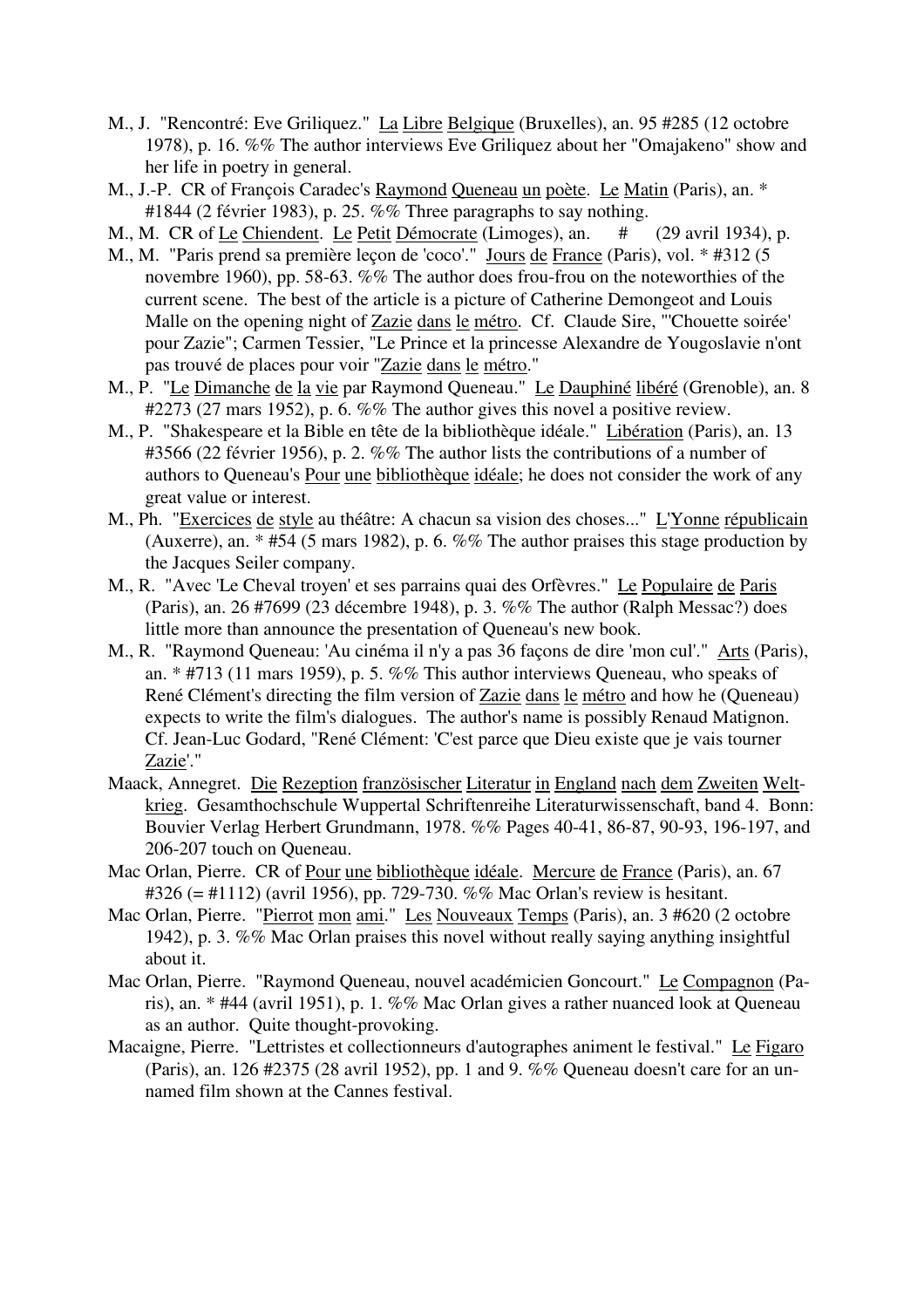Macchia, Giovanni. Cf. Sergio Solmi, "Traduzione da Queneau: Petite Cosmogonie portative: Canto I."

MacDonald, Dwight. Cf. Queneau, "Exercices de style."

- Macé, Gabriel. "Direct... aux foies." Canard enchaîné (Paris), an. 40 #2003 (11 mars 1959), p. 6. %% French television was using a black list, which Macé fustigates: "Comme ont été interdits 'en direct' MM. Raymond Queneau et René Clément -- ce dernier pour avoir lu, sans l'émasculer, un passage dépourvu d'euphémismes du dernier roman de Queneau."
- Macé-Barbier, Nathalie. CR of Anne-Marie Jaton's Lecture(s) des 'Fleurs bleues' de Raymond Queneau. Revue d'histoire littéraire de la France (Paris), an. 100 #5 (septembre-octobre 2000), pp. 1400-1401. %% Macé-Barbier has a brief but worthwhile review of Jaton's work and centers on the dream, archetypes, and language.
- Macey, David. "The Sage and the Philosopher, or Queneau's Suburbs." Parallax (Leeds, England), vol. \* #4 (february 1997), pp. 13-21. %% Macey most definitely centers on Hegel and his idea of the end of history, as well as the difference between a "sage" and a "philosopher" according to Hegel, but he looks at the three "romans de la sagesse" (Pierrot mon ami, Loin de Rueil, and Le Dimanche de la vie) with some insight and shows the congruence between Kojève and Queneau.
- Macherey, Pierre. "Divagations hégéliennes de Raymond Queneau." In his A Quoi pense la littérature? Paris: Presses universitaires de France, 1990, pp. 53-73. %% This article reflects on Alexandre Kojève, Le Dimanche de la vie, Pierrot mon ami, and Une Histoire modèle in the light of Queneau's interest in Hegel. The first section, on Kojève and Le Dimanche de la vie, is an adaptation of his "Queneau scribe et lecteur de Kojève"; the section on Une Histoire modèle is an adaptation of his "Queneau et la recherche d'une science absolue de l'histoire." This volume was translated into English under the title The Object of Literature and into Spanish as En qué piensa la literatura? Cf. Jean-François Lecoq, "La Fin de l'histoire et le dernier roman. Les Fleurs bleues de Queneau comme hypertexte."
- Macherey, Pierre. En qué piensa la literatura? Bogotá: Siglo del Hombre, 2003. %% This appears to be the same as his A Quoi pense la littérature? and to contain "Divigaciones Hegelianas de Raymond Queneau," apparently the translation of Macherey's "Divagations hégéliennes de Raymond Queneau." This work would seem to have been sponsored by the Universidad nacional de Colombia and the "Embajada de Francia."
- Macherey, Pierre. "Queneau et la recherche d'une science absolue de l'histoire." Temps mêlés #150 + 33/36 (juillet 1987), pp. 17-28. %% Macherey looks at Une Histoire Modèle with some concentration on Volterra.
- Macherey, Pierre. "Queneau scribe et lecteur de Kojève." Europe (Paris), an. 61 #650-651 (juin-juillet 1983), pp. 82-91. %% This includes a discussion of Le Dimanche de la vie as well as considering Kojève's influence on Queneau.
- Macherey, Pierre. "Raymond la sagesse (Queneau et les philosophes)." In Queneau aujourd'hui. Ed. Mary-Lise Billot and Marc Bruimaud. Actes du colloque Raymond Queneau (Université de Limoges, mars 1984). Paris: Clancier-Guénaud, 1985, pp. 15-27. %% Macherey considers Queneau and philosophy. Cf. Jean-Pierre Salgas, "Théo mon ami."
- MacIntyre, Ben. "The Sweet Joys of Writing While Wearing a Literary Ball and Chain." The Times (London), vol. \* #68100 (12 june 2004), "Main Section," p. 30. %% On the occasion of the publication of the pseudonymous Michel Thaler's Le Train de nulle part, a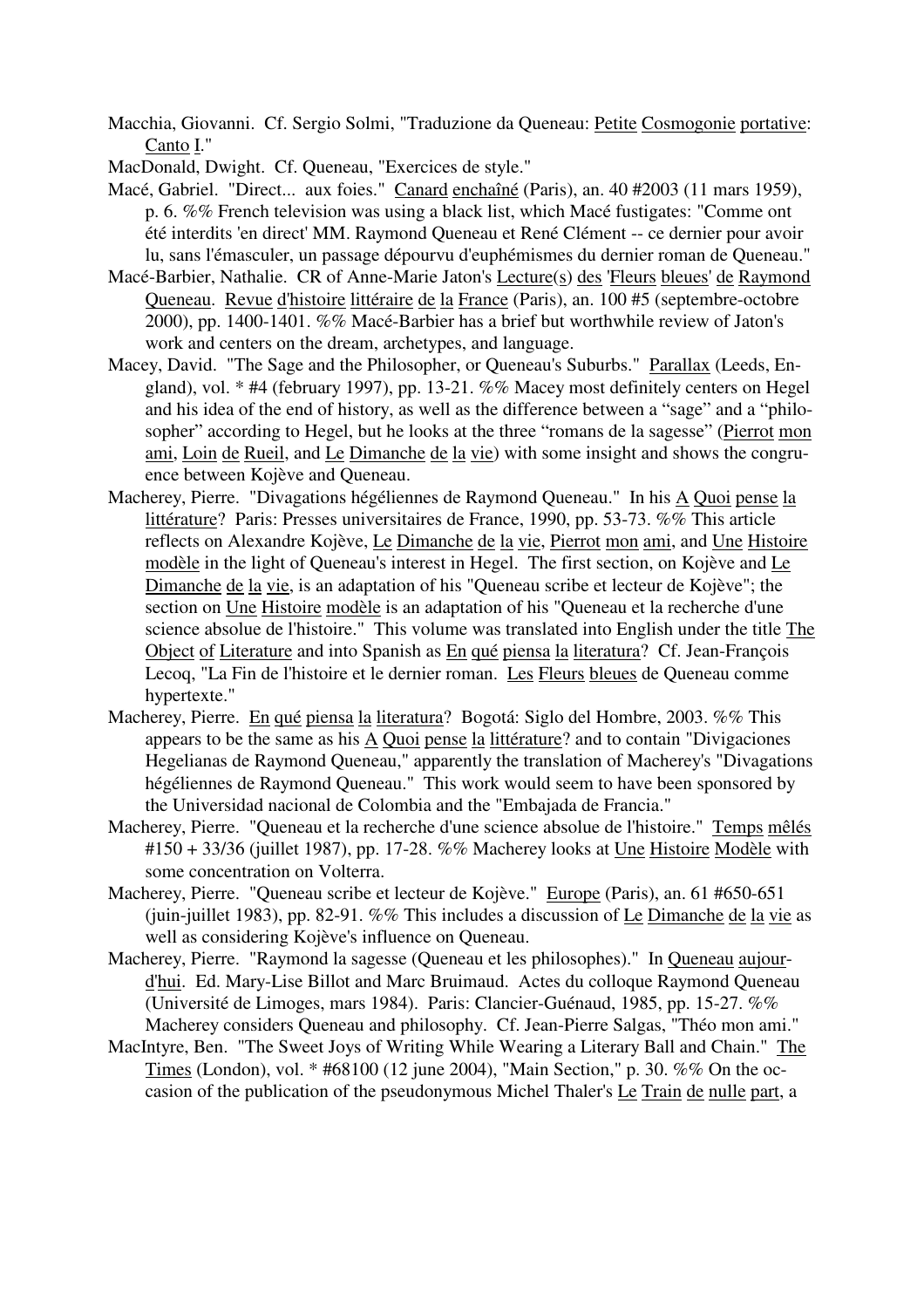novel without a single verb, MacIntyre presents the Oulipo with much of the usual material. He also notes a few items such as the case of the German poet Gottlob Burmann (1737-1805), who completely eschewed the letter "r" even though it appears in his own name, or that of Richard Beard, whose Damascus included only words published in The (London) Times on 1 november 1993. MacIntyre's comments about the Oulipo are curiously well-balanced and penetrating.

Mackerras, Charles. Cf. Queneau, Exercises in Style. Radio Version by Barbara Wright.

- Maclaren-Ross, Julian. Cf. Anonymous, "Parisian Episodes"; Frank Hauser, "New Novels"; John Lehmann, The Ample Proposition; Queneau, Pierrot mon ami and Pierrot mon ami: "The Prince from Poldavia."
- MacLow, Jackson. Cf. Anonymous, "Jackson MacLow (né en 1922)."
- Madden, Matt. 99 Ways to Tell a Story. New York: Chamberlain Bros., 2005. %% Madden has chosen a very brief incident from his life and treats it in 99 different comic-strip manners, following the concept of Les Exercices de style. Cf. Carol O'Sullivan, "Around the Continent in 99 Exercises: Tracking the movements of the Exercices de style"; Ray Olson, CR of Matt Madden's 99 Ways to Tell a Story.
- Maggie, Dinah. "'La Croqueuse de diamants' ou la révolution atteinte de maladie de langueur."

Combat (Paris), an. 9 #1939 (28 septembre 1950), p. 2. %% Maggie analyzes the different elements of this show and offers her compliments to Queneau.

- Maggie, Dinah. "Loin de Rueil... et de la danse." Combat (Paris), an. \* #5416 (23 novembre 1961), p. 8. %% Maggie criticizes only the choreography and the French cultural bias which limited it in the TNP production of Loin de Rueil.
- Maggiori, Robert. "Un K à part." Libération (Paris), an. \* #5133 (20 novembre 1997), "Livres," pp. i-iii. %% Maggiori presents the life and development of Alexandre Kojève with one or two mentions of Queneau.
- Magnan, André. Cf. Marie-Claude Cherqui, "Raymond Queneau et René Clément, Quai Vottaire."
- Magnan, Henry. "Cacouacs." Le Monde (Paris), an. 7 #1643 (9 mai 1950), p. 8. %% Magnan lists the contents of this show, naming Queneau but not the "Muses et lézards" that it included.
- Magnan, Henry. "Exercices de style." Le Monde (Paris), an. 6 #1316 (20 avril 1949), p. 6. %% Magnan gives a very positive review to the Frères Jacques show.
- Magnan, Henry. "Semaine de France." Monde illustré (Paris), an. 92 #4487 (27 novembre 1948), p. 1124. %% Magnan refers briefly to Queneau's being a reader at Gallimard.
- Magnan, Henri. "Voyage au bout des nuits parisiennes." Caliban (Paris), vol. \* #47 (janvier 1951), pp. 81-82. %% Magnan just mentions Queneau's Exercices de style as one of the past year's great cabaret successes.
- Magnan, Henry. He also wrote under the pseudonym "Palinure."
- Magnaud, J.-A. "Interview à quatre voix." Le Havre (Le Havre), an. 87 #1436 (5 février 1954), pp. 1 and 6. %% Magnaud offers some sidelights on Queneau and Armand Salacrou's life in Le Havre.
- Magné, Bernard. "Emprunts à Queneau (bis)." Petite Bibliothèque quenienne #1. Limoges: Centre international de documentation, de recherche et d'édition Raymond Queneau, 1989. %% Magné discusses Georges Perec's usage of allusions to / citations from Que-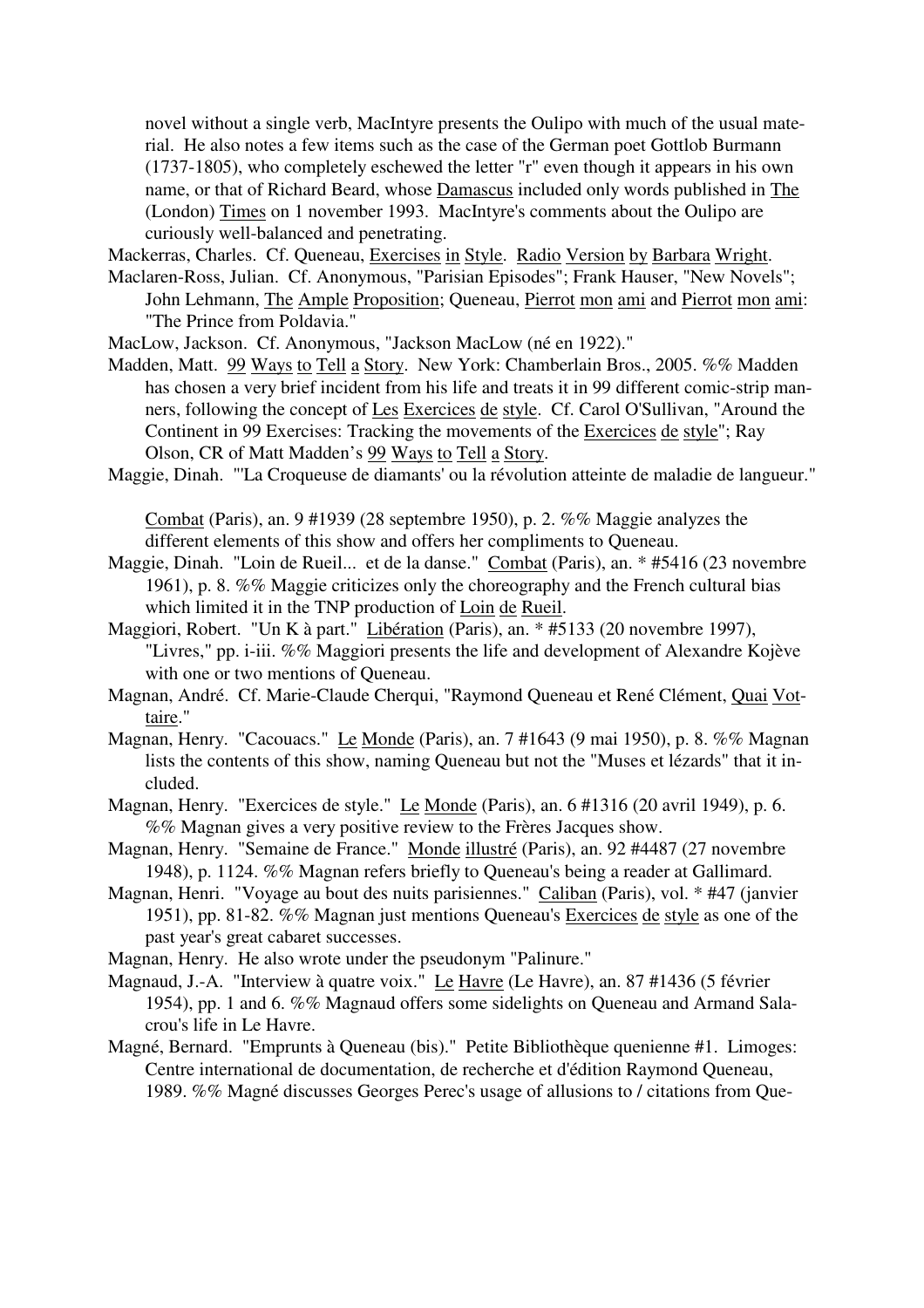neau's Pierrot mon ami in his La Vie mode d'emploi. The "bis" in the title refers back to Perec's article of a similar name (cf. his "Emprunts à Queneau"). Cf. Pascal Ibrahim Lefevre, "Emprunts à Queneau ter: Etudes intertextuelle des romans de Raymond Queneau dans La Vie mode d'emploi de Georges Perec à partir de 'Emprunts à Queneau', article paru dans le numéro 13-14 de la revue Les Amis de Valentin Brû"; Emmanuël Souchier, CR of Bernard Magné's "Emprunts à Queneau (bis)."

Magné, Bernard. "Georges Perec, l'oulibiographe." Magazine littéraire (Paris), vol. \* #398 (mai 2001), pp. 52-55. %% Magné presents, in describing both how Perec was an oulipian and how he distanced himself from the Oulipo, several Perec processes/texts not usually mentioned.

Magné, Bernard. "Machines à écrire, machine à lire." Etudes françaises (Montréal), vol. 36 #2

(\* 2000), pp. 119-128. %% Magné describes the origin and elaboration of the Machines à écrire CD in some detail and then offers some considerations on just what this revolutionary work represents. Cf. Anonymous, "Anagrammes"; Astrid Bouygues, "Un CD-ROM Queneau-Perec"; Natalie Levisalles, "La Voltige des mots"; Patrick Longuet, "Exercices de style"; Bernard Magné, "Machines à écrire, machine à lire"; Gérard Pangon, "Machines à écrire, le CD"; Sylvaine Villeneuve, "L'Inventeur du CD-rimes."

- Magné, Bernard. "Perec et l'OuLiPo." Page des libraires: Magazine des libraires clé (Paris), vol. \* #40 (mai-juin 1996), pp. 36-37. %% Magné gives a broad description of Georges Perec's oulipian roots and practices.
- Magné, Bernard. "Quelques Pièces pour un blason." In Portrait(s) de Georges Perec. Ed. Paulette Perec. Paris: Bibliothèque nationale de France, 2001, pp. 199-233. %% Magné compares one aspect of oulipian "combination" as practiced by Queneau to the way that Perec envisaged it (pp. 206-207). He also describes (p. 221) how Perec would typically indicate that he was following a certain number of rules yet would state all but one of them; Magné says that he did the same in his two articles "Emprunts à Queneau" and "Emprunts à Flaubert." On p. 75 of this volume, Paulette Perec mentions that Queneau contributed a passage to Georges Perec's La Disparition.
- Magné, Bernard. "Textus ex machina (de la contrainte considérée comme machine à écrire dans quelques textes de Georges Perec)." Esprit créateur (Lawrence, Kansas), an. 26 #4 (winter 1986), pp. 60-70. %% This concerns Perec's transformation of texts, with several references to Queneau's work on the subject.
- Magné, Bernard. "La Vie mode d'emploi, ¿texto oulipiano?" In Sobre literatura potencial. Actos del encuentro sobre literatura potencial, Vitoria, del 2 al 6 de diciembre de 1985. Ed. Antonio Altarriba. Vitoria: Universidad del país vasco, 1987, pp. 83-94. %% Magné lists and explains a number of the oulipian devices functioning in Perec's "novel."
- Magné, Bernard. Cf. Monique Del Ponte, "La Représentation du réel dans Les Fleurs bleues de Raymond Queneau"; Antoine Denize and Bernard Magné, Machines à écrire; Natalie Levisalles, "La Voltige des mots"; Makiko Nakazato, "La Zone frontière du réel et de l'irréel: Etude de Zazie dans le métro"; Emmanuelle Thirion, "Le Héros de Queneau dans quatre romans (Le Chiendent, Loin de Rueil, Pierrot mon ami, et Le Dimanche de la vie)."
- Magny, Claude-Edmonde. "A bâtons rompus." Esprit (Paris), an. 13 #108 (mars 1945), pp. 596-598. %% Magny reviews recent issues of poetry magazines, with mentions of Que-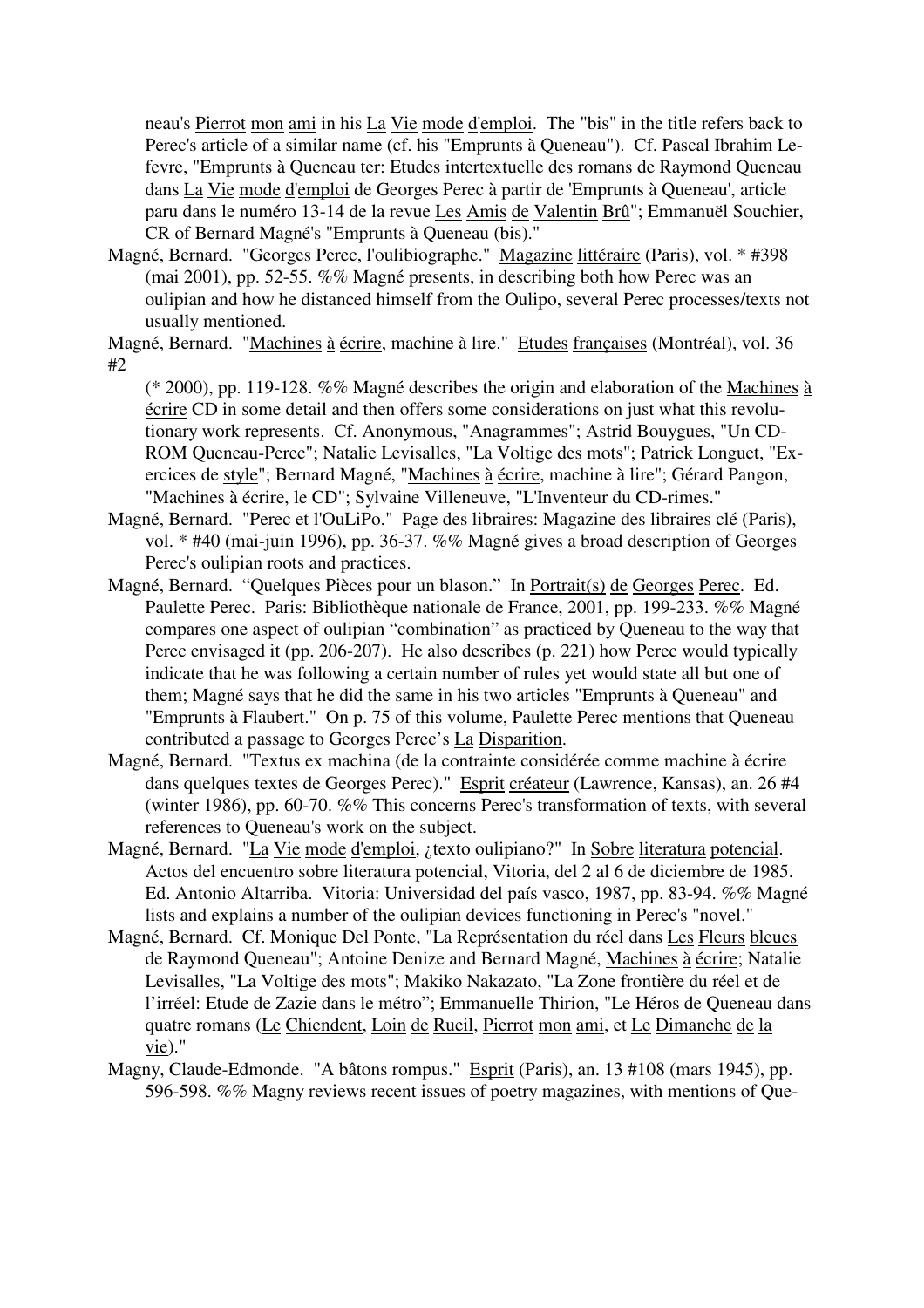neau in regard to Les Ziaux in Fontaine (cf. Queneau, "Poèmes (1940)") and in regard to "Saint Glinglin chez les Médians."

- Magny, Claude-Edmonde. "French Literature Since 1940." Trans. Martin Greenberg. Partisan Review (New York), vol. 13 #2 (spring 1946), pp. 145-154. %% Magny mentions several of Queneau's works but especially draws attention to the similarity of their heroes (pp. 152-153).
- Magny, Claude-Edmonde. Histoire du roman français depuis 1918. Paris: Seuil, 1971. %% Magny mentions Queneau's range of expression in the way he recounts a story (p. 55) and in the types of characters he describes (p. 215).
- Magny, Claude-Edmonde. "La Littérature." In 50 Années de découvertes: 1900-1950. Ed. Anna and André Lejard. Paris: Editions du Seuil, 1950, pp. 29-81. %% Magny mentions Queneau three times (pp. 37, 41, and 77), once citing a line from "Explication de métaphores."
- Magny, Claude-Edmonde. Littérature et critique. Paris: Payot, 1971. %% Queneau is mentioned a number of times (pp. 85-88, 103, 193-194, 227, 274, 278, 293, 312, 385-389, 392-397, and 401-405) as Magny tries to situate him in regard to surrealism and other authors of his time; none of these references really say much.
- Magny, Claude-Edmonde. "La Littérature française depuis 1940: II." La France libre (London), vol. 9 #52 (15 février 1945), pp. 292-304. %% This is the French original of her article in the Partisan Review of the following year.
- Magny, Claude-Edmonde. "Où va la littérature contemporaine?" Samedi-soir (Paris), an. \* #402 (12 mars 1953), p. 2. %% Magny considers the third volume of Mazenod's Ecrivains célèbres series, edited by Queneau. She is thorough and quite positive.
- Magny, Claude-Edmonde. "Roman américain et cinéma." Poésie 45 (Paris), an. 6 #28 (octobre-novembre 1945), pp. 72-84. %% Magny makes reference to a cinematic aspect of the writing in Queneau's Pierrot mon ami (pp. 78-79).
- Magny, Claude-Edmonde. "Situations et tendances." In Almanach des lettres (Paris), vol. \* #\*

(\* 1947), pp. 27-32. %% Magny makes reference to Stéphane Mallarmé and to Queneau's "Explication de métaphores" on p. 31.

- de Magny, Olivier. Preface. In Les Derniers Jours. Lausanne: Société coopérative des éditions Rencontre, 1965, pp. 7-21. %% This is so general as to be pointless.
- de Magny, Olivier. Preface. In L'Instant fatal. Paris: Gallimard, 1966, pp. 5-13. %% This really doesn't say anything. Cf. Anonymous, "Raymond Queneau: L'Instant fatal précédé de Les Ziaux."
- de Magny, Olivier. "Prix Rencontre 1936: Raymond Queneau pour Les Derniers Jours." La Rencontre (Lausanne), Bulletin mensuel #128 (mai 1965), pp. 7-8 and 13. %% De Magny really doesn't say anything much.
- de Magny, Olivier. "Un Roman initiatique: Zazie dans le métro." Les Lettres nouvelles (Paris),
	- an. 7 #1 (4 mars 1959), p. 16. %% This is just a standard review.
- Le Magot solitaire. "La Bibliothèque idéale." Carrefour (Paris), an. 13 #595 (8 février 1956), p. 7. %% This author lists some of the contributions to Queneau's Pour une bibliothèque idéale and does a bit of analysis.
- Le Magot solitaire. "Le Retour en arrière de Raymond Queneau." Carrefour (Paris), vol. \*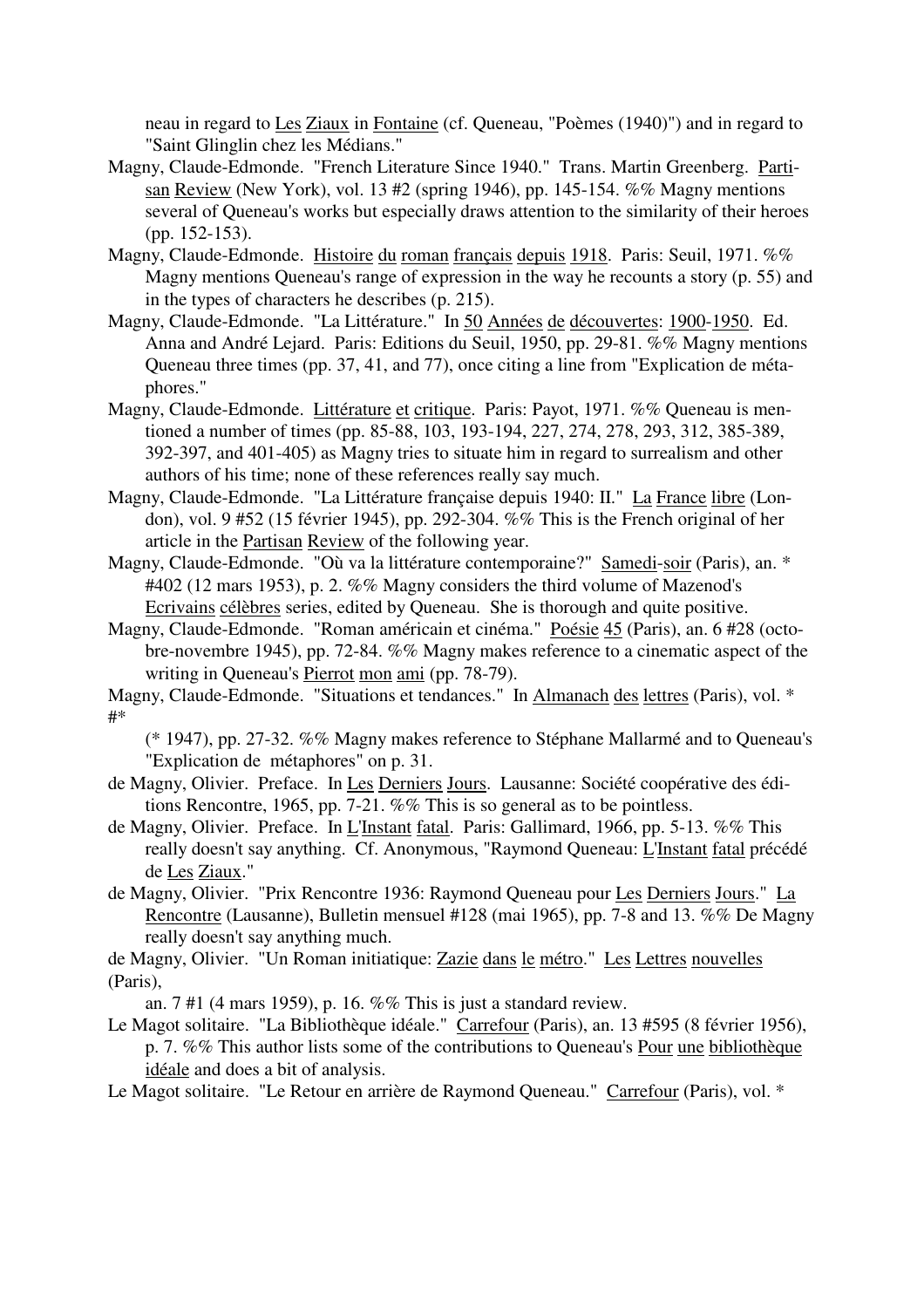#1493 (3 mai 1973), p. 16. %% The author's review of Le Voyage en Grèce is somewhat above the average.

- Magretta, Joan. Cf. Andrew M. Horton, "Growing Up Absurd: Malle's Zazie dans le métro from the Novel by Raymond Queneau."
- Magrini, Giacomo. "Introduzione." In Queneau, Romanzi. Paris: Gallimard/Einaudi, 1992, pp. ix-xli. %% This is a fairly solid study of Queneau and his roots in the novel; it is a reworking of his "Introduzione a Queneau."
- Magrini, Giacomo. "Introduzione a Queneau." Paragone (Firenze), an. 41 #21 (= #484) (giugno 1990), pp. 35-60. %% This seems to be a general but thoughtful look at Queneau with a concentration on his novels.
- Magrini, Giacomo. "Mémoire di Rimbaud riscritta da 'Aspects récents du Moyen Age' di Queneau." Linguistica e letteratura (Pisa), vol. 3 #2 (\* 1978), pp. 149-158. %% This is a comparison of the two texts, with Queneau's being from Les Ziaux.

199-235.

Magrini, Giacomo. Cf. Queneau, Pierrot amico mio and Zazie nel metró.

Magritte, René. Ecrits complets. Ed. André Blavier. Paris: Flammarion, 1979. %% There is a reference on p. 56 to a letter of Queneau in Variétés (Bruxelles), which is indexed under Queneau, "Lorsque l'esprit..." Cf. André Blavier, "Quelques Petits Ecrits inédits de Queneau sur le rêve au cinéma avec quelques entrelacs magrittiens."

Magritte, René. Sämtliche Schriften. Ed. André Blavier. München: Hanser Verlag, 1981.  $\%$ %

Queneau is mentioned on pp. 41, 292, 375-376, and 379.

- Magritte, René. Lettres à André Bosmans 1958-1967. Ed. Francine Perceval. Paris: Seghers, 1990. %% There are references to Queneau on pp. 275, 353, 367, and 433.
- Maguire, Jan. "René Leibowitz (II): The Music." Tempo (London), vol. \* #132 (march 1980), pp. 2-10. %% Maguire provides some information on the first performance of Leibowitz's "Explication des métaphores" in Paris in 1948 (p. 4).
- Mahieu, Raymond. CR of Queneau and André Blavier's Lettres croisées 1949-1976. Textyles (Bruxelles), an. 6 #\* (novembre 1989), pp. 284-285. %% Mahieu's review has a certain warmth and gentleness which penetrates the meaning and value of this collection better than one usually finds.

Mahieu, Raymond. "De l'écriture aliénée à la folie heureuse de l'écriture. A propos des Enfants

du Limon de Raymond Queneau." Dada - Surrealismo: Precursores, marginales y heterodoxos. Lola Bermúdez, Inmaculada Díaz Narbona, Claudine Lécrivain, and Estrella de la Torre Giménez, ed. Cádiz: University of Cádiz, 1986, pp. 136-139. %% While Mahieu makes a number of very interesting points concerning this novel, it would be hard to name the article's focus or thesis.

- Mahieu, Stéphane. Le Phalanstère des langages excentriques. Ill. Michel Guérard. Paris: Gingko, 2005. %% This just mentions Queneau's "De quelques langages animaux imaginaires et notamment du langage chien dans Sylvie et Bruno" on pp. 84-85.
- Mailer, William. Cf. Carol Sanders, "Le Contraste des registres dans le français parlé de Raymond Queneau."

Magrini, Giacomo. Postface. In Queneau, La Domenica della vita. Torino: Einaudi, 1997, pp.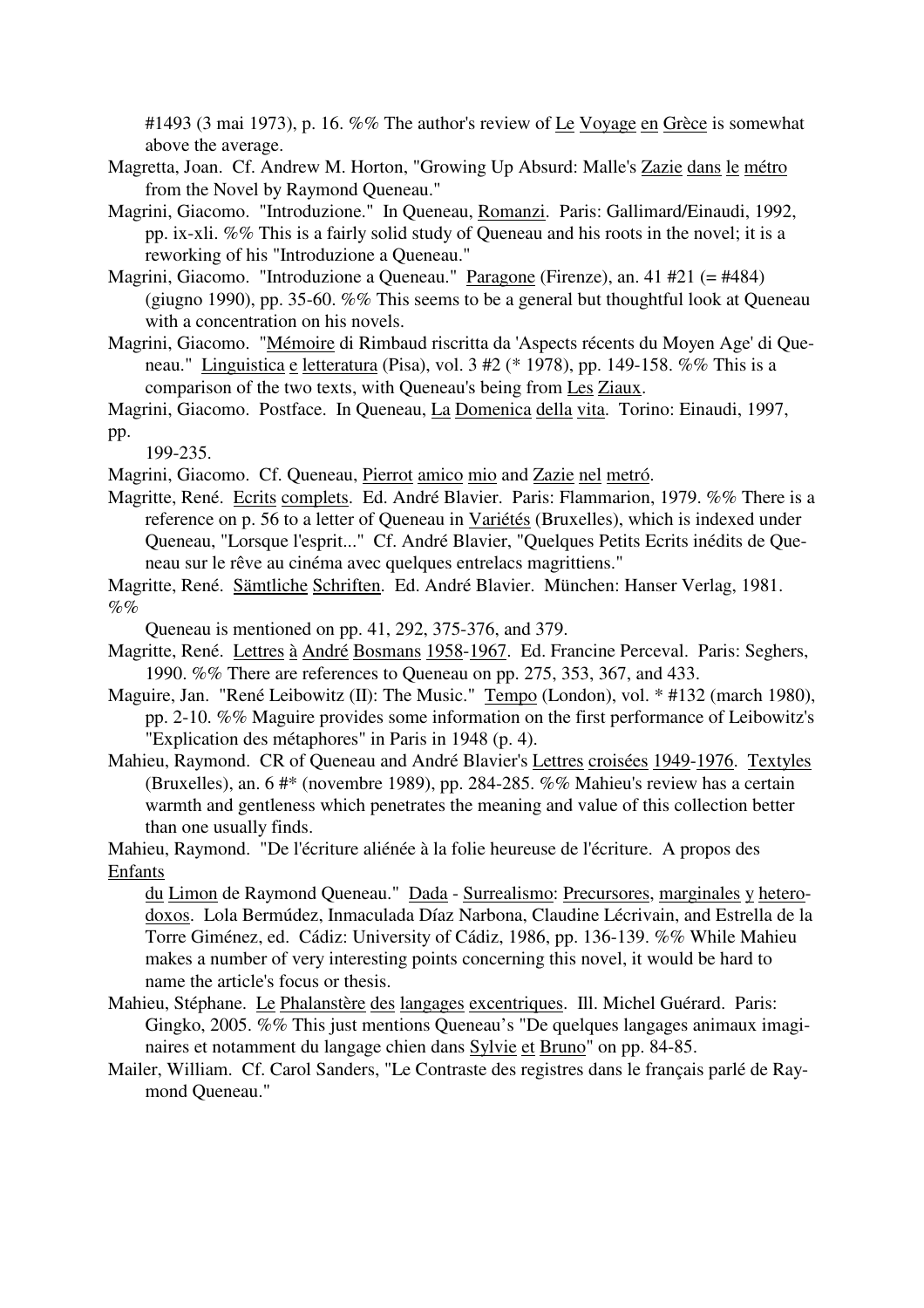- Mailhos, G. Cf. Pascale Pacalon, "La Notion d'histoire dans Les Fleurs bleues de Raymond Queneau."
- Maillard, Mathieu. "La Figure animal chez Queneau: Un Questionnement de la nature humaine? Etude sur Le Chiendent, Saint-Glinglin, Pierrot mon ami, and Les Fleurs bleues." Mémoire de maîtrise. Directeur Daniel Delbreil. Paris: Université de Paris III (Sorbonne nouvelle), 2006. %% [This work is available at the Centre de recherches "L'Esprit nouveau en poésie"; Institut de littérature française; université de Paris III; 13, rue de Santeuil, 75005. It will be necessary to contact Professeur Daniel Delbreil beforehand in order to receive authorization.]
- Maillart, Olivier. "Les Vies rêvées d'un pou. Sur Loin de Rueil de Queneau." L'Atelier du roman (Paris), vol. \* #43 (septembre 2005), pp. 158-164. %% Maillart discusses the possible meanings of "dream" in the novel and shows how they create a very particular and unusual sort of structure for the work.
- Maillet, Dominique. "Zazie dans le métro." In his Philippe Noiret. Paris: Editions Henri Veyrier, 1978, pp. 29-34. %% Maillet resumes the film, gives the production parameters and discusses the production history a little, and looks most particularly at Noiret's views on the film and his role in it.
- Maiocchi, Marco. "Per una navigazione nell'arcipelago dei computer e della letteratura: Dall'ALAMO al TEAnO." In Attenzione al potenziale. Il Gioco della letturatura. Ed. Brunella Eruli. Firenze: Marco Nardi Editore, 1994, pp. 183-186. %% Maiocchi provides a glossary of certain terms used by ALAMO (Atelier de Littérature Assistée par la mathématique et les ordinateurs) and its Italian cousin TEAnO (Telematica, Elettronica, Analisi nell'Opificio).
- Mair, Walter N. "Transferenz oder autonome Bildung?" Zeitschrift für romanische Philologie (Tübingen), vol. 100 #\* (\* 1984), pp. 408-432. %% There are brief references to Zazie dans le métro (p. 413) and to Hans Dieter Bork, "Néo-français = Français avancé? Zur Sprache Raymond Queneaus" (p. 426).
- Maisonneuve, Jean. "Exercices de style: Un Autobus nommé Délire." Les Dépêches (Dijon), an. \* #56 (9 mars 1982), p. 5. %% Maisonneuve appreciates the development which Jacques Seiler and his company gave the Exercices de style on stage more than Queneau's words themselves.
- Maja, Daniel. Cf. Raymond Castans, Dictionnaire de l'esprit.
- Majault, Joseph, Jean M. Nivat, and Charles Geronimi. Littérature de notre temps. Tournai: Casterman, 1971. %% These authors have a brief paragraph on Queneau on p. 153, list him and several of his works of poetry on pp. 286-287, and mention his name on p. 229.
- Makane, Gunta. Cf. Zaz\_ un metro.
- Malacor, Vincent. "Queneau au PEN Club." Amis de Valentin Brû #34-35 (juillet 2004), pp. 151-152. %% Malacor gives an account of a PEN Club meeting in Brussels on 18 novembre 203 at which Astrid Bouygues, Claude Debon, and Jean-Marie Klinkenberg provided a panel discussion and answered questions. Cf. Amis de Valentin Brû #34-35 (juillet 2004), p. 70.
- Malamoud, Georges. Cf. Francis Mizio, "Zazie dans la navigation poétique totale."
- Malet, Laurent. Cf. Valérie Cadet, "Monsieur Ripois."
- Malignon, Jean. "Queneau, Raymond." In his Dictionnaire des écrivains français. Paris: Editions du Seuil, 1971, pp. 390-392. %% Malignon's entry is fairly standard.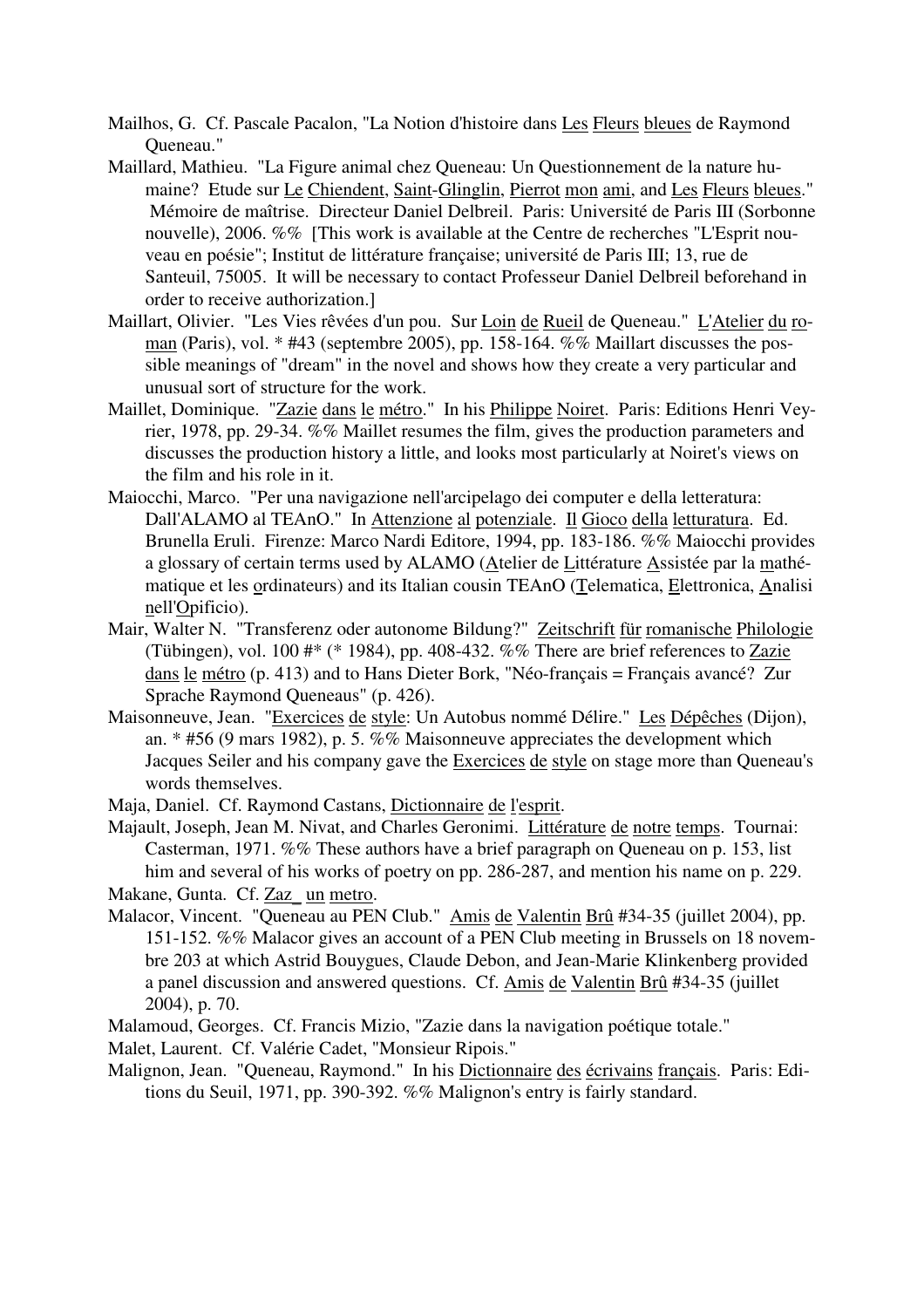Malignon, Jean. Cf. Jean Updike, "Bombes fabriquées avec des restes" and "Jeux mortels."

- Malin, Irving. "Pierrot mon ami by Raymond Queneau." Hollins Critic (Roanoke, Virginia), vol.25 #4 (october 1988), p. 15. %% Malin has a worthwhile review of the 1987 Dalkey Press translation, even though he does manage to get Barbara Wright's name wrong.
- Malineau, Jean-Hugues. "Le Petit «Kickshaws» qui fait la différence." Art et métiers du livre (Paris), an. \* #152 (octobre 1988), pp. 36-39. %% Malineau presents a number of the works produced by John Crombie and Sheila Bourne, including One Hundred Million Million Poems. At the same time he discusses the reasons for which "Publicitaire" was created but not published in a full edition and for which "Kickshaws" was even sued by Queneau's heirs.
- Malineau, Jean-Hugues. Cf. Queneau, Courir les rues: "Zoo familier."
- Malle, Louis. "Le Premier Film que j'aime." Avant-scène du cinéma (Paris), vol. \* #104 (juin 1970), p. 9. %% Malle explains clearly and in some detail what he was trying to achieve in Zazie dans le métro. A note states that this is an extract from Le Drapeau (Bruxelles), 12 novembre 1960.
- Malle, Louis. Zazie dans le métro: Working scenario. In Louis Malle. Ed. Henry Chapier. Paris: Seghers, 1962, pp. 104-117. %% This is a shortened edition, possibly only a rough draft. Cf. Louis Malle and Jean-Paul Rappenau, "Zazie dans le métro" for the final version.
- Malle, Louis, and Jean-Paul Rappenau. "Zazie dans le métro." Avant-scène du cinéma (Paris),
	- vol. \* #104 (juin 1970), pp. 3-62. %% These pages include the complete dialogues for the film along with filming directions, a good number of stills from the film plus others, selec-tions from press reviews, etc. Cf. Louis Malle, Zazie dans le métro: Working scenario, which is apparently only a section of a rough draft.
- Malle, Louis, et al. "Débat." L'Express (Paris), vol. \* #412 (7 mai 1959), pp. 33-36. %% This is fairly vague and has as yet no relation to Queneau or Zazie dans le métro. The others involved were Jacques Becker, Claude Chabrol, and Henri-Georges Clouzot.
- Mallecot, Jacques. Louis Malle par Louis Malle. Bordeaux: Editions de l'Athenor, 1978. %% Malle speaks of the film version of Zazie dans le métro on pp. 18-19 and 60.
- Mallet, Sabine. "Peut-on adapter Raymond Queneau au théâtre: L'Exemple de Loin de Rueil."

Mémoire de maîtrise. Directeur Richard Demarcy. Paris: Université de Paris III (Sorbonne nouvelle), 1986. %% Mallet also briefly considers Zazie dans le métro, Les Fleurs bleues, Le Vol d'Icare, Le Chiendent, On est toujours trop bon avec les femmes, and Journal intime de Sally Mara in their stage versions.

- Mallet-Joris, Françoise. Cf. Michel Grisolia and Françoise Mallet-Joris, Juliette Gréco.
- Malmkjaer, Kirsten. Cf. Carol O'Sullivan, "Deconstruction and Translation Theory: Derrida, Queneau, and the (un)Translatable."
- Malphettes, Stéphanie. "Le Nouveau Roman sera interactif." Le Monde (Paris), an. 52 #15888 (25 février 1996), "Télévision - Radio - Multimédia," p. 29. %% Malphettes intro-duces a CD which offers the possibility of reading / writing Queneau's "Un Conte à votre façon." The CD, created by Antoine Denize and Carol-Ann Holzberger, provides the background noises of a classroom and a view of the surface of a child's desk which con-tains a "cahier" on which the text appears as the user "creates" it.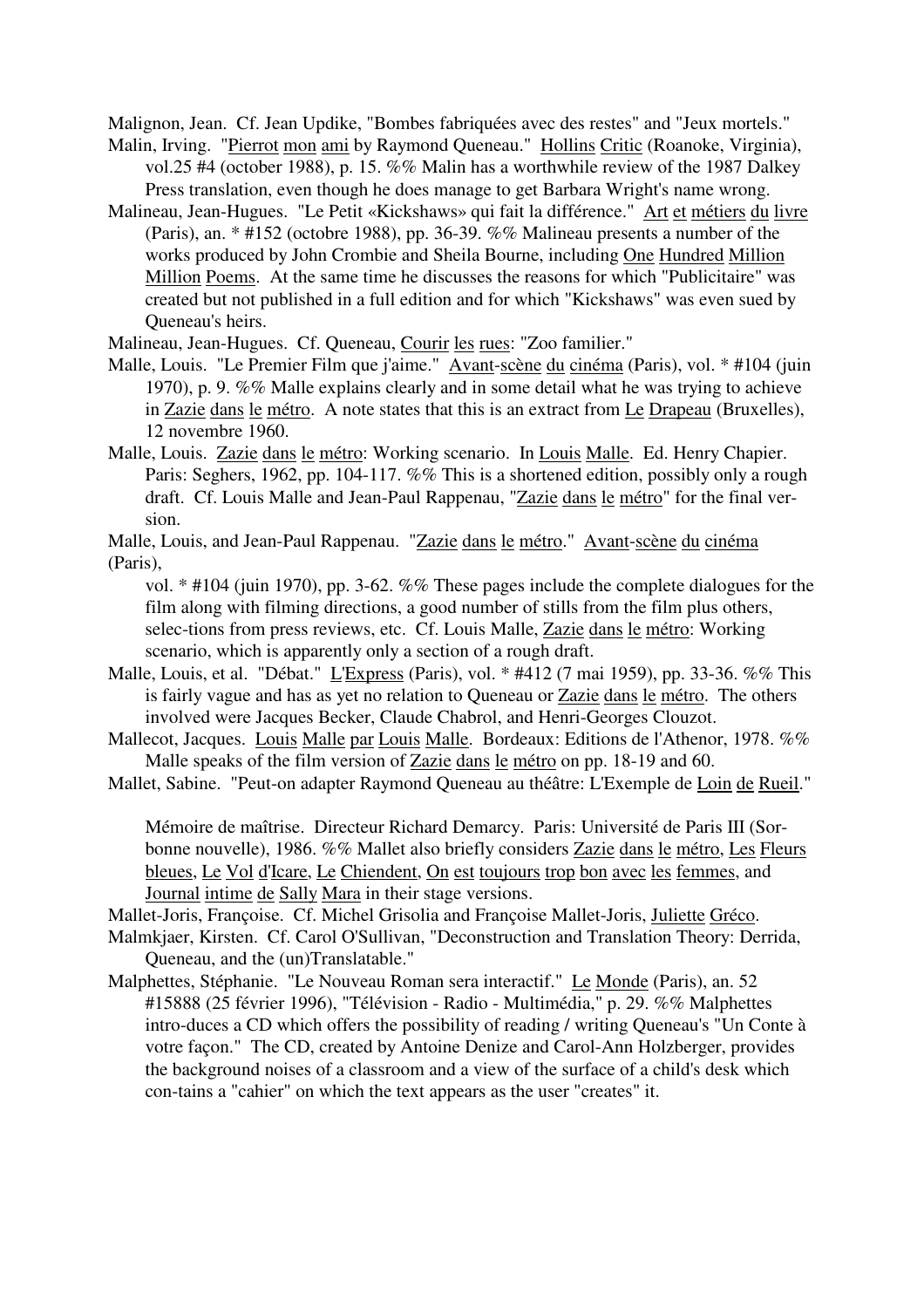- Malraux, André. Cf. Alban Cerisier, "Queneau, éditeur"; Dominique Dhombres, "Malraux et Pivot"; Bertrand Poirot-Delpech, "L'Oeil de Clara"; Amis de Valentin Brû #34-35 (juillet 2004), p. 171.
- Maltceva, T. V. Cf. Tatiana Bonch-Osmolovskaia, "Unique Experimental Genres in the Oulipo's Practice."
- Mamakouka, Lisa. "Queneau et la Grèce." Directrice Claude Debon. Doctoral dissertation. Paris: Université de Paris III (Sorbonne nouvelle), 1997. %% This is the same person as Lizetta Koukoubinou and Elisabeth Mamakouka-Koukouvinou, but this last is her "official" name. As she points out in a brief "avant-propos," Mamakouka does not hope to consider Queneau's relationship to Greece exhaustively. Mamakouka considers Queneau's relationship to Greece as it appeared in various books, to modern Greece, and to Greece as it appears in his works. Cf. Astrid Bouygues, "Queneau soutenu en Sorbonne... ou ailleurs" [Amis de Valentin Brû #11 (\* 1998), pp. 45-48].
- Mamakouka-Koukouvinou, Elisabeth. "Un Rude Hiver -- Une Histoire tranquille? Etude analytique d'Un Rude Hiver de Raymond Queneau." Master's thesis. Director Madeleine Re-nouard. London: Birkbeck College (University of London), 1984. %% There is nothing particularly noteworthy in her treatment of this novel. Mamakouka-Koukouvinou trans-lated Un Rude Hiver into Greek under "Lizetta Koukoubinou," a variant transcription of her name.
- Mamakouka-Koukouvinou, Lisa. "«Spectacle horrible à voir»: Raymond Queneau spectateur et monteur dans Chêne et chien." Amis de Valentin Brû #28-31 (juillet 2003), pp. 144- 158. %% Very generally speaking, this author explains why she believes that the poetic form of Chêne et chien is a constraint which falsifies the supposed autobiographical nature of the resulting text.
- Manaresi, Mirella. Cf. Anonymous, "A as in Arithmetic."
- Manceaux, Michèle. "Un Moment de la vie." L'Express (Paris), vol. \* #589 (27 septembre 1962), p. 23. %% Louis Malle is writing a new film scenario, and he mentions how he feels about the Zazie dans le métro film.
- Manceaux, Michèle. "Qu'est-ce qui fait courir les écrivains?" Elle (Paris), vol. \* #1014 (27 juin 1965), p. 100. %% Manceaux offers human-interest material as background for a literary conference that Queneau participated in. Cf. Anonymous, "Raymond Queneau promène Aïda dans les bois de Valescure."
- Manceaux, Michèle. "'Zazie': Du Sang dans la choucroute." L'Express (Paris), vol. \* #462bis (21 avril 1960), p. 29. %% Manceaux recounts how Malle was hurt in one of the ten takes of the final battle in "Aux Nyctalopes."
- Mancel, Yannic. "Tous les autres Queneau." L'Humanité (Paris), an. \* #10470 (25 avril 1978), p. 10. %% Mancel considers just what the Bibliothèque nationale exposition revealed about Queneau.
- de Mandiargues, Pierre. "Genèse débonnaire. Pour Bona. Au seigneur du Bartas et à Raymond Queneau." Opus international (Paris), vol. \* #123-124 (avril-mai 1991), p. 207. %% This is just a poem, supposedly surrealist. The title of this issue is "André Bréton et le surréalisme international."
- Manganaro, Jean-Paul. Cf. Italo Calvino, "La Philosophie de Raymond Queneau."
- Manguel, Alberto. "Textual Relations." Washington Post (Washington, DC), an. 114 #4 (9 december 1990), "Book World," p. 6. %% This review of the American translations of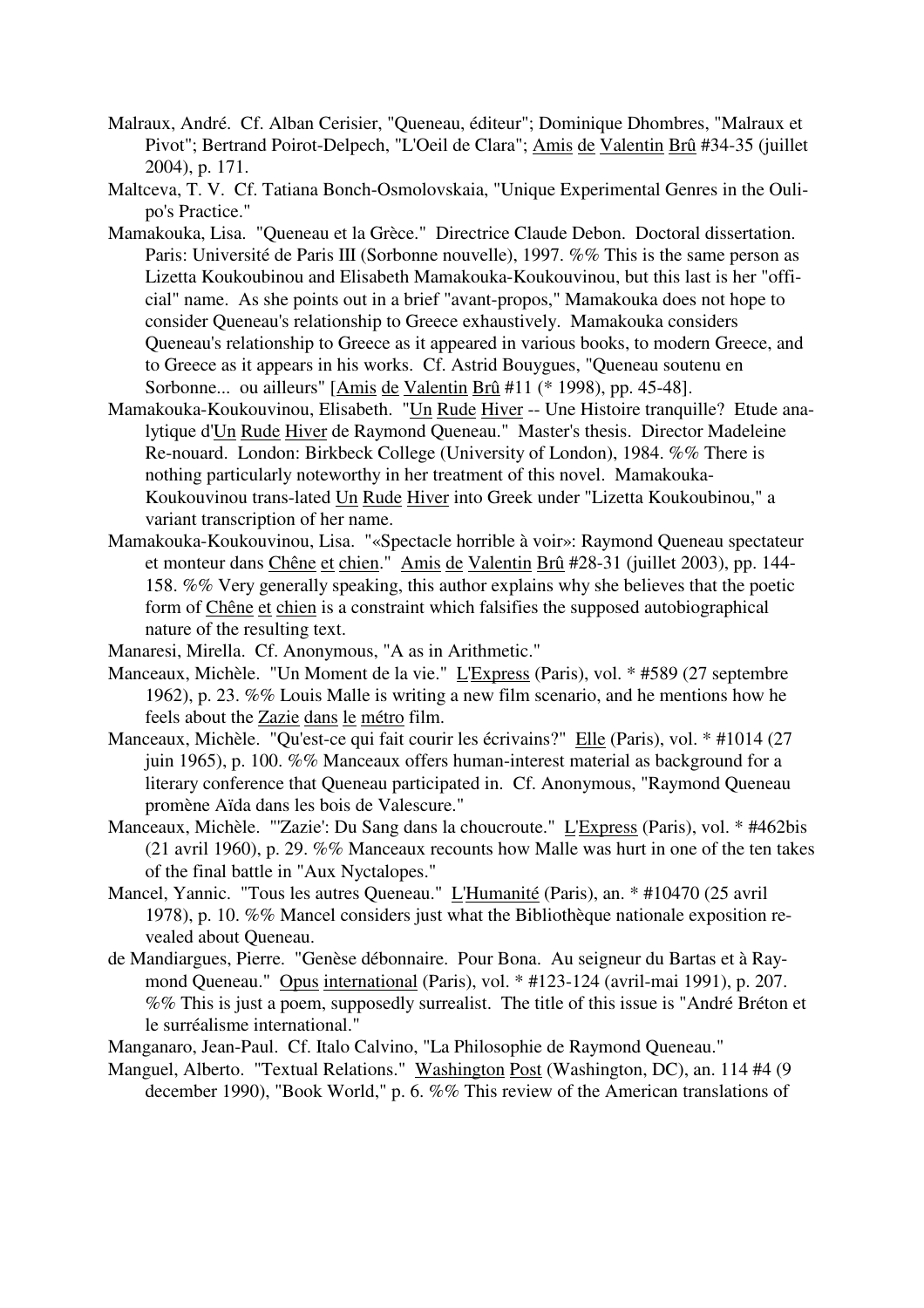Georges Perec's Things (Les Choses) and A Man Asleep (Un Homme qui dort) merely mentions Queneau as the co-founder of the Oulipo.

- Manheim, Ralph. Cf. Queneau, "At the Edge of the Forest."
- Maniglet, Adrien. "Lectures et pièces." Quinzaine littéraire (Paris), an. 16 #340 (16 janvier 1981), p. 28. %% Maniglet likes the Jacques Seiler theater interpretation of Les Exercices de style.
- Manin, Giuseppina. "Anche le suore ballano su 'Bus' di Poli." Corriere della sera (Milano), an.

108 #236 (7 ottobre 1983), p. 30. %% Manin presents Les Exercices de style as they are interpreted on stage in Italian in a production lead by Paolo Poli.

- Mankin, Paul, and Alex Szogyi. Anthologie d'humour français. Glenview, Illinois: Scott, Foresman and Company, 1971, pp. 185-192. %% This is a section of Zazie dans le métro (chapter 4, from her getting to the "puces" to her finishing the plate of "moules") with introduction and notes.
- Mann, Brian. "Constructive Criticism: The Poetics of Space and Enclosure in Selected Novels of Raymond Queneau." PhD at University of Nebraska (Lincoln), 1999. Director Jordan Stump. Dissertation Abstracts International, vol. 60 #\* (\* 1999), p. 2953. %% Mann examines how Queneau's aesthetic of artistic and formal constraint manifests itself in the setting of Le Chiendent, Pierrot mon ami, Loin de Rueil, On est toujours trop bon avec les femmes, and Saint-Glinglin. He is particularly interested in how each novel's general set-ting and the individual enclosing structures that comprise those settings reveal, both con-cretely and metaphorically, the kind of author Queneau was (and became) over the period the novels were written.
- Mann, D. Brian. "Soldiers, Stalkers, & Scribes: Invading and Liberating Public Spaces in the Pulp Fiction of Raymond Queneau." Dalhousie French Studies (Halifax, Nova Scotia), vol. 67 #\* (summer 2004), pp. 101-111. %% Mann offers a rather interesting study of how On est toujours trop bon avec les femmes tells the story of Gertie Girdle's coming to a certain revolutionary awareness and how she carries that into (sexual) action in a very carefully described and circumscribed space. Mann is of particular interest in the parallels he draws to Cervantes and Don Quixote as well as to Luc Besson's "La Femme Nikita."
- Mann, Brian. "Walled from the Wild: (Sub)urban Enclosure in Queneau's Le Chiendent and Other Novels." Carolina Conference on Romance Languages and Literatures (= CCRL), Chapel Hill (North Carolina), 19-21 march 1998. %% Mann gave a rather interesting presentation on Queneau's seeming preference for the urban, artificial, and enclosed/ limited and what this meant for his act of creation and, by extension, the structure of his novels. Cf. Derek Schilling, "Le Chiendent entre histoire et fiction, ou Les Parfaits Banlieusards de Raymond Queneau"; Christopher Shorley, "Le Chiendent (1933)."
- Mann, Brian. "Walled from the Wild: (Sub)urban Enclosure in Raymond Queneau's The Bark Tree and Other Novels." International Fiction Review (Fredericton, New Brunswick), vol. 26 #1-2 (\* 1999), pp. 46-57. %% This is a much expanded and developed version of his presentation of the same name at Chapel Hill.
- Mann, Brian. Cf. Derek Schilling, "Queneau Porte Chaillot: Le Savoir périphérique dans Pierrot mon ami."

Mann, Charles W., Jr. CR of Barbara Wright's translation of Zazie. Library Journal (New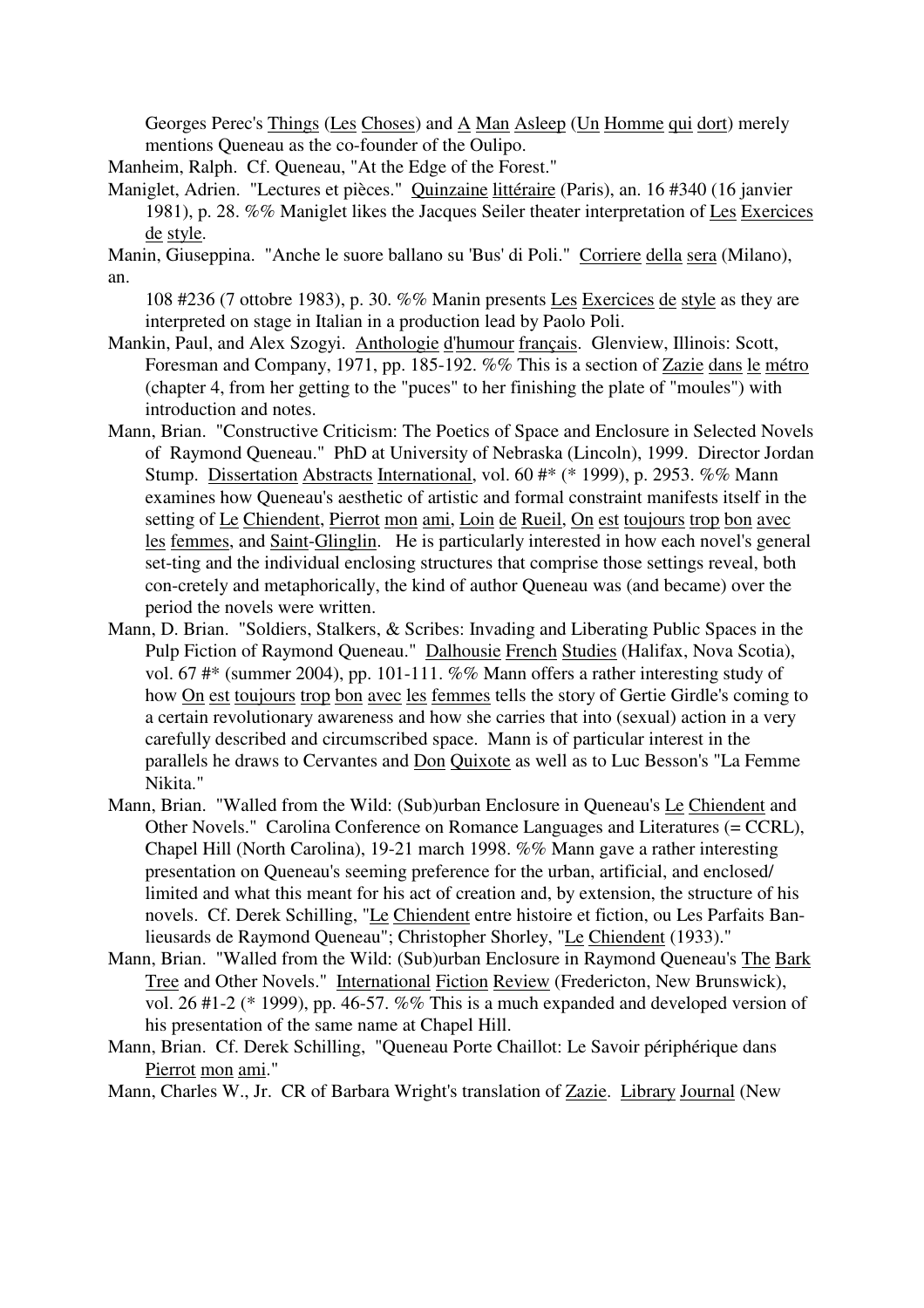York), vol. 85 #20 (15 november 1960), p. 4165. %% Mann describes the novel briefly and negatively.

Mannerkorpi, Jukka. Cf. Queneau, Zazie --- Pariisin Päiviä.

Manoll, Michel. "La Poésie." Cahiers du Sud (Marseille), an. 32 #269 (janvier-février 1945), pp. 97-98. %% Manoll reviews Les Ziaux (pp. 97-98) with a bit of insight.

- Manopoulos, Monique Marie. "Carnavalesque et Tiers-espace chez Rabelais et Queneau." PhD at the University of Iowa (Iowa City), 1994. Director Michel Laronde. Dissertation Abstracts International, vol. 56 #4 (october 1995), p. 1350. %% Manopoulos considers how Rabelais and Queneau both work with conventional narrative to subvert the very possibility of continuing with such a sort of text. She uses Bakhtin's theory of the carnivalesque to show how the two authors arrive at open-ended texts.
- Manoury, Daiana. "Raymond Queneau: Du Rêve enjoué à l'enjeu du rêve." In Raymond Queneau: Le Mystère des origines. Ed. Yves Ouallet. Rouen: Publications des Universités de Rouen et du Havre, 2005, pp. 179-196. %% Manoury considers the various forms that dreams take in Queneau's different works, including the passage from various dreams which Queneau related in his journals into the forms they took in his fiction.
- Manoury, Daiana. Cf. also Daiana Dula-Manoury; Daniel Delbreil, "Pour 2003, un premier colloque au Havre, cela s'entend (28 et 29 mars 2003)."
- Mantaigne, André. "Les Idées et les faits." La Lumière (Paris), an. 13 #613 (3 février 1939), p. 6. %% In considering the current state of poetry, Mantaigne cites Queneau's "Les Horizons perdus."
- Manuel, Raymond. CR of Les Exercices de style. Magazine littéraire (Paris), vol. \* #184 (mai

1982), p. 74. %% Manuel just praises the Exercices.

- Manzano, Carlos. Cf. Queneau, La Alegría de la vida and Mi Amigo Pierrot.
- Maquet, Jean. "Raymond Queneau prétendait avoir eu les 'Pieds nickelés' pour professeurs." Télé 7 Jours (Paris), an. \* #1069 (19 novembre 1980), pp. 32-33 and 40-41. %% Maquet gives a general presentation of Queneau in order to present a television screening of Le Vol d'Icare.
- Maquet, Jean. "Les Somnambules." Troisième convoi (Paris), vol. \* #2 (janvier 1946), pp. 6- 9. %% Maquet longs for the return of Dada and its ideological purity. As regards Queneau, he just cites Queneau's comment that Crevel was only "un esprit de second ordre."
- Maquet, Jean. "Vue d'ensemble: Gustave Flaubert." Critique (Paris), an. 3 vol. 4 #26 (juillet 1948), pp. 653-655. %% Maquet cites Queneau (p. 659) in reference to Queneau's dividing novels into Iliads and Odysseys.
- Mara, Edith. Cf. Wolfgang Pöckl, "Raymond Queneaus Petite Cosmogonie portative --- Epos des Computerzeitalters?"
- Mara, Jan. "Gauloiserie irlandaise." Minute (Paris), vol. \* #480 (23 juin 1971), p. 28. %% Mara stresses the prurient side of the On est toujours trop bon avec les femmes film.
- Mara, Sally. This is, of course, a pseudonym for Queneau, who wrote On est toujours trop bon avec les femmes, Le Journal intime de Sally Mara, and the charming "Preface" to "her" complete works.
- Marache, René. Cf. Jacqueline Dang Tran, "La Référence latine dans Les Fleurs bleues de Raymond Queneau."

Marangoni, Alessandra. CR of Alessandra Ferraro's Raymond Queneau: L'Autobiografia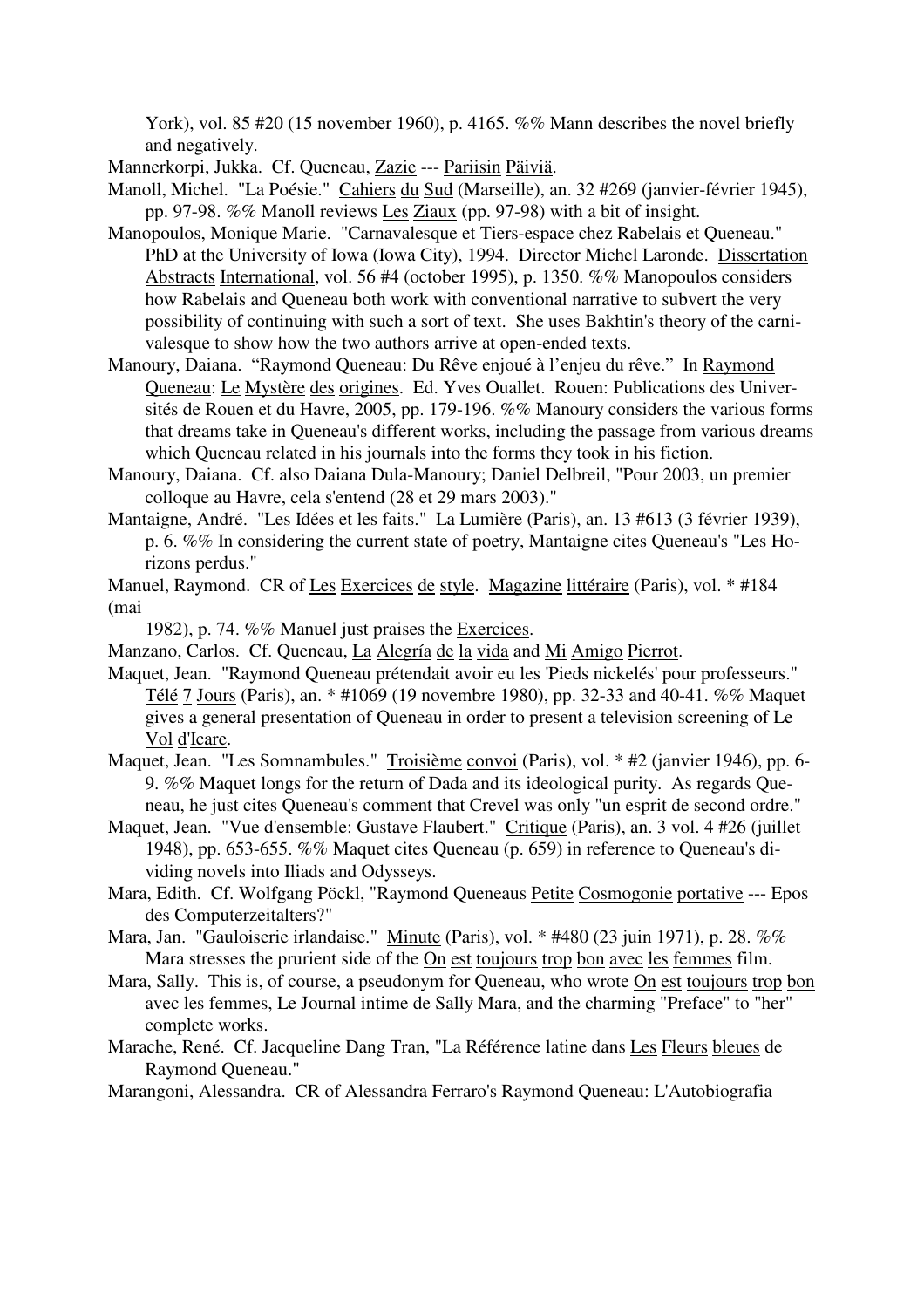impossible. Rivista di letterature moderne e comparate (Firenze), vol. 57 fasc. 1 (gennaio-marzo 2004), pp. 124-126. %% Marangoni is almost exclusively positive, and her review is very worth reading as an essay all by itself.

Marazza, Camillo. "Registri linguistici e stilistici in Queneau." Micromégas (Roma), vol. 3 #1

(gennaio-aprile 1976), pp. 79-94. %% Marazza looks at Queneau's language and style in a rather good article.

Marc-Pezet, Janine. Cf. Alain Poulanges and Janine Marc-Pezet, Le Théâtre des 3 Baudets.

- Marcabru, Pierre. "Un Citoyen de Saint-Germain-des-Prés." Le Figaro (Paris), an. \* #17963 (11 mai 2002), p. 26. %% Marcabru just says that "ils [Yves Robert and Nico Papatakis] vont chercher Raymond Queneau, lui demandent Les Exercices de style, et font un tabac." Cf. also Amis de Valentin Brû #26-27 (octobre 2002), p. 118.
- Marcabru, Pierre. "Comédienne en liberté." Le Figaro (Paris), an. \* #12207 (1<sup>ier</sup> décembre 1983), p. 31. %% Marcabru greatly approves Stéphanie Loïk's performance in Le Journal intime de Sally Mara.
- Marcabru, Pierre. "Loin de Rueil: Un Divertissement mélancolique." Arts & loisirs (Paris), vol. \* #843 (15 novembre 1961), p. 12. %% Marcabru does not like the stage production at all and gives his reasons in some detail.
- Marcabru, Pierre. "Le Petit Monde de Queneau." Arts & loisirs (Paris), vol. \* #69 (18 janvier 1967), pp. 28-29. %% Marcabru really likes the film version of Dimanche de la vie.
- Marcabru, Pierre. "Raymond Queneau: Le Mécano des lettres." Le Figaro (Paris), an. \* #17967 (16 mai 2002), "Figaro littéraire," p. 3. %% Marcabru introduces the second volume of Queneau's Oeuvres complètes in describing the incredible variety of his interests and productions.
- Marcabru, Pierre. "Surprises de l'humour." Le Figaro (Paris), an. \* #11211 (20 septembre 1980), p. 21. %% Marcabru presents the Jacques Seiler theater production of Les Exercices de style.
- Marcabru, Pierre. "'Zazie dans le métro': Un Film neuf." Combat (Paris), an. \* #5085 (1<sup>ier</sup> novembre 1960), p. 2. %% Marcabru likes the film even if he does think that it is somewhat overdone.
- Marceau, Félicien. "Queneau ou le triomphe de la grammaire." La Table ronde (Paris), vol. \* #53 (mai 1952), pp. 137-141. %% Marceau discusses Queneau's use of language in a review of Le Dimanche de la vie and Si tu t'imagines.
- Marceau, Félicien. He was one of the authors at issue in the 1971 Goncourt quarrel. Cf. the Goncourt subject file, but cf. also Pierre Assouline, "Quand les Dix censurent"; Jacques Jaubert, "Félicien Marceau, prix Goncourt; Max Olivier-Lacamp, prix Renaudot."
- Marcelle, Pierre. "Face aux piles: Roubaud pedibus." Libération (Paris), an. \* #5564 (8 avril 1999), "Livres," p. v. %% Marcelle reviews Roubaud's La Forme d'une ville change plus vite, hélas, que le coeur des humains.
- Marcelles, J.-B. Cf. Catherine Gallot, "Les Formes du discours dans Loin de Rueil de Raymond Queneau."
- Marcenac, Jean. "Deux Livres parmi les autres." Les Lettres françaises (Paris), an. 11 #417 (6 juin 1952), p. 3. %% Marcenac is very positive in his review of Le Dimanche de la vie and Si tu t'imagines.

Marcenac, Jean. "La Fonction queneauïque." Les Lettres françaises (Paris), an. 10 #399 (30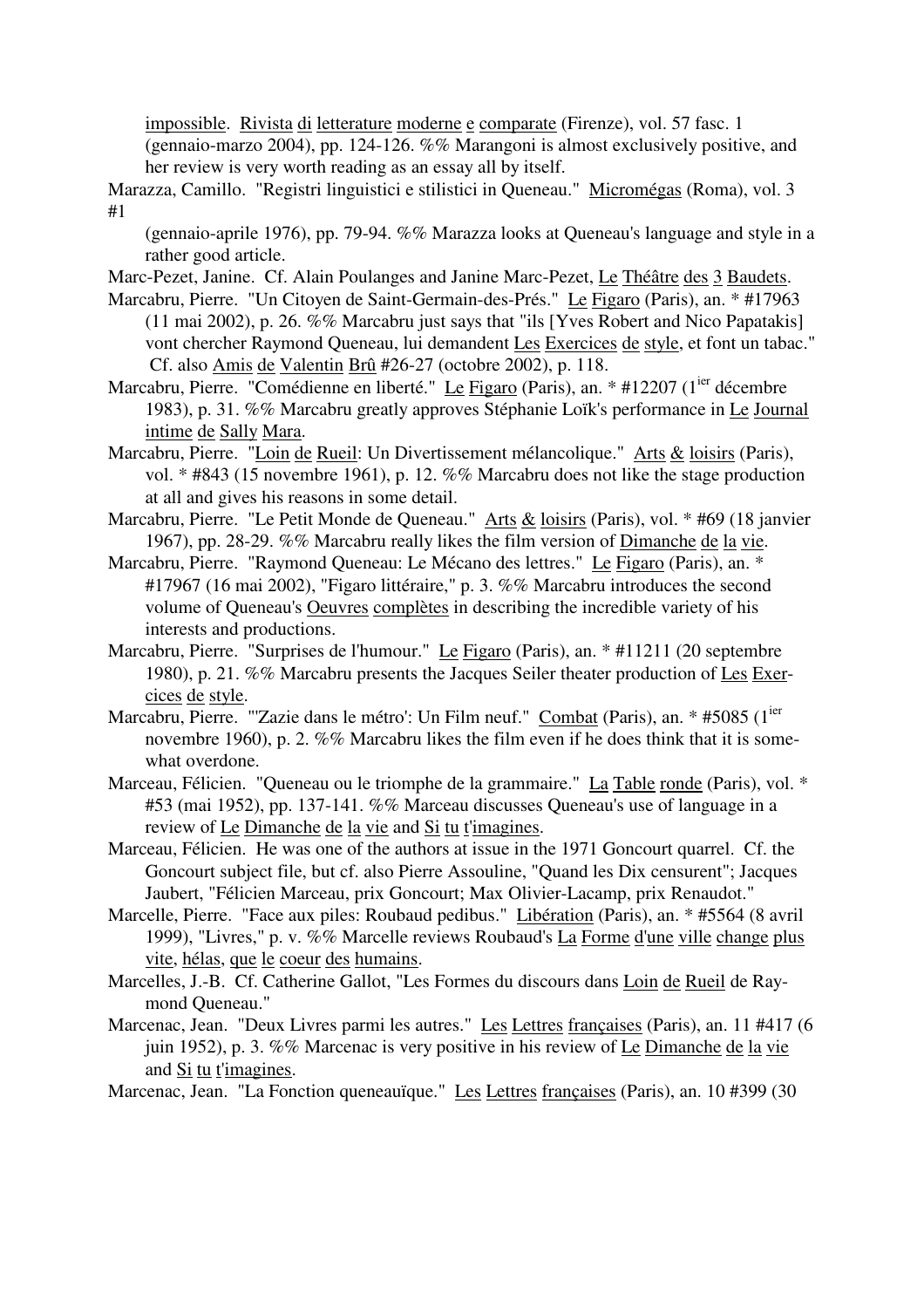novembre 1950), p. 3. %% Marcenac has a rather thoughtful review of Bâtons, chiffres et lettres and of La Petite Cosmogonie portative.

- Marcenac, Jean. "L'Honneur des Rosenberg." Les Lettres françaises (Paris), vol. \* #475 (23 juillet 1953), p. 3. %% Queneau discusses the sales of a book of letters between Julius and Ethel Rosenberg. Cf. Michel Lécureur, Raymond Queneau, p. 464.
- Marcenac, Jean. Cf. Queneau and André Blavier, Lettres croisées 1949-1976, p. 155.
- Marchal, Hugues. "Le Texte au risque du virtuel: E-littérature et écrits d'écran." Magazine littéraire (Paris), vol. \* #392 (novembre 2000), pp. 34-36. %% Marchal describes some of the possibilities for creating and changing text that the computer and the web offer, and the Cent Mille Milliards de poèmes represents only one of the smallest and easiest of these transformations. The whole question of the nature of the authorial process is called into question.
- Marchand, André. Cf. Astrid Bouygues and Daniel Delbreil, "Claude Simonnet face à l'homme
- Raymond Queneau," p. 59; Jean Hélion, Journal d'un peintre; Queneau, "L'Amour, la peinture" and Petite Cosmogonie portative.
- Marchand, J.-J. "A propos du roman." Le Magasin du spectacle (Paris), vol. \* #6 (novembre 1946), pp. 110-115. %% Marchand mentions Queneau (p. 113) as a "romancier rhétoriqueur dont les livres font penser à des opérations mathématiques."
- Marchand, Jean-José. "Advertiment." In Queneau, Dietari 1939-1940: seguit de "Filosofs i bergants." Barcelona: Editorial Portic, 1987, pp. 5-6.
- Marchand, Jean-José. "Deux Romans." Arche (Alger/Angers/Paris), vol. 2 #7 (décembre 1944 -- février 1945), pp. 121-122. %% In reviewing Loin de Rueil Marchand considers the structuration and "livresque" nature of the French novel which he saw coming after the war.
- Marchand, Jean-José. "L'Insolite Defontenay." Quinzaine littéraire (Paris), vol. \* #138 (1<sup>ier</sup> avril 1972), pp. 11-12. %% Marchand discusses all of the works, literary and other, that Defontenay left us.
- Marchand, Jean José. "Queneau à la recherche d'une politique." Quinzaine littéraire (Paris), an. \* #624 (16 mai 1993), p. 12. %% Marchand reviews Queneau's Traité des vertus démocratiques in a rather thorough manner for such a brief article.
- Marchand, Jean-José. "Sur les traces de Defontenay." Quinzaine littéraire (Paris), vol. \* #100  $(1<sup>ier</sup>$  août 1970), pp. 20 and 22. %% Marchand recounts the story of his research concerning Defontenay and gives primarily biographical information.
- Marchand, Jean-José. Cf. Queneau, Journal 1939-1940, suivi de "Philosophes et voyous."
- Marchand, Pierre, ed. La Mort en poésie. Paris: Gallimard, 1994. %% Marchand includes L'Instant fatal: "Je crains pas ça tellment" (pp. 48-49).
- Marchand, Pierre. Cf. Queneau, Zazie dans le métro.
- Marchant, Ythier. "Application de la méthode des inventaires à un texte non-poétique." Dossiers du Collège de 'pataphysique #17 (22 sable 89 EP [vulg. 22 décembre 1961]), pp. 46- 47. %% Marchant applies the "inventaire" method to a text. Cf. Jacques Bens, "Inventaires."
- Marcoin, Francis. Cf.Jérôme Roger, "Raymond Queneau et les béhémoths: La Poésie critique de la poésie."
- Marcus, Solomon. "La Lecture générative." Degrés (Bruxelles), an. 9 #28 (automne 1981),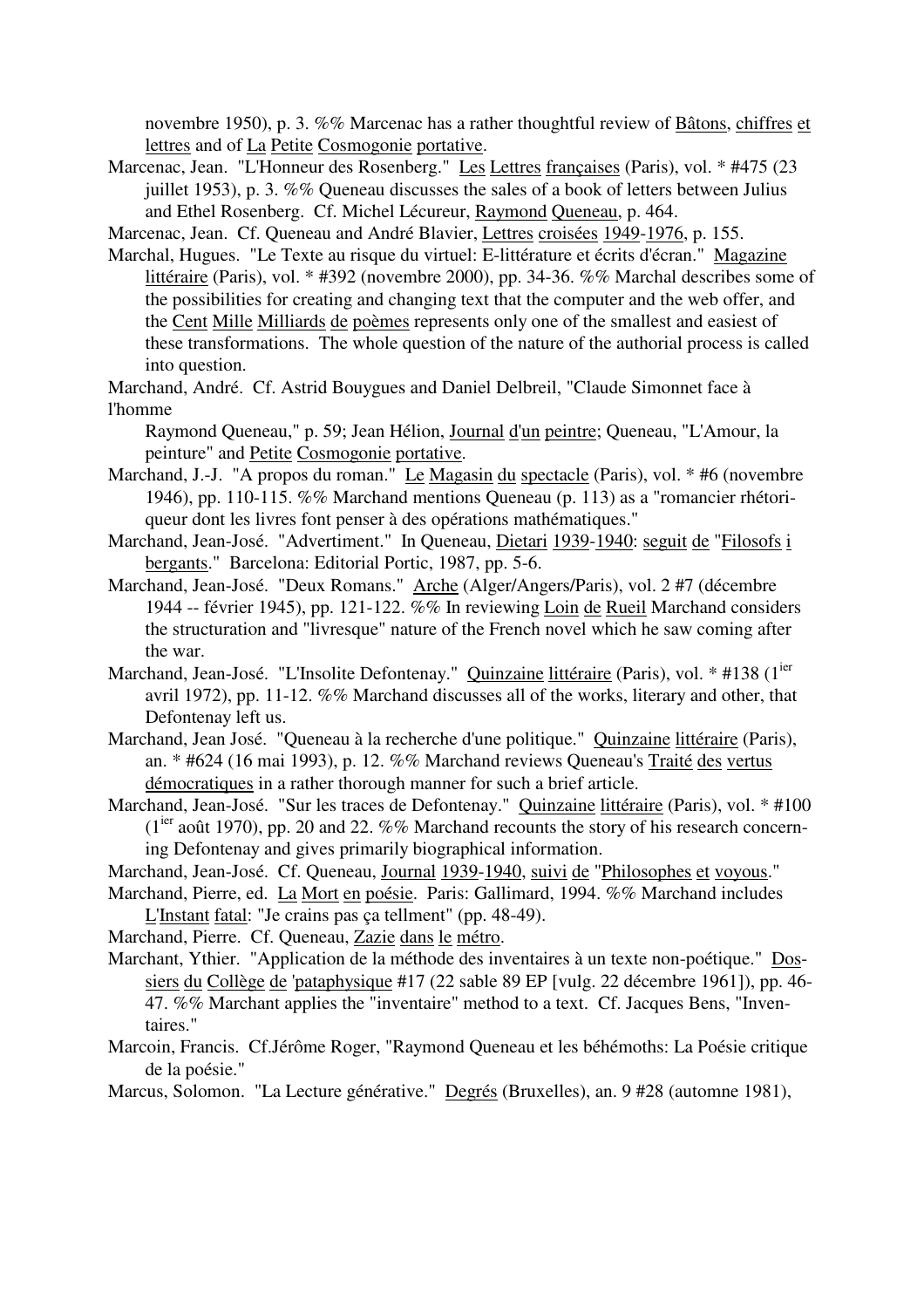pp. b1-b6. %% This article relates mathematics and reading so as to generate new texts, and the author cites Cent Mille Milliards de poèmes as a good example.

- Marcus, Solomon. "Two Poles of the Human Language." Revue roumaine de linguistique (Bucare\_ti), vol. 15 #3 (\* 1970), pp. 187-193. %% Marcus just refers (p. 189) to "Un Conte à votre façon."
- Mardore, Michel. "Claude Chabrol exécute Landru pour la deuxième fois." Les Lettres françaises (Paris), an. \* #937 (26 juillet 1962), pp. 1 and 6. %% This is just a photo of Queneau (p. 6) dressed as Clémenceau for his role in the Chabrol film; it appears under the title of "'Tu causes, tu causes Clémenceau, tu te prends pour Queneau."
- Mardore, Michel. "Les Films de la semaine." Le Nouvel Observateur (Paris), vol. \* #322 (11 janvier 1971), p. 6. %% Mardore describes a retrospective dedicated to Jean-Pierre Mocky's films and adds at the end "Les 13, 16 et 19 janvier, le plus étrange, le plus malaimé, totalement farfelu et d'une méchanceté noire; 'Snobs,' dialogué par Raymond Queneau. Chronique d'un province imaginaire et sordide, où les notables sont pourris de vices." Cf. Carmen Tessier, "Les Potins de la commère" (3 mai 1961). There is some sort of manuscript available at the CDRQ under "Snobs (Les)(film)."
- Maren in, A. "Tí, ktorých vedú nocou svetielkujúce stopy slimákov." Slovenské Pohl'ady (Bratislava, Czechoslovakia), vol. 65 #10 (october 1965), pp. 64-71. %% This is a Slovak translation of Queneau's "Texte surréaliste."

Margarito, Mariagrazia. Cf. Luciana Alocco Bianco, "Queneau e Ajar: Scrittori contro."

- Margelou, Sesil Igglese. Cf. Queneau, Ta Galazia anthe.
- Margerit, Robert. "Comment on juge un roman." L'Appel du Centre (Limoges), an. 38 #13 (16 janvier 1943), p. 1. %% Margerit's review of Pierrot mon ami is in the form of a three-sided conversation concerning the nature of the novel.
- Margerit, Robert. "Le Dernier Queneau." Le Populaire du Centre (Limoges), an. 40? #  $(1<sup>ier</sup>)$ mai 1945), p. . %% Margerit's review of Loin de Rueil is positive, nothing more.
- Margerit, Robert. "Divertissements romanesques." Le Populaire du Centre (Limoges), an. 46 #145 (21 juin 1952), p. 6. %% Margerit briefly mentions and describes Queneau's Le Dimanche de la vie.
- Margolin, Jean-Claude. "Signification et fonction du concept de translatio studii dans la pensée

et l'oeuvre de Franco Simone." Revue de littérature comparée (Paris), vol. 51 #4 (octobre-décembre 1977), pp. 457-478. %% This is only a double reference (p. 475) to Queneau's concept of knowledge in his "Présentation de L'Encyclopédie de la Pléiade."

- Margueritte, Victor. "Au fil de l'heure." La Volonté (Paris), an. 9 #2963 (3 décembre 1933), p. 2. %% Margueritte has a positive and thoughtful review of Le Chiendent.
- Margueritte, Jacqueline, and Claudine Cerf. Raymond Queneau (1903-1976). Paris: Centre national de documentation pédagogique, 1995. %% This VHS SECAM videorecording is 14 minutes long and contains both black and white and color footage; it includes a 16 page booklet. "Conception Claudine Cerf, réalisation Jacqueline Margueritte, musique originale Jean-François Gaël."
- Marguliès, Marc-Daniel. "A propos des Enfants du Limon de Raymond Queneau, essai d'interprétation arithmético-sémitico-biblique." Bulletin de recherches de l'Université Aoyama-Gakuin de Tokyo (Tokyo), vol. # (1979-1980), pp. 135-153. %% Marguliès does not give an exhaustive and coherent analysis of this novel but sets out a number of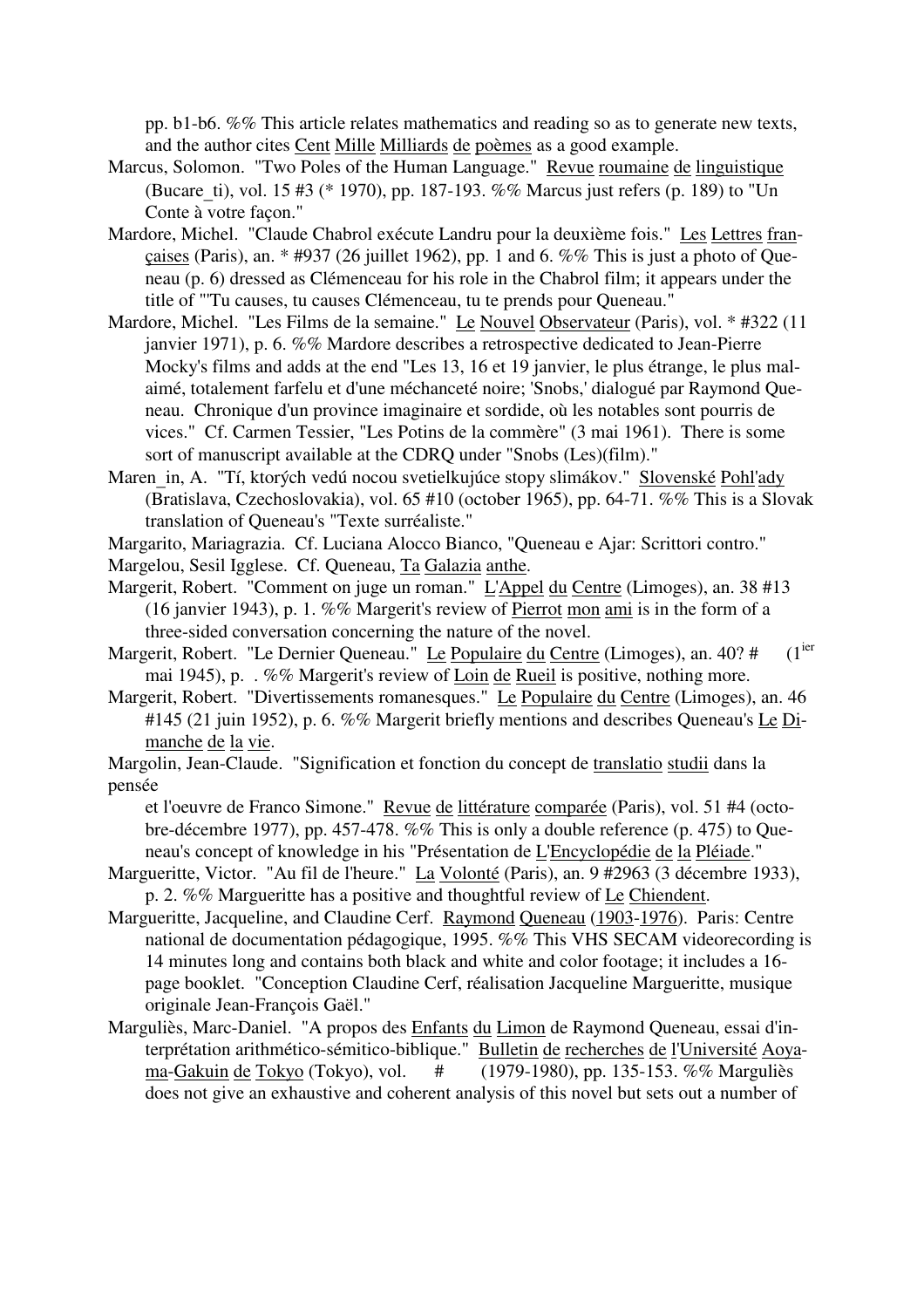points which would have to at least flavor anyone else's attempt at a serious interpretation.

- Mariancic, Ritta. "Queneau." In her Paris 58. Sao Paolo: Difusao Europeia do livro, 1959, pp. 102-105. %% This is a general article on Queneau with an accent on his use of language.
- Mariancic, Ritta. "O sério Queneau risonho." O Estado de Sao Paulo (Sao Paulo), an. 79 #25562 (31 agosto 1958), p. 96. %% This is a general article on Queneau with special attention to his humorous side.
- Marianne. "Du nougat." Paris-journal (Paris), an. 16 #4192 (17 janvier 1958), p. 10. %% Someone had sent Queneau a manuscript accompanied by a box of candy; Marianne offers Queneau's reply.
- Mariante, Maria Luísa. Cf. Queneau, Exercícios de estilo.
- Marie, Michel, and Marguerite Morley. "The Poacher's Aged Mother: On Speech in La Chienne by Jean Renoir." Yale French Studies (New Haven, Connecticut) vol. \* #60 (\* 1980), pp. 219-232. %% Marie and Morley (p. 220) describe how Queneau's dialogues in French were used in "Amère Victoire" (1957) / "Bitter Victory" (1958), a French-British co-operative effort directed by Nicholas Ray. Cf. Jean de Baroncelli, "Amère Victoire"; Claude Mauriac, "Amère Victoire"; Queneau, Cher Monsieur-Jean-Marie-mon fils: Lettres 1938-1971, pp. 183-188; Jean-Charles Sabria, Cinéma français: Les Années 50. There is a manuscript of the scenario available at the CDRQ under "Amère Victoire."
- Marie, Pierre. "...vagaries." Poésie vivante (Genève), vol. \* #10 (mars 1965), p. 11. %% Marie has a few paragraphs concerning Queneau's ideas on science and poetry, recreation and seriousness, and a poem entitled "Manifeste anti-manifestes" dedicated to Queneau.
- Marien, Marcel. Cf. Queneau, "Neuf Exercices de style."
- Mariette, Sandrine. "Queneau-Perec: Mode d'emploi." Elle (Paris), vol. \* #2945 (10 juin 2002), p. 52. %% Mariette mentions various facts about Queneau's life and works, apparently trying to draw a comparison between him and Perec. The mention of the publication of the second volume of Les Oeuvres complètes de Raymond Queneau and Michel Lécureur's biography of Queneau is almost an afterthought.
- Marin La Meslée, Valérie. "Les Oulipiens d'aujourd'hui." Magazine littéraire (Paris), vol. \* #398 (mai 2001), pp. 32-36. %% Marin La Meslée gives a brief synopsis of the activities and works of living members of the Oulipo.
- Marin La Meslée, Valérie. "Voyage au coeur de l'Oulipo." Magazine littéraire (Paris), vol. \* #398 (mai 2001), pp. 29-31. %% Marin La Meslée describes one particular meeting of the Oulipo and the ideas proposed there as well as alluding to some of the goings-on at one of the monthly Jussieu forums.
- Marini, Daniele. "Simulazioni, finzioni, invenzioni, trappole." In Attenzione al potenziale. Il Gioco della letturatura. Ed. Brunella Eruli. Firenze: Marco Nardi Editore, 1994, pp. 209- 214. %% Marini speaks of object recognition, computers, Mandelbrot's mathematics, and the generation of regular geometric figures. I'm not sure what point she is trying to make.
- Marion, Denis. "Langue écrite et langue parlée." Le Soir (Bruxelles), an. 64 #363 (30 décembre 1950), p. 7. %% Marion gives a fairly worthwhile criticism of Queneau's ideas on language.
- Mariotti, Giovanni. "Cosi buono, cosi semplice." L'Espresso (Roma), an. 30 #37 (16 settembre 1984), p. 89. %% Mariotti reviews On est toujours trop bon avec les femmes in the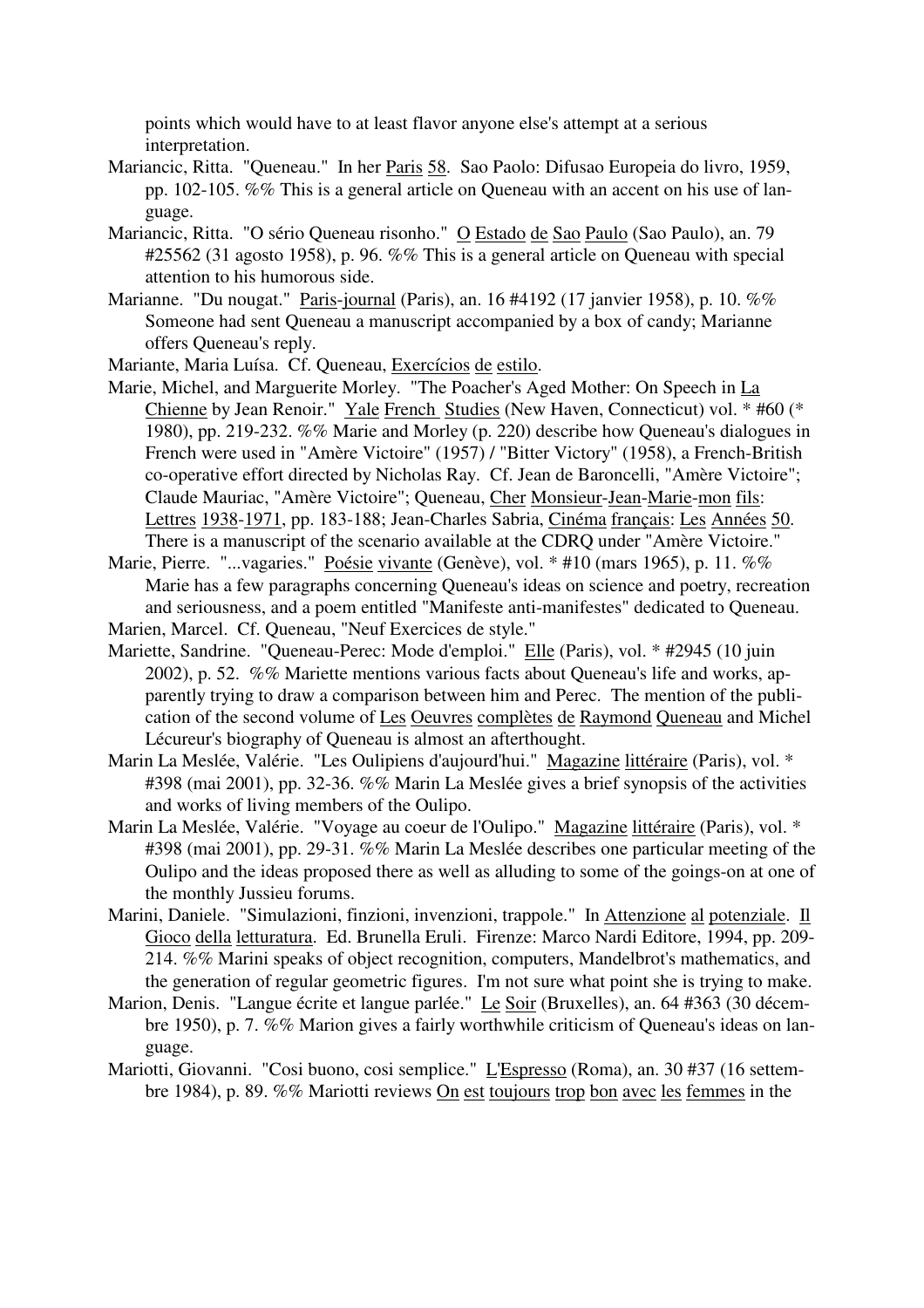Italian translation, Troppo buoni con le donne.

- van Maris, Leo. Cf. Evert van der Starre, Curiosités de Raymond Queneau. De «L'Encyclopédie des Sciences inexactes» aux jeux de la création romanesque.
- Marissel, André. CR of Queneau's Journal 1939-1940. Europe (Paris), vol. 64 #697 (mai 1987), p. 214. %% Marissel's review remain pretty much on the surface of Queneau's work while pointing to the possibility of greater depths.
- Marivaux, Pierre Carlet de Chamblain. Cf. Jean-Pierre Longre, Raymond Queneau en scènes, pp. 25-26, 154, 181, and 214.
- Marks, Elaine. Cf. Madeleine Velguth, "The Representation of Women in the Autobiographical Novels of Raymond Queneau."
- Marleau, Denis. "Propos et confidences sur les événements récents qui vont suivre." Les Almanachs du Théâtre UBU (Montréal), vol. \* #1 (octobre 1990), pp. 7-9. %% Line Mc-Murray interviews Denis Marleau, the founder of "Théâtre UBU."
- Marmande, Francis. "Queneau classé, trié, déchiré, relu." Le Monde (Paris), an. 53 #16155 (3 janvier 1997), "Le Monde des livres," p. iii. %% Marmande concentrates on the complete disunity of Queneau's Journaux (1914-1965), to the point that he seems to be somewhat scandalized and disgusted by it and unable to offer a summary evaluation.
- Marmande, Francis. "Une Révolution douce sur un tempo d'enfer." Le Monde (Paris), an. 47 #14007 (8 février 1990), "Arts - Spectacles," pp. 22-23. %% This announces what seems to be a pirate edition of Zazie dans le métro printed in Czechoslovakia.
- Marmande, Francis. Cf. Georges Bataille, "Le Méchanceté du langage."
- Marmande, Francis. Georges Bataille poétique. Lyon: Presses universitaires de Lyon, 1985. %% Marmande speaks of Queneau and Bataille as belonging to the Cercle communiste démocratique (p. 39) and of the excommunications of André Breton's "Second Manifest" (p. 74). He also just names Queneau on pp. 31, 112, 121, 133, 139, 179, and 234-235.
- Marmori, Giancarlo. "Colloquio con Raymond Queneau. Questo il padre di Zazie." Corriere della sera (Milano), an. 89 #16 (19 gennaio 1964), p. 9. %% This is a very general look at Queneau.
- Marois, Thérèse. Cf. Jeanne Demers and Thérèse Marois, "L'Art poétique comme genre: Prolégomènes à un état présent."
- Marongiu, Jean-Baptiste. "L'Ami Strauss." Libération (Paris), an. \* #5133 (20 novembre 1997), "Livres," p. iii. %% Marongiu presents Leo Strauss's De la tyrannie, a commentary on Xenophon's work of the same name and which includes Strauss's correspondence with Alexandre Kojève. Queneau appears as wishing to publish a book on their disagreement over the relationship between philosophy and politics.
- Marongiu, Jean-Baptiste. "Le Bal des idiomes." Libération (Paris), an. \* #6174 (22 mars 2001), "Livres," p. vii. %% Marongiu reviews the Paolo Albani and Berlinghiero Buonarroti Dictionnaire des langues imaginaires and cites the "Mézalor" passage from Queneau's "Ecrit en 1937."
- Marouzeau, Jules. Cf. Jérôme Meizoz, "Raymond Queneau le désenchanteur: Exercices d'ironie sur Céline et les idéaux prolétariens."

Marquat, Marie-Christine. Pierre Faucheux, le magicien du livre. Paris: Editions du Cercle de

la librairie, 2000. %% Faucheux describes (pp. 12 and 15) how and why he used certain typefaces for the 1956 "Club des libraires" edition of Les Exercices de style.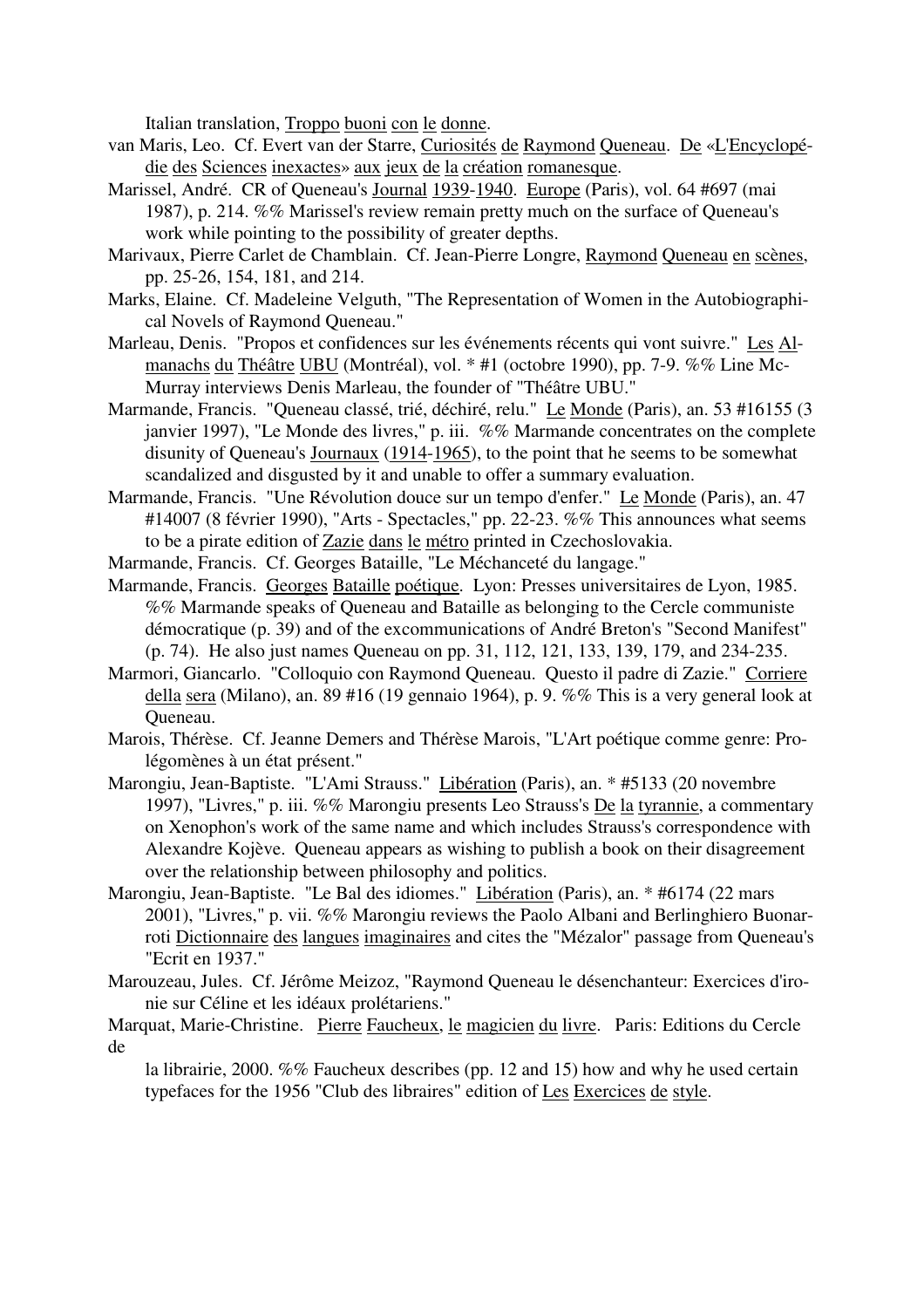- Marquès, Raymond. "Dictionnaire imaginaire et désordonné de quelques poètes supposés réels." La Tour de feu (Etréchy, Essonne), vol. \* #126 (juin 1975), pp. 1-23. %% Marquès describes Queneau (p. 11) as "Poète élégiaque et pudique, d'une élégance raffinée, très académique en somme et fort bien vu dans les salons où l'on cause. Très propre, peu bruyant, ne perd pas ses poils et fait pipi avant d'entrer, à l'inverse de Saint John Perse et de Dalida qui vous font ça n'importe où, dans le porte-parapluie comme dans le Johnny Walker. Disciple de Nerval avec lequel il partage ce goût enfantin pour les femmes mûres et fortes."
- Marquet, Pierre-Bernard. "Qu'est-ce que l'Oulipo?" L'Education (Paris), vol. \* #209 (25 avril 1974), pp. 24-28. %% On the occasion of the publication of the Oulipo's La Littérature potentielle (Créations Re-créations Récréations), Marquet interviews Queneau and François Le Lionnais on the nature and purpose of the group.
- Marrec, Jacqueline. "La Temporalité et l'atemporalité dans Les Fleurs bleues de Raymond Queneau." Mémoire de DEA? Paris: Université de Paris IV (Sorbonne), 1982. %% Marrec considers time, duration, conscience of time, and "récit" under the headings "temps objectif et temps subjectif," "atemporalité," "la conscience du temps et la conscience de soi," and "narrateur et narrataire." [This work is available at the Centre de recherches "L'Esprit nouveau en poésie"; Institut de littérature française; université de Paris III; 13, rue de Santeuil, 75005. It will be necessary to contact Professeur Daniel Delbreil beforehand in order to receive authorization.]
- Marriot, F. H. C. "Letter." Times Literary Supplement (London), vol. \* #989 (15 september 1978), p. 1026. %% This is in reference to Anonymous, "Getting to Know Queneau."
- Marrone, Gianfranco. "Enciclopedie deboli e dizionari forti: Note su 'Semiotica e filosofia del linguaggio' di U. Eco." Aut Aut (Milano), vol. \* #205 (gennaio-febbraio 1985), pp. 115-125. %% Marrone just adverts to the Exercices de style on p. 119.
- Marrone, Gianfranco. "Esercizi di stile irlandese." Giornale di Sicilia (Palermo), vol. # (2 settembre 1984), p. %% Marrone considers the original text more than Giuseppe Guglielmi's Italian translation of Troppo buoni con le donne, and he has little new to add.
- Mars, François. "L'Autopsie du gag 2." Les Cahiers du cinéma (Paris), vol. \* #116 (février 1961), pp. 28-38. %% Mars refers to the gags in the film version of Zazie dans le métro (p. 29).
- Marsch, Edgar. Cf. Christiane Castella, "Pediculés chez Raymond Queneau dans Loin de Rueil."
- Marshall, Colette. Cf. Jean-Michel Damase, "Queneau croqué par la 'Croqueuse'"; Daniel Delbreil, "Croquis pour une 'Croqueuse'."
- Martel, André. "Raymond Queneau réunit..." Temps mêlés #46 (15 mai 1960), pp. 30-31. %% Martel refers to Queneau's "Ennemis de la Lune" and other writings by Queneau and others in a sort of jovial bibliographical mishmash.
- Martel, Quentin. Cf. Pauline Dron and Quentin Martel, "Raymond Queneau."
- Martialis, Marcus Valerius. Epigrammaton libri. Ed. F. G. Schneidewin. Lipsia (Leipzig?): B.

G. Teubner, 1881. %% Book I, #113, is cited almost literally in Zazie dans le métro (chapter 8): Martial has "Male collocare si bonas voles horas."

Martignon, Paul. "Le Festival de demain à Antibes." Avenir de Cannes (Cannes), an. 7 #260- 261(17 septembre 1950), p. 2. %% "«Lendemain» de Raymond Queneaud (sic). Une ga